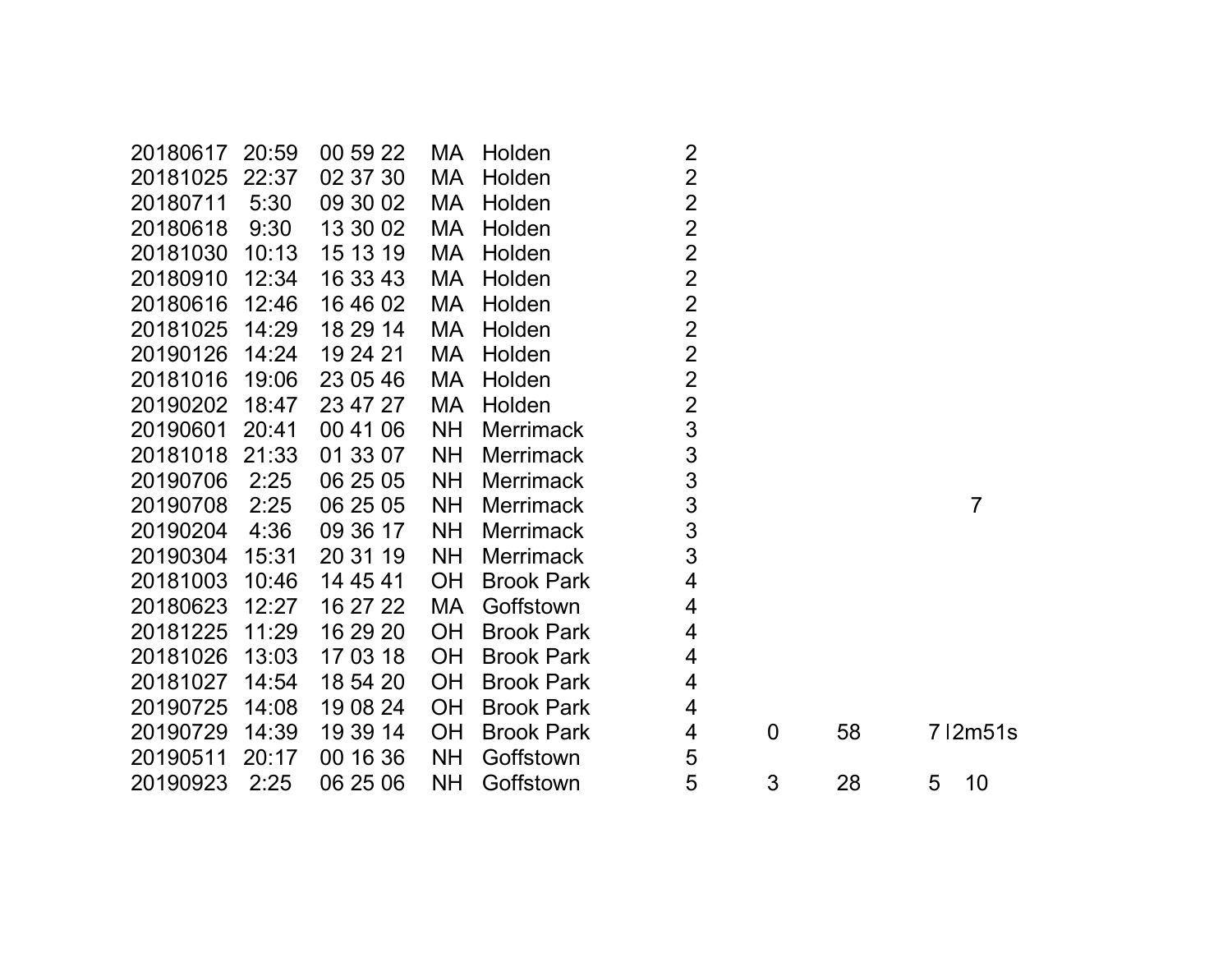| 20190929 | 2:25  | 06 25 10 | <b>NH</b> | Goffstown      | 5              | $\overline{0}$ | 31     | 6              | 10              |
|----------|-------|----------|-----------|----------------|----------------|----------------|--------|----------------|-----------------|
| 20190803 | 1:26  | 06 25 38 | <b>OH</b> | Goffstown      | 5              |                | 31     | 6              | $\overline{7}$  |
| 20191112 | 2:43  | 07 42 49 | <b>NH</b> | Goffstown      | 5              | 2.25           | 39.38  | 4.88           | $\overline{7}$  |
| 20191024 | 6:51  | 10 50 37 | <b>NH</b> | Goffstown      | 5              | 32             | 197.62 | 1.5            | 11              |
| 20190901 | 8:10  | 12 10 09 | <b>NH</b> | Goffstown      | 5              | 4              | 28     | $\overline{0}$ | 9               |
| 20190808 | 10:51 | 14 50 44 | <b>NH</b> | Goffstown      | 5              | 6              | 1      | 30             | 8               |
| 20190306 | 10:11 | 15 11 01 | <b>NH</b> | Goffstown      | 5              |                |        |                |                 |
| 20190513 | 11:32 | 15 32 09 | <b>NH</b> | Goffstown      | 5              |                |        |                |                 |
| 20190420 | 12:59 | 16 59 02 | <b>NH</b> | Goffstown      | 5              |                |        |                |                 |
| 20190410 | 13:51 | 17 51 03 | <b>NH</b> | Goffstown      | 5              |                |        |                |                 |
| 20190317 | 15:53 | 19 53 08 | <b>NH</b> | Goffstown      | 5              |                |        |                |                 |
| 20190527 | 16:09 | 20 09 18 | <b>NH</b> | Goffstown      | 5              |                |        |                |                 |
| 20190407 | 18:11 | 22 10 48 | <b>NH</b> | Goffstown      | 5              |                |        |                |                 |
| 20190808 | 19:57 | 23 56 31 | <b>NH</b> | Goffstown      | 5              | $\overline{7}$ | 12     | 27             | 12 <sub>2</sub> |
| 20180728 | 1:25  | 06 25 04 | IN        | Newburgh       | 6              |                |        |                |                 |
| 20190602 | 5:25  | 10 25 04 | <b>TX</b> | <b>Helotes</b> | 6              |                |        |                |                 |
| 20190420 | 12:26 | 17 26 04 | <b>TX</b> | <b>Helotes</b> | 6              |                |        |                |                 |
| 20180919 | 12:37 | 17 36 37 | IN        | Newburgh       | 6              |                |        |                |                 |
| 20181124 | 13:26 | 19 25 41 | IN        | Newburgh       | 6              |                |        |                |                 |
| 20181124 | 14:25 | 20 24 54 | IN        | Newburgh       | 6              |                |        |                |                 |
| 20181009 | 17:48 | 22 47 55 | IN        | Newburgh       | 6              |                |        |                |                 |
| 20181112 | 19:17 | 00 17 21 | IN        | Indianapolis   | $\overline{7}$ |                |        |                |                 |
| 20190117 | 19:08 | 01 08 03 | IN        | Indianapolis   | $\overline{7}$ |                |        |                |                 |
| 20180716 | 20:58 | 01 58 36 | IN        | Indianapolis   | $\overline{7}$ |                |        |                |                 |
| 20181110 | 23:13 | 04 13 03 | IN        | Indianapolis   | $\overline{7}$ |                |        |                |                 |
| 20190101 | 1:16  | 06 15 40 | IN        | indianapolis   | $\overline{7}$ |                |        |                |                 |
|          |       |          |           |                |                |                |        |                |                 |

| 0<br>2.25<br>32<br>4<br>6 | 31<br>31<br>39.38<br>197.62<br>28<br>1 | 6<br>6<br>4.88<br>1.5<br>0<br>30 | 10<br>$\overline{7}$<br>$\overline{7}$<br>11<br>9<br>8 |
|---------------------------|----------------------------------------|----------------------------------|--------------------------------------------------------|
| 7                         | 12                                     | 27                               | 12                                                     |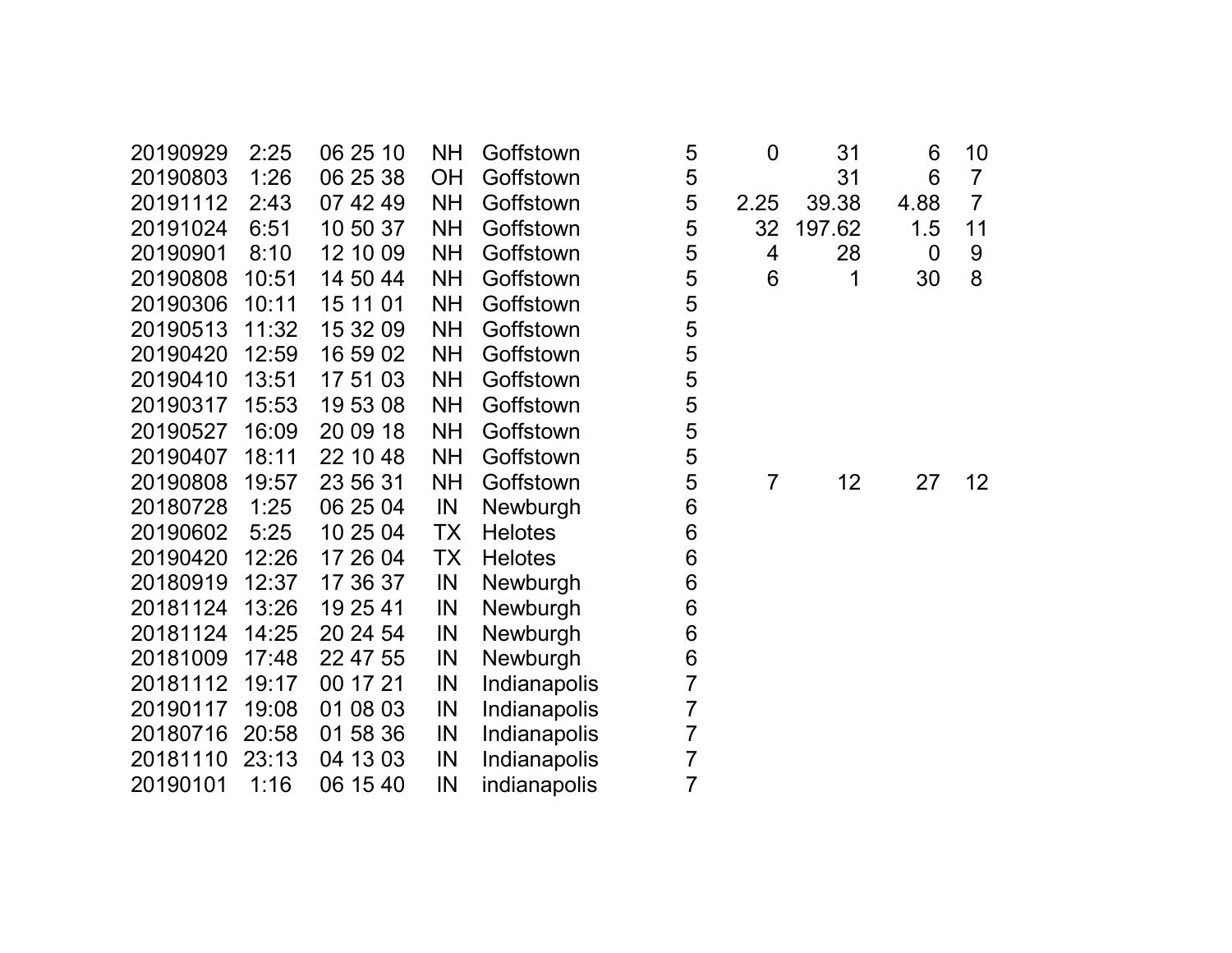| 20181021 | 8:16  | 12 15 39    | IN        | Indianapolis    | $\overline{7}$ |      |        |      |                |
|----------|-------|-------------|-----------|-----------------|----------------|------|--------|------|----------------|
| 20181112 | 9:10  | 14 09 41    | IN        | Indianapolis    | 7              |      |        |      |                |
| 20190217 | 11:39 | 16 38 56    | IN        | Indianapolis    | 7              |      |        |      |                |
| 20181028 | 16:38 | 20 37 56    | IN        | Indianapolis    | 7              |      |        |      |                |
| 20181117 | 16:16 | 21 16 25    | IN        | Indianapolis    | 7              |      |        |      |                |
| 20180727 | 16:34 | 21 34 13    | IN        | Indianapolis    | 7              |      |        |      |                |
| 20181111 | 17:20 | 22 20 10    | IN        | Indianapolis    | $\overline{7}$ |      |        |      |                |
| 20180915 | 18:26 | 22 25 31    | IN        | Indianapolis    | 7              |      |        |      |                |
| 20180816 | 18:14 | 23 14 28    | IN        | Indianapolis    | 7              |      |        |      |                |
| 20180821 | 19:34 | 23 34 17    | IN        | Indianapolis    | 7              |      |        |      |                |
| 20181227 | 18:49 | 23 48 36    | IN        | Indianapolis    | $\overline{7}$ |      |        |      |                |
| 20180705 | 1:22  | 05 22 53    | MA        | Holden          | 9              |      |        |      |                |
| 20191110 | 1:47  | 06 47 05    | <b>NH</b> | <b>Nashua</b>   | 10             | 9    | 33.75  | 6.75 | $\overline{7}$ |
| 20181121 | 9:09  | 14 09<br>17 | <b>NH</b> | Concord         | 10             |      |        |      |                |
| 20191209 | 9:39  | 14 38 50    | <b>NH</b> | Nashua          | 10             | 9.75 | 27     | 2.25 | 9              |
| 20190203 | 12:17 | 17 16 52    | <b>NH</b> | Concord         | 10             |      |        |      |                |
| 20181117 | 12:27 | 17 26 34    | <b>NH</b> | Concord         | 10             |      |        |      |                |
| 20190304 | 14:03 | 18 02 42    | <b>NH</b> | Concord         | 10             |      |        |      |                |
| 20181112 | 13:57 | 18 56 47    | <b>NH</b> | Concord         | 10             |      |        |      |                |
| 20181211 | 16:58 | 21 57 48    | <b>NH</b> | Concord         | 10             |      |        |      |                |
| 20190730 | 18:39 | 22 38 40    | <b>NH</b> | Nashua          | 10             | 6    | 27     | 2    | $\overline{7}$ |
| 20200128 | 5:19  | 10 19 17    | FL        | Royal Palm Beac | 16             | 3    | 185.25 | 3.75 | 16             |
| 20200131 | 11:40 | 16 39 43    | FL        | Royal Palm Beac | 16             | 6.75 | 182.25 | 3.38 | 10             |
| 20200207 | 16:10 | 00 10 22    | WA.       | Whidbey         | 58             | 3.38 | 35.25  | 3.75 | 10             |
| 20200203 | 12:53 | 20 53 02    | <b>WA</b> | Whidbey         | 58             | 6.75 | 160.88 | 0.38 | $\overline{7}$ |
| 20200111 | 3:25  | 11 25 14    | WA.       | <b>Edmonds</b>  | 61             |      | 33.38  | 2.62 | $\overline{7}$ |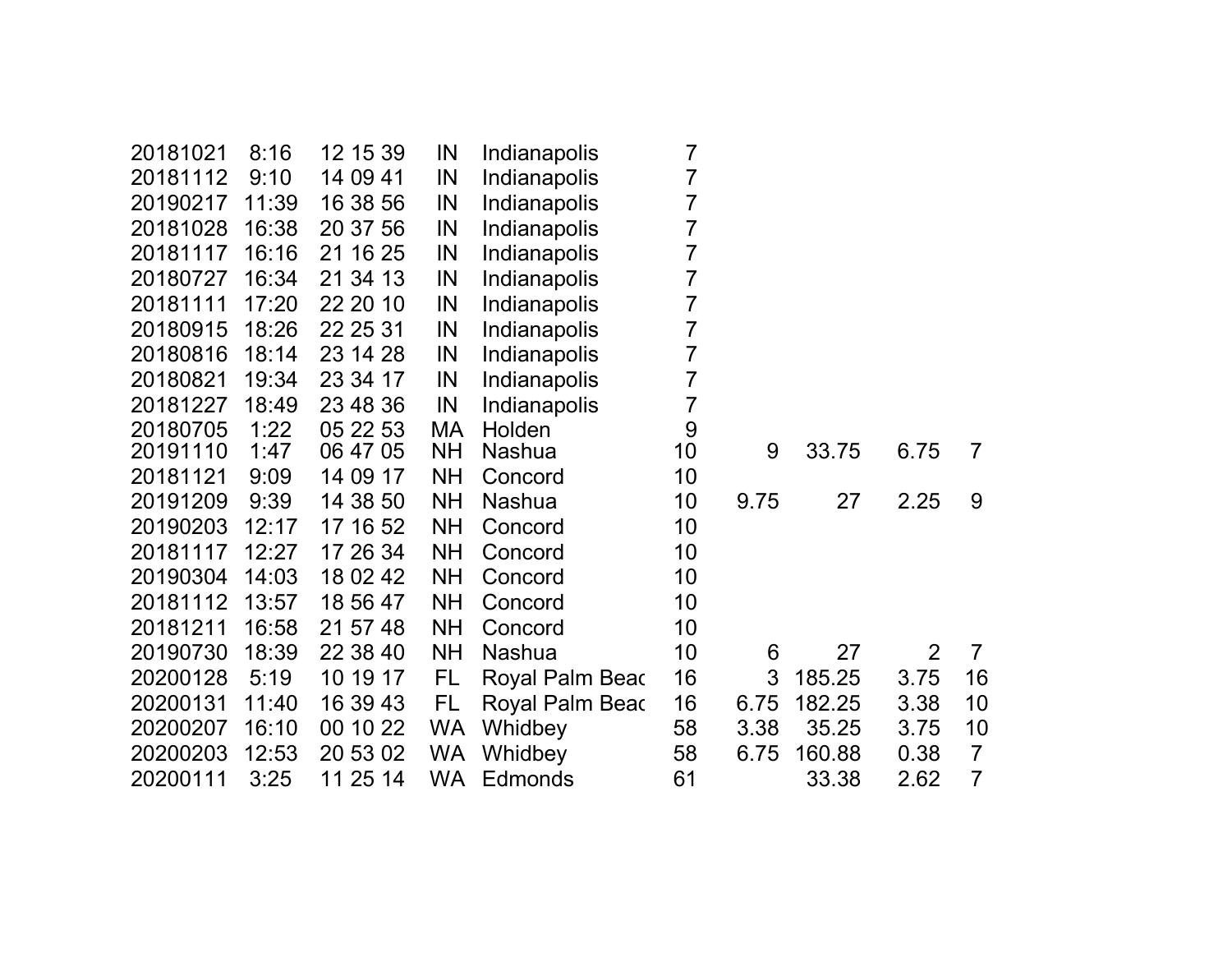| 20200208 | 3:57  | 11 57 11 | WA.       | Edmonds                    | 61 |                | 39.75 | 2.25           | 10             |
|----------|-------|----------|-----------|----------------------------|----|----------------|-------|----------------|----------------|
| 20200202 | 5:53  | 10 52 43 | <b>NJ</b> | <b>Hamilton Townsh</b>     | 62 | 1.88           | 30.38 | 1.12           | 6              |
| 20200206 | 18:26 | 00 25 32 | AL        | <b>Mobile</b>              | 63 | 3.38           | 31.5  | 3              | 20             |
| 20191229 | 18:26 | 00 26 35 | AL        | Mobile                     | 63 | 1.5            | 40.12 | 1.12           | 10             |
| 20200203 | 23:16 | 05 15 39 | <b>AL</b> | Mobile                     | 63 | 0.75           | 39.38 | 10.12          | 11             |
| 20191226 | 0:25  | 06 25 04 | <b>AL</b> | <b>Mobile</b>              | 63 |                | 34.5  | 1.5            | 11             |
| 20200126 | 4:13  | 10 13 27 | AL        | <b>Mobile</b>              | 63 | 2.25           | 44.25 | 17.25          | 10             |
| 20200110 | 4:49  | 10 49 15 | <b>AL</b> | Mobile                     | 63 |                | 30    | 9.75           | 8              |
| 20200121 | 16:28 | 14 28 07 | <b>AL</b> | <b>Mobile</b>              | 63 | 9              | 30    | 0.75           | $\overline{7}$ |
| 20200110 | 19:48 | 00 47 40 | <b>OH</b> | Garrettsville              | 64 |                | 82.88 |                | 11             |
| 20200208 | 9:13  | 14 12 53 | <b>NY</b> | <b>West Chazy</b>          | 65 |                | 31.5  | $\overline{0}$ | $\overline{7}$ |
| 20200216 | 19:20 | 02 20 19 | <b>OR</b> | Portland                   | 66 | 1.12           | 196.5 |                |                |
| 20191114 | 22:14 | 05 14 22 | <b>OR</b> | Portland                   | 66 |                | 62.25 | 6              | 173s           |
| 20200108 | 0:13  | 07 12 40 | <b>OR</b> | Portland                   | 66 |                | 34.12 | 8.25           | $\overline{7}$ |
| 20200112 | 4:59  | 11 58 40 | <b>OR</b> | Portland                   | 66 | $\overline{0}$ | 27.38 | 2.62           | 8              |
| 20200210 | 6:25  | 11 25 04 | MA        | Whately                    | 67 | 0.75           | 32.62 | 2.62           | 10             |
| 20191231 | 6:51  | 11 50 59 | MA        | Whately                    | 67 |                | 33    | 4.5            | 11             |
| 20191112 | 2:52  | 07 51 40 | <b>PA</b> | Aliquippa                  | 68 | 3.75           | 32.25 | 6              | 6              |
| 20191207 | 3:28  | 08 28 02 | <b>PA</b> | Aliquippa                  | 68 | $\overline{0}$ | 30    | 3              | 6              |
| 20191205 | 6:49  | 11 48 40 | <b>PA</b> | Aliquippa                  | 68 | 3.75           | 31.5  | 1.5            | 10             |
| 20191229 | 15:51 | 20 51 29 | <b>PA</b> | Aliquippa                  | 68 | 5.25           | 32.25 | 3.75           | 10             |
| 20191216 | 19:37 |          |           | 18 36 54 erman Dusseldorf  | 69 |                | 30.38 | 8.62           | 11             |
| 20200211 | 22:28 |          |           | 21 27 46 jerman Dusseldorf | 69 |                | 32.62 | 4.14           | 8              |
| 20200124 | 5:40  | 11 39 56 | <b>MO</b> | St. Louis                  | 70 | 6              | 27    | 2.25           | 8              |
| 20191205 | 12:48 | 18 47 50 | <b>MO</b> | St. Louis                  | 70 |                | 36    | 0.75           | 10             |
| 20200210 | 22:00 | 02 59 50 | МA        | Holden                     | 71 | 4.5            | 30.75 | 2.25           | $\overline{7}$ |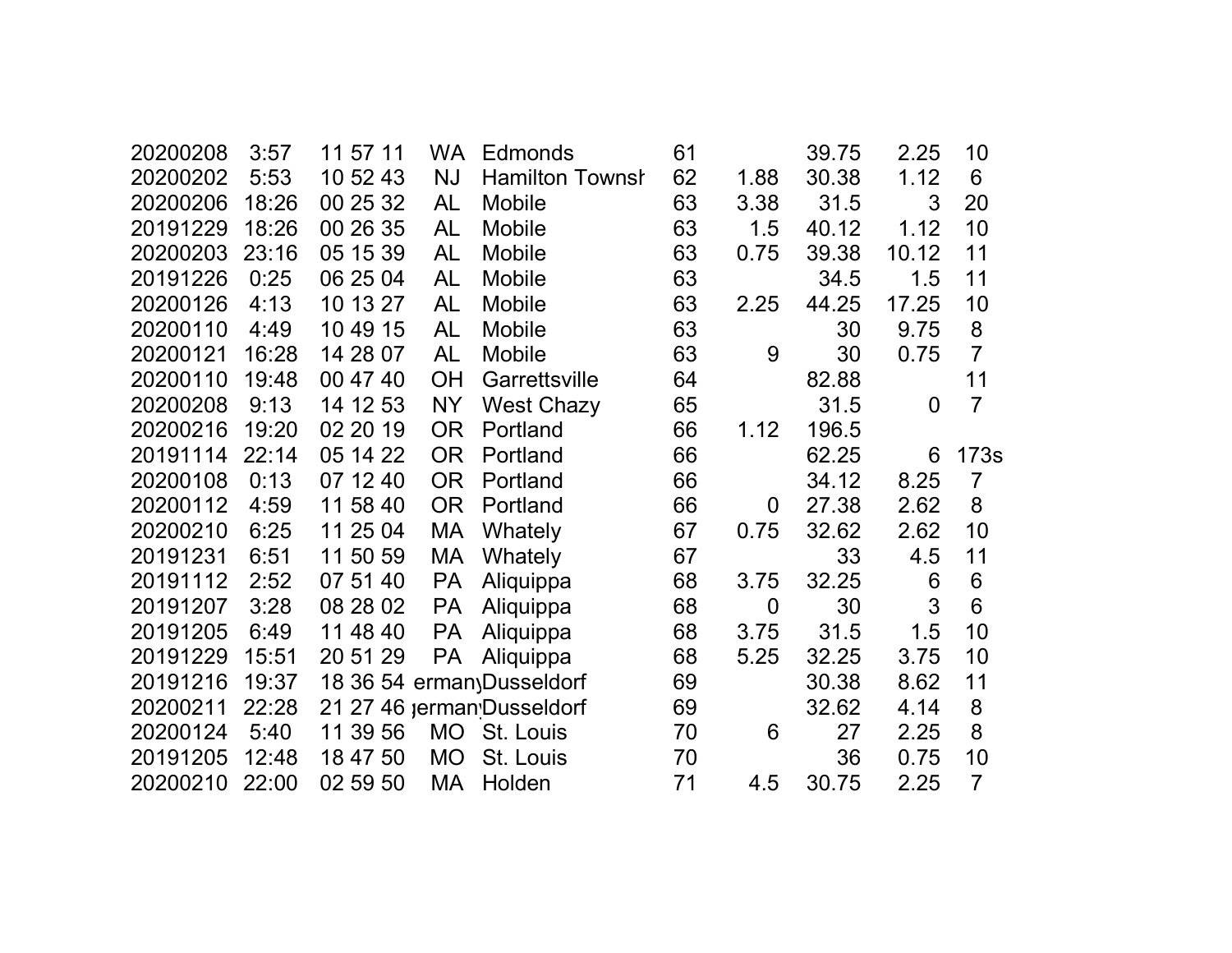| 20191208<br>22:18<br>03 17 54<br>73<br>182.62<br>2.62<br><b>OH</b><br>11<br>Youngstown<br>20191030<br>192<br>6.38<br>17:56<br>22 55 37<br><b>OH</b><br>Youngstown<br>73<br>1.88<br>9<br>4:25<br>11 25 04<br>30.75<br>20200112<br><b>AZ</b><br>Show Low<br>4.5<br>8<br>74<br>CO<br>20191021<br>23:44<br>05 44 10<br>75<br>55.88<br>7.5<br>9<br><b>Grand Junction</b><br>20200201<br>23:05<br>CO<br>75<br>22.5<br>06 04 56<br><b>Grand Junction</b><br>15<br>30.75<br>11<br>20200105<br>4:29<br>11 28 52<br>CO<br>75<br>6.38<br><b>Grand Junction</b><br>26.25<br>1.5<br>11<br>20200104<br>18 11 43<br>CO<br>1.88<br>11:12<br><b>Grand Junction</b><br>75<br>25.88<br>12<br>20200108<br>CO<br><b>Grand Junction</b><br>75<br>20200109<br>CO<br><b>Grand Junction</b><br>75<br>20200110<br><b>Grand Junction</b><br>75<br>CO<br>75<br>20200111<br>CO<br><b>Grand Junction</b><br>20200112<br>75<br>CO<br><b>Grand Junction</b><br>20200112<br><b>Grand Junction</b><br>75<br>CO<br>20200113<br>CO<br><b>Grand Junction</b><br>75<br>20200114<br>CO<br><b>Grand Junction</b><br>75<br>20200115<br>CO<br><b>Grand Junction</b><br>75<br>CO<br>20200116<br><b>Grand Junction</b><br>75<br>20200119<br>CO<br>75<br><b>Grand Junction</b><br>FL<br>76<br>142.88<br>20191227<br>20:57<br>01 57 19<br>Royal Palm Beac<br>0.38<br>0.75<br>70<br>20191210<br>21:22<br>02 22 12<br>FL.<br>$\overline{7}$<br>Royal Palm Beac<br>76<br>0.75<br>30.75<br>3<br>76<br>20200214<br>20:35<br>02 35 24<br>Royal Palm Beac<br>1.5<br>51<br>18.75<br>FL.<br>3<br>20200107<br>22:15<br>03 15 07<br>Royal Palm Beac<br>76<br>186<br>8<br>FL<br>20200120<br>3:21<br>76<br>$\overline{7}$<br>08 21 27<br>FL.<br>Royal Palm Beac<br>192.75<br>2.25<br>7.5<br>20191018<br>76<br>$\overline{7}$<br>9<br>6:25<br>10 25 05<br>FL<br>Royal palm Beac<br>44<br>1<br>$\overline{7}$<br>FL<br>6.75<br>20200214<br>5:19<br>11 18 34<br>76<br>6.38<br>35.25<br>Royal Palm Beac | 20191026 | 6:25 | 10 25 11 | МA | Holden | 71 | 34.5 | 16.5 | 8 |
|------------------------------------------------------------------------------------------------------------------------------------------------------------------------------------------------------------------------------------------------------------------------------------------------------------------------------------------------------------------------------------------------------------------------------------------------------------------------------------------------------------------------------------------------------------------------------------------------------------------------------------------------------------------------------------------------------------------------------------------------------------------------------------------------------------------------------------------------------------------------------------------------------------------------------------------------------------------------------------------------------------------------------------------------------------------------------------------------------------------------------------------------------------------------------------------------------------------------------------------------------------------------------------------------------------------------------------------------------------------------------------------------------------------------------------------------------------------------------------------------------------------------------------------------------------------------------------------------------------------------------------------------------------------------------------------------------------------------------------------------------------------------------------------------------------------------------------------------------------------------------------------------------------------------------------------|----------|------|----------|----|--------|----|------|------|---|
|                                                                                                                                                                                                                                                                                                                                                                                                                                                                                                                                                                                                                                                                                                                                                                                                                                                                                                                                                                                                                                                                                                                                                                                                                                                                                                                                                                                                                                                                                                                                                                                                                                                                                                                                                                                                                                                                                                                                          |          |      |          |    |        |    |      |      |   |
|                                                                                                                                                                                                                                                                                                                                                                                                                                                                                                                                                                                                                                                                                                                                                                                                                                                                                                                                                                                                                                                                                                                                                                                                                                                                                                                                                                                                                                                                                                                                                                                                                                                                                                                                                                                                                                                                                                                                          |          |      |          |    |        |    |      |      |   |
|                                                                                                                                                                                                                                                                                                                                                                                                                                                                                                                                                                                                                                                                                                                                                                                                                                                                                                                                                                                                                                                                                                                                                                                                                                                                                                                                                                                                                                                                                                                                                                                                                                                                                                                                                                                                                                                                                                                                          |          |      |          |    |        |    |      |      |   |
|                                                                                                                                                                                                                                                                                                                                                                                                                                                                                                                                                                                                                                                                                                                                                                                                                                                                                                                                                                                                                                                                                                                                                                                                                                                                                                                                                                                                                                                                                                                                                                                                                                                                                                                                                                                                                                                                                                                                          |          |      |          |    |        |    |      |      |   |
|                                                                                                                                                                                                                                                                                                                                                                                                                                                                                                                                                                                                                                                                                                                                                                                                                                                                                                                                                                                                                                                                                                                                                                                                                                                                                                                                                                                                                                                                                                                                                                                                                                                                                                                                                                                                                                                                                                                                          |          |      |          |    |        |    |      |      |   |
|                                                                                                                                                                                                                                                                                                                                                                                                                                                                                                                                                                                                                                                                                                                                                                                                                                                                                                                                                                                                                                                                                                                                                                                                                                                                                                                                                                                                                                                                                                                                                                                                                                                                                                                                                                                                                                                                                                                                          |          |      |          |    |        |    |      |      |   |
|                                                                                                                                                                                                                                                                                                                                                                                                                                                                                                                                                                                                                                                                                                                                                                                                                                                                                                                                                                                                                                                                                                                                                                                                                                                                                                                                                                                                                                                                                                                                                                                                                                                                                                                                                                                                                                                                                                                                          |          |      |          |    |        |    |      |      |   |
|                                                                                                                                                                                                                                                                                                                                                                                                                                                                                                                                                                                                                                                                                                                                                                                                                                                                                                                                                                                                                                                                                                                                                                                                                                                                                                                                                                                                                                                                                                                                                                                                                                                                                                                                                                                                                                                                                                                                          |          |      |          |    |        |    |      |      |   |
|                                                                                                                                                                                                                                                                                                                                                                                                                                                                                                                                                                                                                                                                                                                                                                                                                                                                                                                                                                                                                                                                                                                                                                                                                                                                                                                                                                                                                                                                                                                                                                                                                                                                                                                                                                                                                                                                                                                                          |          |      |          |    |        |    |      |      |   |
|                                                                                                                                                                                                                                                                                                                                                                                                                                                                                                                                                                                                                                                                                                                                                                                                                                                                                                                                                                                                                                                                                                                                                                                                                                                                                                                                                                                                                                                                                                                                                                                                                                                                                                                                                                                                                                                                                                                                          |          |      |          |    |        |    |      |      |   |
|                                                                                                                                                                                                                                                                                                                                                                                                                                                                                                                                                                                                                                                                                                                                                                                                                                                                                                                                                                                                                                                                                                                                                                                                                                                                                                                                                                                                                                                                                                                                                                                                                                                                                                                                                                                                                                                                                                                                          |          |      |          |    |        |    |      |      |   |
|                                                                                                                                                                                                                                                                                                                                                                                                                                                                                                                                                                                                                                                                                                                                                                                                                                                                                                                                                                                                                                                                                                                                                                                                                                                                                                                                                                                                                                                                                                                                                                                                                                                                                                                                                                                                                                                                                                                                          |          |      |          |    |        |    |      |      |   |
|                                                                                                                                                                                                                                                                                                                                                                                                                                                                                                                                                                                                                                                                                                                                                                                                                                                                                                                                                                                                                                                                                                                                                                                                                                                                                                                                                                                                                                                                                                                                                                                                                                                                                                                                                                                                                                                                                                                                          |          |      |          |    |        |    |      |      |   |
|                                                                                                                                                                                                                                                                                                                                                                                                                                                                                                                                                                                                                                                                                                                                                                                                                                                                                                                                                                                                                                                                                                                                                                                                                                                                                                                                                                                                                                                                                                                                                                                                                                                                                                                                                                                                                                                                                                                                          |          |      |          |    |        |    |      |      |   |
|                                                                                                                                                                                                                                                                                                                                                                                                                                                                                                                                                                                                                                                                                                                                                                                                                                                                                                                                                                                                                                                                                                                                                                                                                                                                                                                                                                                                                                                                                                                                                                                                                                                                                                                                                                                                                                                                                                                                          |          |      |          |    |        |    |      |      |   |
|                                                                                                                                                                                                                                                                                                                                                                                                                                                                                                                                                                                                                                                                                                                                                                                                                                                                                                                                                                                                                                                                                                                                                                                                                                                                                                                                                                                                                                                                                                                                                                                                                                                                                                                                                                                                                                                                                                                                          |          |      |          |    |        |    |      |      |   |
|                                                                                                                                                                                                                                                                                                                                                                                                                                                                                                                                                                                                                                                                                                                                                                                                                                                                                                                                                                                                                                                                                                                                                                                                                                                                                                                                                                                                                                                                                                                                                                                                                                                                                                                                                                                                                                                                                                                                          |          |      |          |    |        |    |      |      |   |
|                                                                                                                                                                                                                                                                                                                                                                                                                                                                                                                                                                                                                                                                                                                                                                                                                                                                                                                                                                                                                                                                                                                                                                                                                                                                                                                                                                                                                                                                                                                                                                                                                                                                                                                                                                                                                                                                                                                                          |          |      |          |    |        |    |      |      |   |
|                                                                                                                                                                                                                                                                                                                                                                                                                                                                                                                                                                                                                                                                                                                                                                                                                                                                                                                                                                                                                                                                                                                                                                                                                                                                                                                                                                                                                                                                                                                                                                                                                                                                                                                                                                                                                                                                                                                                          |          |      |          |    |        |    |      |      |   |
|                                                                                                                                                                                                                                                                                                                                                                                                                                                                                                                                                                                                                                                                                                                                                                                                                                                                                                                                                                                                                                                                                                                                                                                                                                                                                                                                                                                                                                                                                                                                                                                                                                                                                                                                                                                                                                                                                                                                          |          |      |          |    |        |    |      |      |   |
|                                                                                                                                                                                                                                                                                                                                                                                                                                                                                                                                                                                                                                                                                                                                                                                                                                                                                                                                                                                                                                                                                                                                                                                                                                                                                                                                                                                                                                                                                                                                                                                                                                                                                                                                                                                                                                                                                                                                          |          |      |          |    |        |    |      |      |   |
|                                                                                                                                                                                                                                                                                                                                                                                                                                                                                                                                                                                                                                                                                                                                                                                                                                                                                                                                                                                                                                                                                                                                                                                                                                                                                                                                                                                                                                                                                                                                                                                                                                                                                                                                                                                                                                                                                                                                          |          |      |          |    |        |    |      |      |   |
|                                                                                                                                                                                                                                                                                                                                                                                                                                                                                                                                                                                                                                                                                                                                                                                                                                                                                                                                                                                                                                                                                                                                                                                                                                                                                                                                                                                                                                                                                                                                                                                                                                                                                                                                                                                                                                                                                                                                          |          |      |          |    |        |    |      |      |   |
|                                                                                                                                                                                                                                                                                                                                                                                                                                                                                                                                                                                                                                                                                                                                                                                                                                                                                                                                                                                                                                                                                                                                                                                                                                                                                                                                                                                                                                                                                                                                                                                                                                                                                                                                                                                                                                                                                                                                          |          |      |          |    |        |    |      |      |   |
|                                                                                                                                                                                                                                                                                                                                                                                                                                                                                                                                                                                                                                                                                                                                                                                                                                                                                                                                                                                                                                                                                                                                                                                                                                                                                                                                                                                                                                                                                                                                                                                                                                                                                                                                                                                                                                                                                                                                          |          |      |          |    |        |    |      |      |   |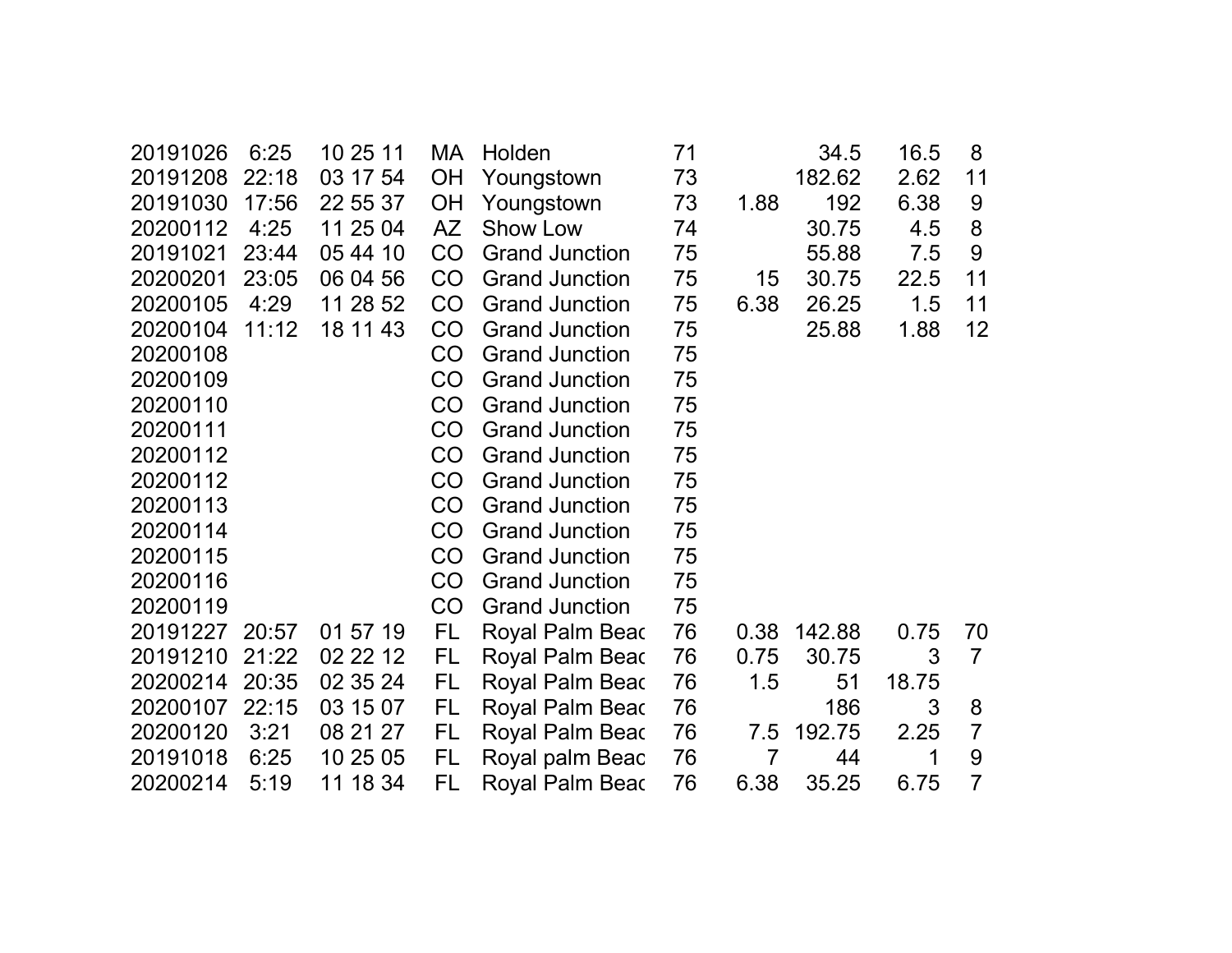| 20191203 | 22:15 | 13 15 04 | FL        | Royal Palm Beac        | 76 |                | 190.12 | 0.75           | 10             |
|----------|-------|----------|-----------|------------------------|----|----------------|--------|----------------|----------------|
| 20191010 | 9:46  | 13 46 19 | FL.       | <b>Royal Palm Bead</b> | 76 | 6              | 84     | $\overline{0}$ | 9              |
| 20191116 | 8:13  | 15 13 25 | <b>NM</b> | Sante Fe               | 76 | $\overline{0}$ | 33     | 2.25           | 11             |
| 20191007 | 15:01 | 19 00 47 | FL        | Royal Palm Beac        | 76 |                | 61     | 13             | 10             |
| 20191129 | 3:33  | 08 42 41 | <b>MD</b> | Hanover                | 77 |                | 183.75 | 6.75           | 6              |
| 20191005 | 4:25  | 10 25 05 | <b>NM</b> | Sante Fe               | 78 | 3              | 25     | 1              | 9              |
| 20191215 | 6:25  | 11 25 05 | IN        | Marion                 | 79 |                | 30.38  | 9.38           | $\overline{7}$ |
| 20191125 | 9:08  | 14 08 06 | IN        | <b>Marion</b>          | 79 | 1              | 30     | 2.25           | 41             |
| 20200125 | 7:23  | 12 22 56 | IN        | Spencerville           | 81 |                | 27     | 4.5            | 9              |
| 20191029 | 16:57 | 21 56 55 | IN        | Spencerville           | 81 | $\overline{0}$ | 32.25  | 5.25           | 12             |
| 20191122 | 17:47 | 22 46 47 | IN        | Spencerville           | 81 | 15.75          | 31.5   | 3              | 9              |
| 20200108 |       |          | IN        | Spencerville           | 81 |                |        |                |                |
| 20200128 | 6:25  | 11 25 04 | NY        | <b>Pine City</b>       | 82 |                | 30     | 7.5            | 3              |
| 20200119 | 8:36  | 15 35 52 | CO        | Pueblo                 | 83 |                | 186.75 | 1.88           | $\overline{7}$ |
| 20200119 | 8:36  | 15 35 52 | CO        | Pueblo                 | 83 |                | 186.75 | 1.88           | $\overline{7}$ |
| 20191230 | 15:46 | 22 45 52 | CO        | Pueblo                 | 83 |                | 61.5   |                | 6m11s          |
| 20200106 |       |          | CO        | Pueblo                 | 83 |                |        |                |                |
| 20191016 | 5:25  | 10 25 05 | IN        | <b>Fishers</b>         | 84 |                | 27     | 3              | 9              |
| 20200120 | 7:24  | 12 23 30 | IN        | <b>Fishers</b>         | 84 |                | 27.38  | 8.62           | $\overline{7}$ |
| 20200127 | 11:23 | 16 23 18 | IN        | <b>Fishers</b>         | 84 | 9.38           | 44.25  |                | 8              |
| 20200203 | 12:25 | 17 24 33 | IN        | <b>Fishers</b>         | 84 |                | 30.75  | 3.75           | 20             |
| 20191211 | 4:46  | 09 46 01 | <b>NY</b> | <b>New York</b>        | 85 | 4.5            | 30     | 4.5            | $\overline{7}$ |
| 20191031 | 5:12  | 10 12 01 | NY        | <b>New York</b>        | 85 | 0.75           | 33     | 3.75           | 6              |
| 20191028 | 5:25  | 10 25 05 | <b>NY</b> | <b>New York</b>        | 85 | 3              | 34.5   | 11.25          | 8              |
| 20191205 | 6:48  | 11 48 00 | <b>NY</b> | <b>New York</b>        | 85 | 6              | 33     | 3              | $\overline{7}$ |
| 20191218 | 7:02  | 12 02 02 | NY        | <b>New York</b>        | 85 | 5.25           | 30.75  | 3.75           | 9              |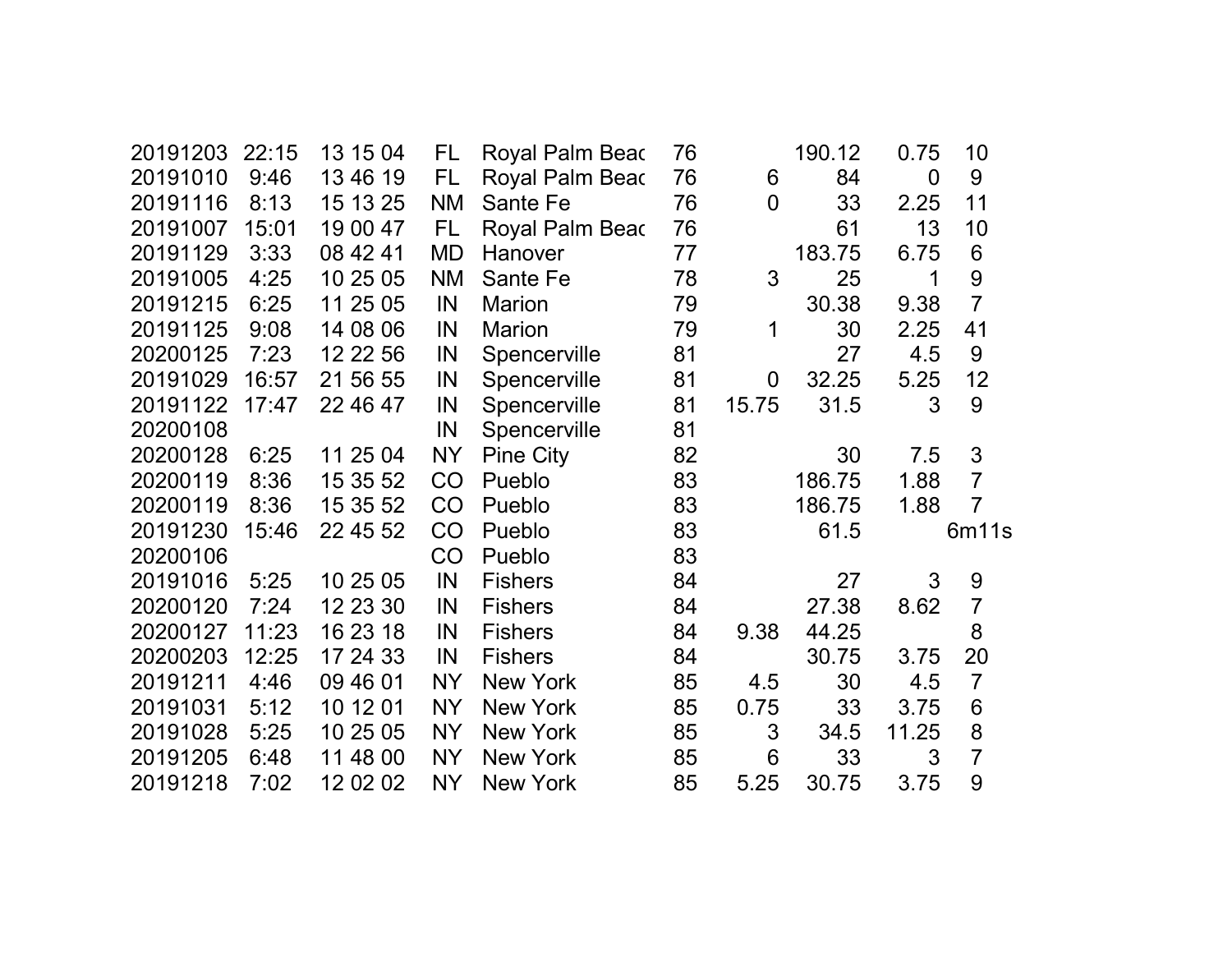| 20191116 | 10:27 | 15 26 33 | <b>NY</b> | <b>New York</b>   | 85 |      | 34.5  |                | 0.75 5h17m           |
|----------|-------|----------|-----------|-------------------|----|------|-------|----------------|----------------------|
| 20191225 | 14:34 | 19 34 00 | <b>NY</b> | New York          | 85 | 5.25 | 49.12 | 10.5           | 27                   |
| 20191228 | 15:06 | 20 06 11 | <b>NY</b> | <b>New York</b>   | 85 | 0    | 30.38 | 10.88          | 10                   |
| 20191217 | 14:18 | 14 18 25 |           | france Roquevidal | 86 | 3    | 30    | 3              | 31                   |
| 20200111 | 4:42  | 09 42 30 | IN        | Oaklandon         | 87 | 4    | 30    | 7.5            | $\overline{7}$       |
| 20191020 | 6:17  | 10 17 07 | IN        | Indianapolis      | 87 |      | 33    | $\overline{7}$ | 9                    |
| 20200204 | 17:38 | 22 38 53 | IN        | Oaklandon         | 87 | 0.75 | 30.75 | 3              | 10                   |
| 20200211 | 6:01  | 11 01 19 | OH        | Carroll           | 89 | 3    | 32.62 | 1.88           | 9                    |
| 20190913 | 6:44  | 11 43 49 | <b>OH</b> | Carroll           | 89 |      | 54    | 3              | 49                   |
| 20200216 | 6:47  | 11 47 05 | <b>OH</b> | Carroll           | 89 | 1.12 | 27    | 2.25           | 6                    |
| 20200112 | 15:34 | 20 34 18 | <b>OH</b> | Carroll           | 89 |      | 29.62 | 0.38           | $\overline{7}$       |
| 20200113 | 15:39 | 20 38 41 | <b>OH</b> | Carroll           | 89 | 5.62 | 27.75 | 4.5            | 9                    |
| 20191007 | 18:27 | 23 26 32 | <b>OH</b> | Carroll           | 89 |      | 31    | $\overline{7}$ | 14                   |
| 20200101 | 22:13 | 03 13 11 | <b>GA</b> | <b>Marietta</b>   | 90 | 1.5  | 33    | 5.25           | $\overline{7}$       |
| 20200126 | 23:54 | 04 54 05 | <b>GA</b> | Marietta          | 90 |      | 32.25 | 3              | 6                    |
| 20200113 | 2:16  | 07 16 25 | <b>GA</b> | Marietta          | 90 | 5.25 | 30    |                | $\ddot{\phantom{0}}$ |
| 20191119 | 4:24  | 09 24 03 | <b>GA</b> | <b>Marietta</b>   | 90 | 3    | 30    | 1.5            | $\overline{7}$       |
| 20190909 | 6:25  | 10 25 28 | <b>GA</b> | <b>Marietta</b>   | 90 |      | 36    | 5              | 8                    |
| 20191212 | 6:44  | 11 44 03 | <b>GA</b> | <b>Marietta</b>   | 90 | 0.75 | 36    | 3              | 6                    |
| 20191106 | 6:48  | 11 48 03 | <b>GA</b> | <b>Marietta</b>   | 90 | 1.88 | 30.75 | 0.75           | 9                    |
| 20191112 | 2:31  | 19 31 03 | <b>GA</b> | <b>Marietta</b>   | 90 | 2.25 | 31.5  | 2.25           | 9                    |
| 20191030 | 16:12 | 21 12 11 | <b>GA</b> | Marietta          | 90 | 1.88 | 31.12 | 7.12           | 10                   |
| 20191112 | 8:25  | 01 25 24 | <b>FL</b> | Sanford           | 91 |      | 36    | 3              | 9                    |
| 20200115 | 20:58 | 01 57 52 | FL        | Sanford           | 91 | 5.25 | 30.38 | 3              | $\overline{7}$       |
| 20200129 | 22:12 | 03 12 06 | FL        | Sanford           | 91 | 0.75 | 27.75 | 2.25           | 9                    |
| 20200125 | 6:25  | 11 25 05 | FL        | Sanford           | 91 |      | 32.25 | 5.25           | 9                    |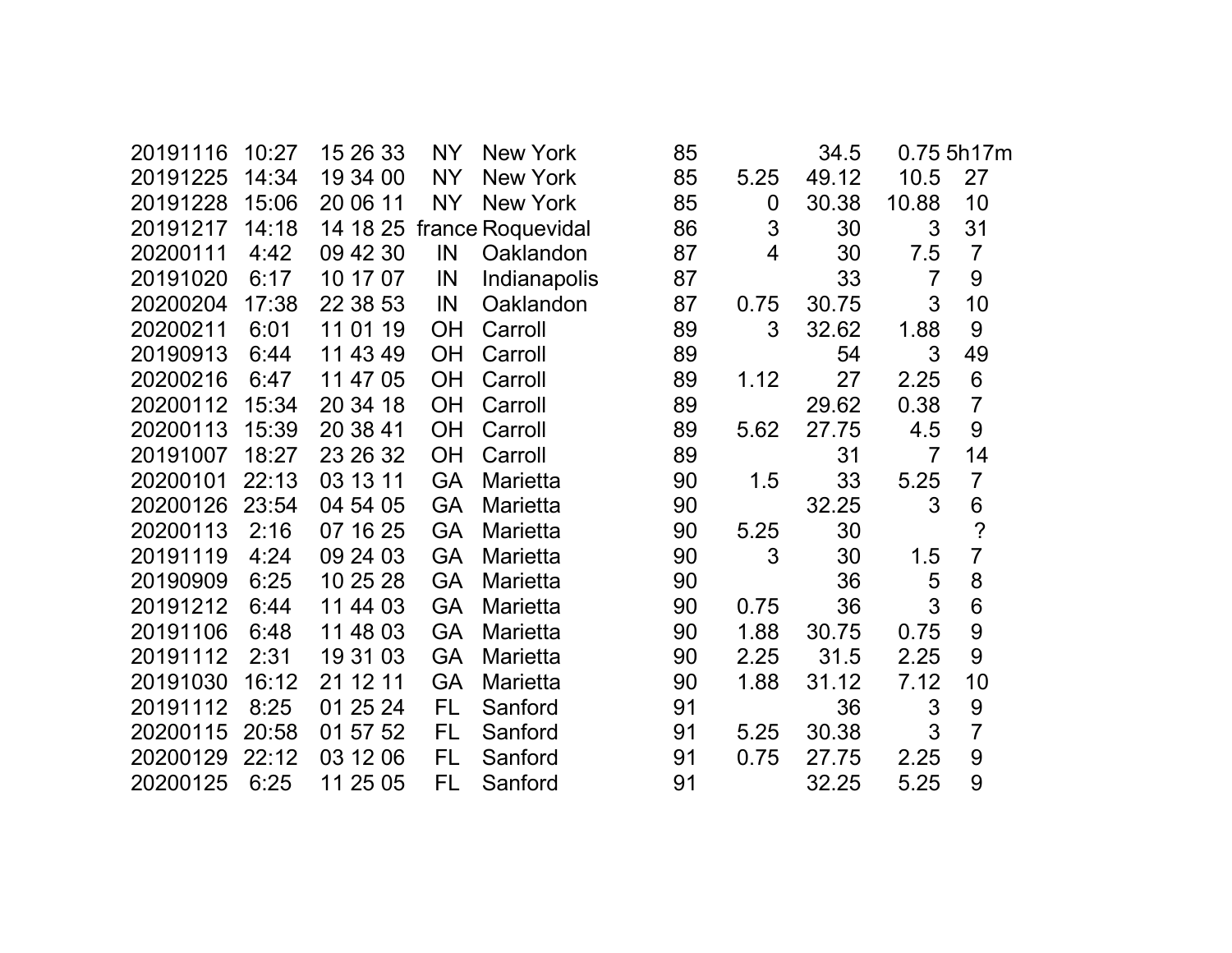| 20191119 | 7:25  | 11 25 06 | FL        | Sanford            | 91 | 4.5            | 33.75  | 0.75           | 9              |
|----------|-------|----------|-----------|--------------------|----|----------------|--------|----------------|----------------|
| 20191231 | 11:47 | 16 46 44 | FL        | Sanford            | 91 | 0.75           | 27     | 4.5            | 10             |
| 20191230 | 18:14 | 23 13 32 | FL        | Sanford            | 91 | 3.75           | 191.25 | 7.5            | 10             |
| 20200125 | 21:24 | 02 23 40 | GA        | Lawrenceville      | 92 | 12.75          | 27.38  | 4.12           | 6              |
| 20191106 | 6:25  | 11 25 05 | <b>GA</b> | Lawrenceville      | 92 |                | 33.75  | 7.5            | 9              |
| 20190927 | 22:21 | 03 20 48 | <b>ND</b> | <b>Valley City</b> | 93 |                | 40     | $\overline{2}$ | 8              |
| 20200128 | 22:30 | 04 29 35 | <b>DK</b> | <b>Valley City</b> | 93 | 0.38           | 31.5   | 2.25           | 12             |
| 20191227 | 4:14  | 10 13 47 | <b>ND</b> | <b>Valley City</b> | 93 | 10.12          | 30     | 6              | 11             |
| 20191212 | 5:25  | 11 25 04 | <b>ND</b> | <b>Valley City</b> | 93 | 0              | 32.62  | 4.88           | 9              |
| 20200123 | 5:25  | 11 25 16 | <b>ND</b> | <b>Valley City</b> | 93 |                | 27     | 0.38           | $\overline{7}$ |
| 20200124 | 5:33  | 11 33 20 | <b>ND</b> | <b>Valley City</b> | 93 | 1.12           | 29.25  | 0.75           | 10             |
| 20200128 | 6:26  | 12 26 21 | <b>DK</b> | <b>Valley City</b> | 93 | 1.5            | 29.62  | 0.38           | 6              |
| 20191223 | 11:41 | 17 40 47 | <b>ND</b> | <b>Valley City</b> | 93 | 0.38           | 47.25  | 9.38           | 42             |
| 20200119 | 23:29 | 04 29 18 | <b>PA</b> | Laughlintown       | 94 |                | 30.38  | 1.5            | $\overline{7}$ |
| 20191225 | 8:49  | 13 48 58 | <b>PA</b> | Laughlintown       | 94 | 13.5           | 99.75  |                | 28             |
| 20190902 | 14:29 | 18 29 12 | PA        | Laughlintown       | 94 | 5              | 187    | 0              | 9              |
| 20191224 | 15:07 | 20 07 27 | <b>PA</b> | Laughlintown       | 94 |                | 41.25  | 26.25          | 15             |
| 20191201 | 21:35 | 02 35 27 | <b>SC</b> | Irmo               | 95 | $\overline{2}$ | 31.88  | 4.88           | 18             |
| 20191220 | 6:25  | 11 25 05 | <b>SC</b> | Irmo               | 95 | 1.88           | 31.88  | 1.12           | 9              |
| 20191212 | 7:15  | 12 15 27 | <b>SC</b> | Irmo               | 95 | 2.62           | 31.88  | 0.38           | 13             |
| 20191211 | 8:11  | 13 11 27 | <b>SC</b> | Irmo               | 95 | 2.62           | 33.38  | 4.88           | 10             |
| 20191007 | 13:45 | 17 44 46 | <b>SC</b> | Irmo               | 95 | 4              | 30     | 4              | 9              |
| 20191202 | 8:26  | 23 38 12 | <b>SC</b> | Irmo               | 95 |                | 42.38  | 0.38           | 6              |
| 20190906 | 19:36 | 02 35 48 | AZ        | Phoenix            | 96 | 3              | 28     | 0              | 52             |
| 20190915 | 3:32  | 10 32 10 | <b>AZ</b> | Phoenix            | 96 | 1              | 27     | 6              | $\overline{7}$ |
| 20190727 | 22:58 | 03 58 06 | IL        | Payson             | 97 |                |        |                |                |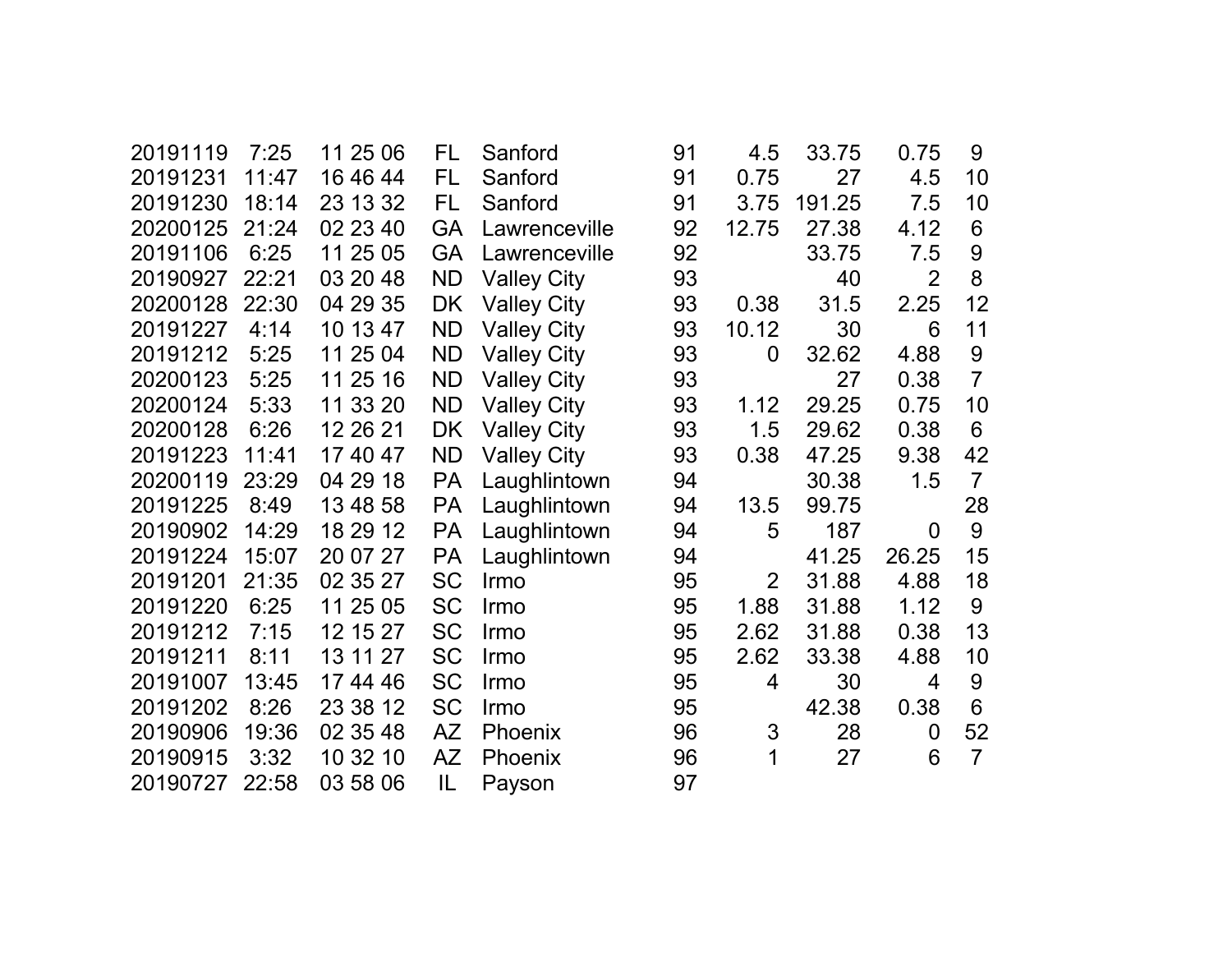| 20191228 | 7:04  | 13 03 52 | IL        | Payson                  | 97  | 0.38             | 186.75 | 9.75           | 9              |
|----------|-------|----------|-----------|-------------------------|-----|------------------|--------|----------------|----------------|
| 20190902 | 10:13 | 16 12 32 | IL        | Payson                  | 97  | $\overline{2}$   | 28     | $\mathbf 0$    | 8              |
| 20191218 | 14:16 | 20 16 49 | IL        | Payson                  | 97  | 4.12             | 36.38  | 1.12           | 33             |
| 20190724 | 17:52 | 23 52 26 | IL        | Payson                  | 97  |                  |        |                |                |
| 20191117 | 4:07  | 10 07 18 | IL        | <b>Northbrook</b>       | 98  | $\boldsymbol{0}$ | 27     | 1.5            | $\overline{7}$ |
| 20191012 | 4:18  | 10 18 18 | IL.       | Northbrook              | 98  | 8                | 27     | 1              | 9              |
| 20191006 | 4:47  | 10 47 05 | IL        | Northbrook              | 98  | $\overline{2}$   | 28     | $\overline{7}$ | 10             |
| 20190822 | 10:27 | 15 26 37 | IL        | Northbrook              | 98  | 14               | 33     | 18             | 13             |
| 20190827 | 15:45 | 20 45 14 | IL        | <b>Northbrook</b>       | 98  | 13               | 46     |                | 3 26m8s        |
| 20181019 | 9:13  | 14 13 08 | IA        | New London              | 99  |                  |        |                |                |
| 20181227 | 11:49 | 17 48 44 | IA        | New London              | 99  |                  |        |                |                |
| 20181230 | 12:25 | 18 24 46 | IA        | New London              | 99  |                  |        |                |                |
| 20181017 | 15:42 | 20 41 51 | IA        | New London              | 99  |                  |        |                |                |
| 20190601 | 17:12 | 00 11 46 | <b>WA</b> | Mountlake Terra         | 100 |                  |        |                |                |
| 20190623 | 18:53 | 01 52 47 | <b>WA</b> | Mountlake Terra         | 100 |                  |        |                |                |
| 20191102 | 18:22 | 02 17 22 | <b>WA</b> | Mountlake Terra         | 100 | 0.38             | 188.25 | 5.25           | 8              |
| 20190607 | 19:49 | 02 49 27 | <b>WA</b> | Mountlake Terra         | 100 |                  |        |                |                |
| 20191216 | 19:48 | 03 48 29 | <b>WA</b> | Mountlake Terra         | 100 | 3.38             | 29.25  | 3.75           | 11             |
| 20191119 | 20:26 | 04 26 06 | <b>WA</b> | Mountlake Terra         | 100 | 3                | 27     | 3              | 8              |
| 20191130 | 20:29 | 04 28 30 | <b>WA</b> | Mountlake Terra         | 100 | 7.5              | 25.5   | 0.75           | $\overline{7}$ |
| 20180510 | 21:59 | 04 59 27 | <b>WA</b> | Mountlake Terra         | 100 |                  |        |                |                |
| 20200119 | 21:10 | 05 10 24 | <b>WA</b> | <b>Mountlake Terrad</b> | 100 | 2.25             | 27.75  | 4.5            | 8              |
| 20200119 | 21:10 | 05 10 24 | <b>WA</b> | Mountlake Terra         | 100 | 2.25             | 27.75  | 4.5            | 8              |
| 20190522 | 0:38  | 07 38 15 | <b>WA</b> | Mountlake Terra         | 100 |                  |        |                |                |
| 20191106 | 23:42 | 07 42 30 | <b>WA</b> | Mountlake Terra         | 100 | 7.88             | 25.5   | 975            | 8              |
| 20191221 | 23:43 | 07 43 28 | WA.       | Mountlake Terra         | 100 | 6                | 28.12  | 5.62           | 11             |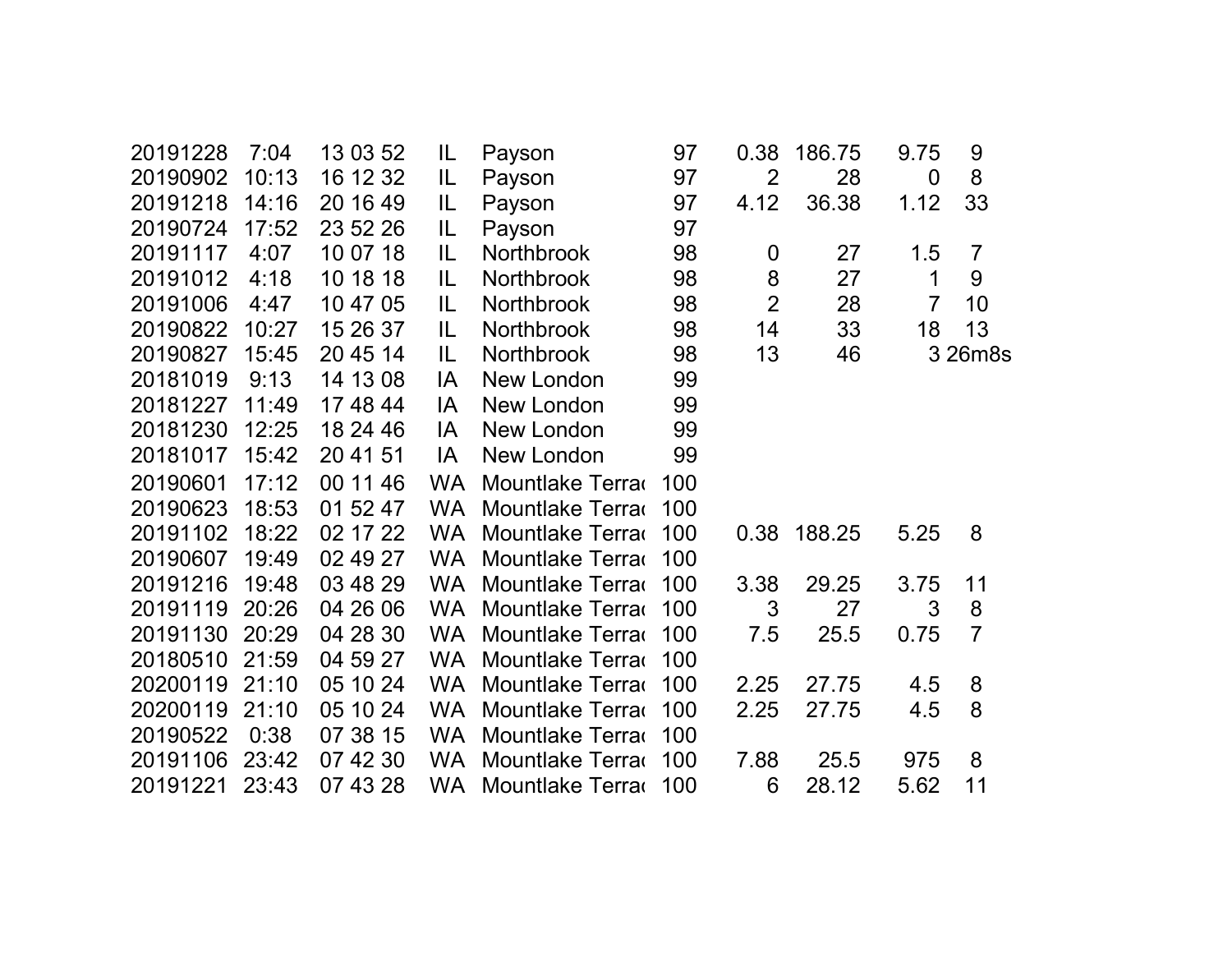| 20190602 | 0:52  | 07 51 59 |           | WA Mountlake Terra | 100 |                |                |                |                |
|----------|-------|----------|-----------|--------------------|-----|----------------|----------------|----------------|----------------|
| 20191105 | 9:49  | 09 48 47 | <b>WA</b> | Mountlake Terra    | 100 | 8.25           | 27.38          | 1.12           | 8              |
| 20190516 | 3:19  | 10 18 46 | <b>WA</b> | Mountlake Terra    | 100 |                |                |                |                |
| 20200102 | 3:12  | 11 12 29 | <b>WA</b> | Mountlake Terra    | 100 | 2.62           | 26.62          | 3.38           | 8              |
| 20200116 | 3:25  | 11 25 04 | <b>WA</b> | Mountlake Terra    | 100 | 0.75           | 33             | 2.25           | 8              |
| 20191127 | 3:25  | 11 25 05 | <b>WA</b> | Mountlake Terra    | 100 | 1.5            | 26.25          | 9              | 11             |
| 20200207 | 3:25  | 11 25 05 | WA.       | Mountlake Terra    | 100 | 3              | 25.12          | 0.75           | 19             |
| 20191218 | 3:35  | 11 35 29 | <b>WA</b> | Mountlake Terra    | 100 | 0.75           | 25.5           | 1.5            | 11             |
| 20200112 | 5:37  | 13 37 06 | <b>WA</b> | Mountlake Terra    | 100 | 1.12           | 26.25          | 6              | 8              |
| 20200112 | 5:37  | 13 37 06 | <b>WA</b> | Mountlake Terra    | 100 | 1.12           | 26.25          | 6              | 8              |
| 20190601 | 7:25  | 14 24 41 | <b>WA</b> | Mountlake Terra    | 100 |                |                |                |                |
| 20191214 | 6:36  | 14 38 28 | <b>WA</b> | Mountlake Terra    | 100 | 3              | 25.88          | 2.62           | 11             |
| 20191226 | 7:22  | 15 21 38 | <b>WA</b> | Mountlake Terra    | 100 | 7.5            | 191.62         | 0.38           | 10             |
| 20191211 | 7:57  | 15 56 47 | WA.       | Mountlake Terra    | 100 | 4.12           | 29.25          | 6              | 10             |
| 20190505 | 9:41  | 16 41 03 | <b>WA</b> | Mountlake Terra    | 100 |                |                |                |                |
| 20190713 | 11:37 | 18 36 58 | <b>WA</b> | Mountlake Terra    | 100 |                |                |                | 7s             |
| 20190601 | 12:31 | 19 30 54 | WA.       | Mountlake Terra    | 100 |                |                |                |                |
| 20180521 | 14:19 | 21 19 04 | <b>WA</b> | Mountlake Terra    | 100 |                |                |                |                |
| 20191029 | 14:38 | 22 37 46 | <b>WA</b> | Mountlake Terra    | 100 | 27.38          | 27.38          | 4.12           | 10             |
| 20190805 | 15:39 | 22 39 08 | <b>WA</b> | Mountlake Terra    | 100 | $\overline{7}$ | $\overline{2}$ | 184            | 1              |
| 20191207 | 15:38 | 23 38 12 | <b>WA</b> | Mountlake Terra    | 100 | 1.5            | 187.12         | 0.38           | 8              |
| 20181014 | 21:21 | 02 20 31 | TX        | Austin             | 101 |                |                |                |                |
| 20190910 | 5:22  | 10 21 33 | <b>TX</b> | Austin             | 101 | 13             | 27             | 3              | 9              |
| 20190818 | 5:25  | 10 25 05 | TX        | Austin             | 101 | $\overline{2}$ | 30             | $\overline{2}$ |                |
| 20190811 | 3:25  | 10 25 08 | ID        | <b>Boise</b>       | 101 | 4              | 27             | $\overline{7}$ | nas            |
| 20200121 | 5:29  | 11 29 22 | ТX        | Austin             | 101 | 8.62           | 27             | 3              | $\overline{7}$ |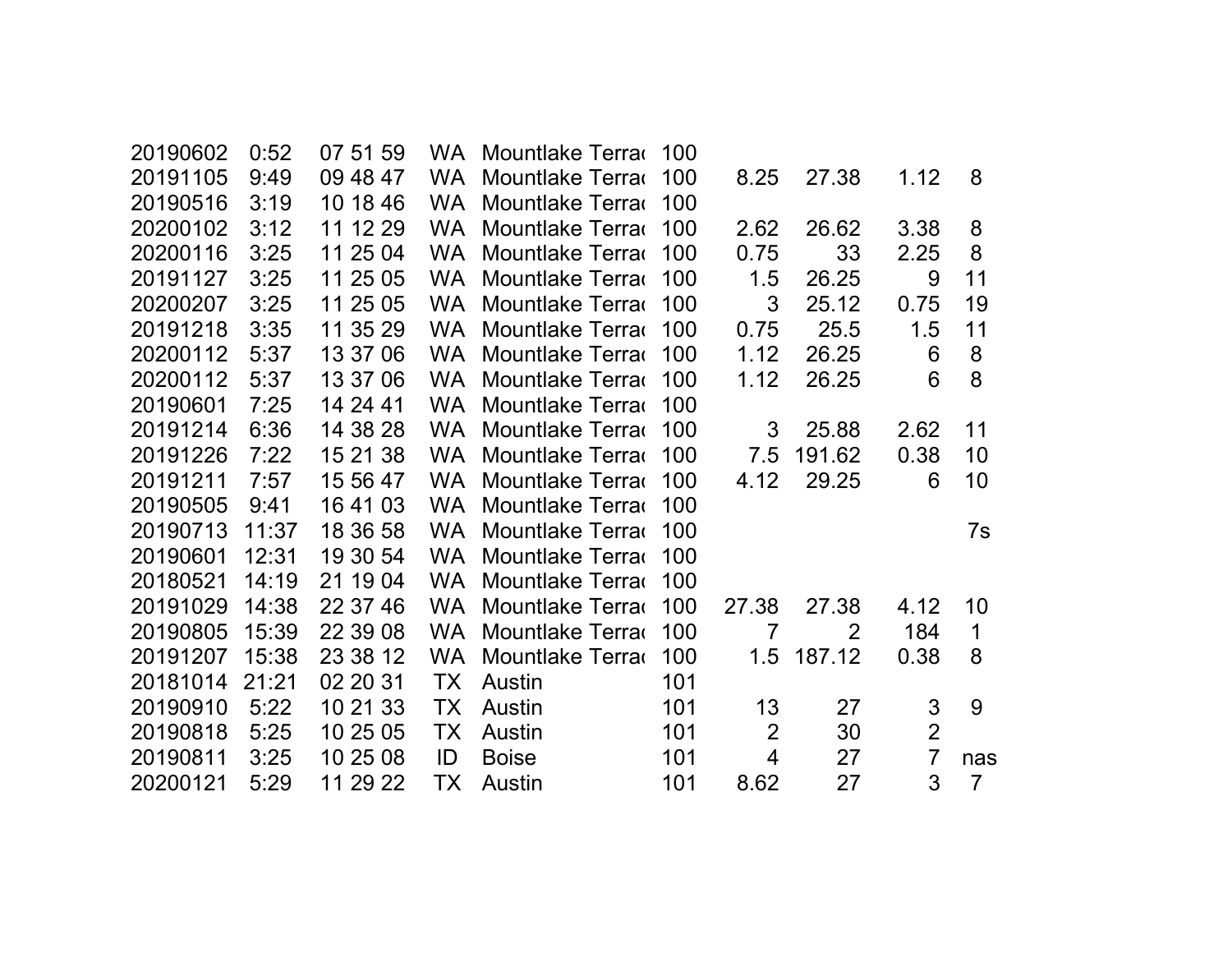| 20181104 | 16:22 | 00 21 59 | CT        | <b>Norwalk</b>   | 103 |   |    |    |    |
|----------|-------|----------|-----------|------------------|-----|---|----|----|----|
| 20180708 | 20:41 | 00 41 29 | <b>CT</b> | <b>Norwalk</b>   | 103 |   |    |    |    |
| 20190603 | 20:45 | 00 44 44 | <b>CT</b> | <b>Norwalk</b>   | 103 |   |    |    |    |
| 20180707 | 23:38 | 03 38 35 | <b>CT</b> | <b>Norwalk</b>   | 103 |   |    |    |    |
| 20180621 | 23:56 | 03 56 39 | <b>CT</b> | <b>Norwalk</b>   | 103 |   |    |    |    |
| 20190723 | 1:30  | 05 29 52 | <b>CT</b> | <b>Norwalk</b>   | 103 |   |    |    |    |
| 20190731 | 3:16  | 07 16 18 | <b>CT</b> | <b>Norwalk</b>   | 103 | 4 | 34 | 21 | 19 |
| 20190602 | 6:52  | 10 51 35 | <b>CT</b> | <b>Norwalk</b>   | 103 |   |    |    |    |
| 20190802 | 8:30  | 12 29 45 | <b>CT</b> | <b>Norwalk</b>   | 103 |   | 46 | 24 | 63 |
| 20190616 | 8:36  | 12 36 10 | <b>CT</b> | <b>Norwalk</b>   | 103 |   |    |    |    |
| 20190518 | 13:32 | 17 31 56 | <b>CT</b> | <b>Norwalk</b>   | 103 |   |    |    |    |
| 20181104 | 12:39 | 17 39 17 | <b>CT</b> | <b>Norwalk</b>   | 103 |   |    |    |    |
| 20190426 | 14:48 | 18 47 46 | <b>CT</b> | <b>Norwalk</b>   | 103 |   |    |    |    |
| 20181123 | 14:28 | 19 28 01 | <b>CT</b> | <b>Norwalk</b>   | 103 |   |    |    |    |
| 20180531 | 16:37 | 20 37 01 | <b>CT</b> | <b>Norwalk</b>   | 103 |   |    |    |    |
| 20190603 | 17:54 | 21 53 31 | <b>CT</b> | <b>Norwalk</b>   | 103 |   |    |    |    |
| 20190423 | 17:56 | 21 56 23 | <b>CT</b> | <b>Norwalk</b>   | 103 |   |    |    |    |
| 20190430 | 18:00 | 21 59 54 | <b>CT</b> | <b>Norwalk</b>   | 103 |   |    |    |    |
| 20180612 | 19:49 | 23 48 54 | <b>CT</b> | <b>Norwalk</b>   | 103 |   |    |    |    |
| 20190523 | 20:02 | 00 02 06 | <b>PA</b> | <b>Millerton</b> | 104 |   |    |    |    |
| 20180702 | 5:36  | 09 36 31 | <b>PA</b> | <b>Millerton</b> | 104 |   |    |    |    |
| 20180804 | 15:29 | 19 29 14 | <b>PA</b> | <b>Millerton</b> | 104 |   |    |    |    |
| 20190612 | 16:20 | 20 20 29 | <b>PA</b> | <b>Millerton</b> | 104 |   |    |    |    |
| 20180506 | 16:26 | 20 25 40 | <b>PA</b> | <b>Millerton</b> | 104 |   |    |    |    |
| 20190610 | 18:43 | 22 43 24 | <b>PA</b> | <b>Millerton</b> | 104 |   |    |    |    |
| 20180716 | 18:11 | 01 11 26 | CA        | Watsonville      | 105 |   |    |    |    |
|          |       |          |           |                  |     |   |    |    |    |

| 34 | 21 19 |  |
|----|-------|--|
|    |       |  |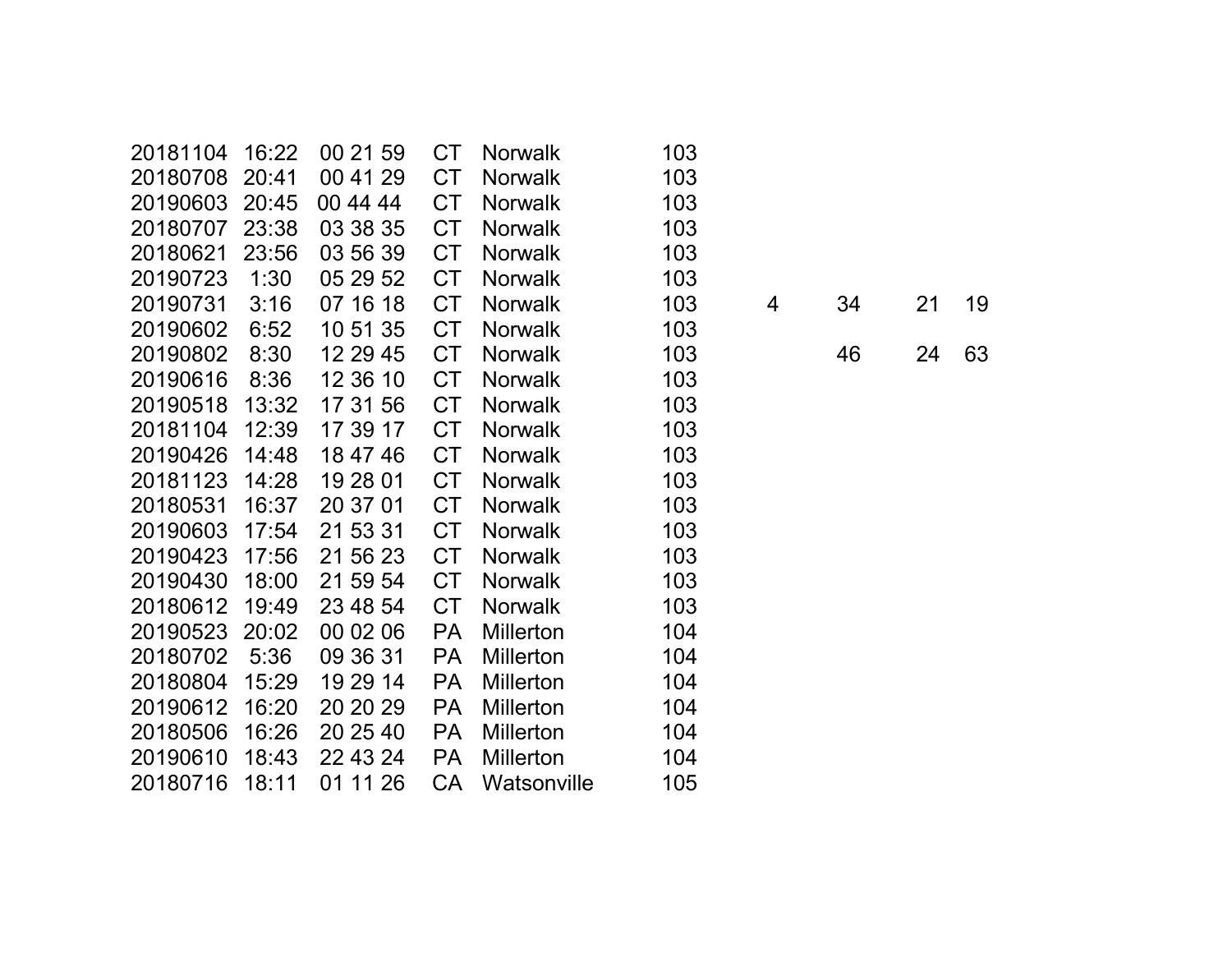| 20180714 | 21:35 | 04 35 02 | CA        | Watsonville | 105 |                |       |                |                |
|----------|-------|----------|-----------|-------------|-----|----------------|-------|----------------|----------------|
| 20190820 | 3:06  | 10 05 53 | CA        | Watsonville | 105 |                | 25    | 4              | 7              |
| 20190919 | 3:47  | 10 47 17 | CA        | Watsonville | 105 | 3              | 25    | 5              | $\overline{7}$ |
| 20190831 | 3:56  | 10 56 19 | CA        | Watsonville | 105 | 0              | 25    | 1              | $\overline{7}$ |
| 20191025 | 4:13  | 11 13 07 | CA        | Watsonville | 105 | $\overline{2}$ | 28.12 | 2.62           | $\overline{7}$ |
| 20180628 | 5:50  | 12 50 18 | CA        | Watsonville | 105 |                |       |                |                |
| 20191011 | 12:59 | 19 59 29 | CA        | Watsonville | 105 | 0              | 25    | $\overline{7}$ | 11             |
| 20190417 | 14:44 | 21 43 57 | <b>CA</b> | Watsonville | 105 |                |       |                |                |
| 20180714 | 15:23 | 22 22 48 | CA        | Watsonville | 105 |                |       |                |                |
| 20190311 | 19:14 | 00 13 51 | CT        | Newington   | 106 |                |       |                |                |
| 20181107 | 19:35 | 00 34 52 | <b>CT</b> | Newington   | 106 |                |       |                |                |
| 20180917 | 20:44 | 00 44 00 | <b>CT</b> | Newington   | 106 |                |       |                |                |
| 20180602 | 21:57 | 01 57 53 | <b>CT</b> | Newington   | 106 |                |       |                |                |
| 20191129 | 20:58 | 01 58 16 | CT        | Newington   | 106 | 9              | 25.12 | 2.62           | 9              |
| 20190316 | 22:54 | 02 54 38 | <b>CT</b> | Newington   | 106 |                |       |                |                |
| 20181218 | 22:33 | 03 32 53 | <b>CT</b> | Newington   | 106 |                |       |                |                |
| 20191214 | 5:42  | 05 41 50 | <b>CT</b> | Newington   | 106 | 5.62           | 25.5  | 1.5            | 10             |
| 20181221 | 4:49  | 09 48 57 | <b>CT</b> | Newington   | 106 |                |       |                |                |
| 20190617 | 6:20  | 10 19 32 | CT        | Newington   | 106 |                |       |                |                |
| 20181128 | 6:52  | 11 51 44 | <b>CT</b> | Newington   | 106 |                |       |                |                |
| 20180816 | 8:13  | 12 13 07 | <b>CT</b> | Newington   | 106 |                |       |                |                |
| 20180716 | 8:30  | 12 30 03 | <b>CT</b> | Newington   | 106 |                |       |                |                |
| 20181201 | 9:10  | 14 09 31 | <b>CT</b> | Newington   | 106 |                |       |                |                |
| 20180828 | 10:38 | 14 37 53 | <b>CT</b> | Newington   | 106 |                |       |                |                |
| 20181110 | 10:09 | 15 09 23 | <b>CT</b> | Newington   | 106 |                |       |                |                |
| 20180706 | 11:41 | 15 41 42 | <b>CT</b> | Newington   | 106 |                |       |                |                |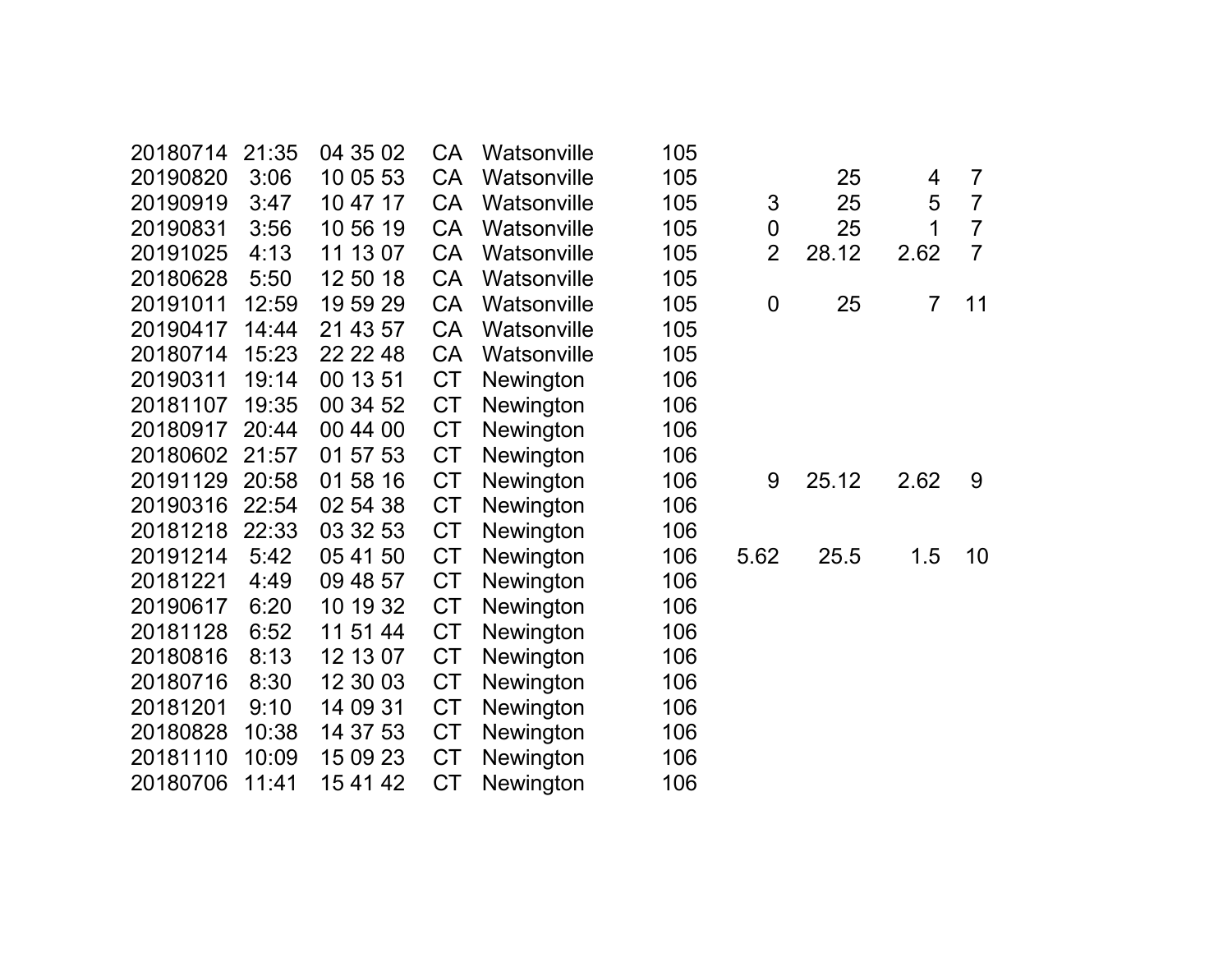| 20180902 | 12:14 | 16 14 17 | CT        | Newington        | 106 |       |       |       |                |
|----------|-------|----------|-----------|------------------|-----|-------|-------|-------|----------------|
| 20180821 | 12:44 | 16 43 38 | <b>CT</b> | Newington        | 106 |       |       |       |                |
| 20190601 | 13:01 | 17 01 24 | <b>CT</b> | Newington        | 106 |       |       |       |                |
| 20180806 | 13:11 | 17 11 36 | CT        | Newington        | 106 |       |       |       |                |
| 20181129 | 12:15 | 17 15 14 | <b>CT</b> | Newington        | 106 |       |       |       |                |
| 20181218 | 12:27 | 17 27 23 | <b>CT</b> | Newington        | 106 |       |       |       |                |
| 20180619 | 13:30 | 17 29 52 | <b>CT</b> | Newington        | 106 |       |       |       |                |
| 20180717 | 13:43 | 17 42 54 | <b>CT</b> | Newington        | 106 |       |       |       |                |
| 20180723 | 14:09 | 18 08 42 | <b>CT</b> | Newington        | 106 |       |       |       |                |
| 20180609 | 15:51 | 19 50 59 | <b>CT</b> | Newington        | 106 |       |       |       |                |
| 20180822 | 16:06 | 20 06 03 | <b>CT</b> | Newington        | 106 |       |       |       |                |
| 20180823 | 16:09 | 20 09 09 | <b>CT</b> | Newington        | 106 |       |       |       |                |
| 20181106 | 15:45 | 20 45 21 | <b>CT</b> | Newington        | 106 |       |       |       |                |
| 20180611 | 17:16 | 21 16 27 | <b>CT</b> | <b>Newington</b> | 106 |       |       |       |                |
| 20190412 | 18:19 | 22 18 37 | <b>CT</b> | Newington        | 106 |       |       |       |                |
| 20190319 | 18:27 | 22 26 59 | <b>CT</b> | Newington        | 106 |       |       |       |                |
| 20180608 | 19:09 | 00 08 53 | <b>OH</b> | Laurelville      | 107 |       |       |       |                |
| 20180628 | 19:09 | 00 25 09 | <b>OH</b> | Laurelville      | 107 |       |       |       |                |
| 20200120 | 21:00 | 01 59 54 | <b>OH</b> | Laurelville      | 107 | 1.12  | 318   | 16.12 | $\overline{7}$ |
| 20180626 | 21:43 | 02 42 50 | <b>OH</b> | Laurelville      | 107 |       |       |       |                |
| 20191006 | 5:25  | 10 25 06 | <b>OH</b> | Laurelville      | 107 | 1     | 25    | 3     | 9              |
| 20180829 | 5:38  | 10 37 36 | <b>OH</b> | Laurelville      | 107 |       |       |       |                |
| 20200208 | 6:51  | 11 51 06 | <b>OH</b> | Laurelville      | 107 | 10.88 | 28.12 | 1.88  | 6              |
| 20191221 | 6:52  | 11 51 57 | <b>OH</b> | Laurelville      | 107 | 4     | 28.88 | 10.88 | 9              |
| 20190525 | 8:07  | 12 06 50 | <b>OH</b> | Laurelville      | 107 |       |       |       |                |
| 20180926 | 2:14  | 17 13 40 | <b>OH</b> | Laurelville      | 107 |       |       |       |                |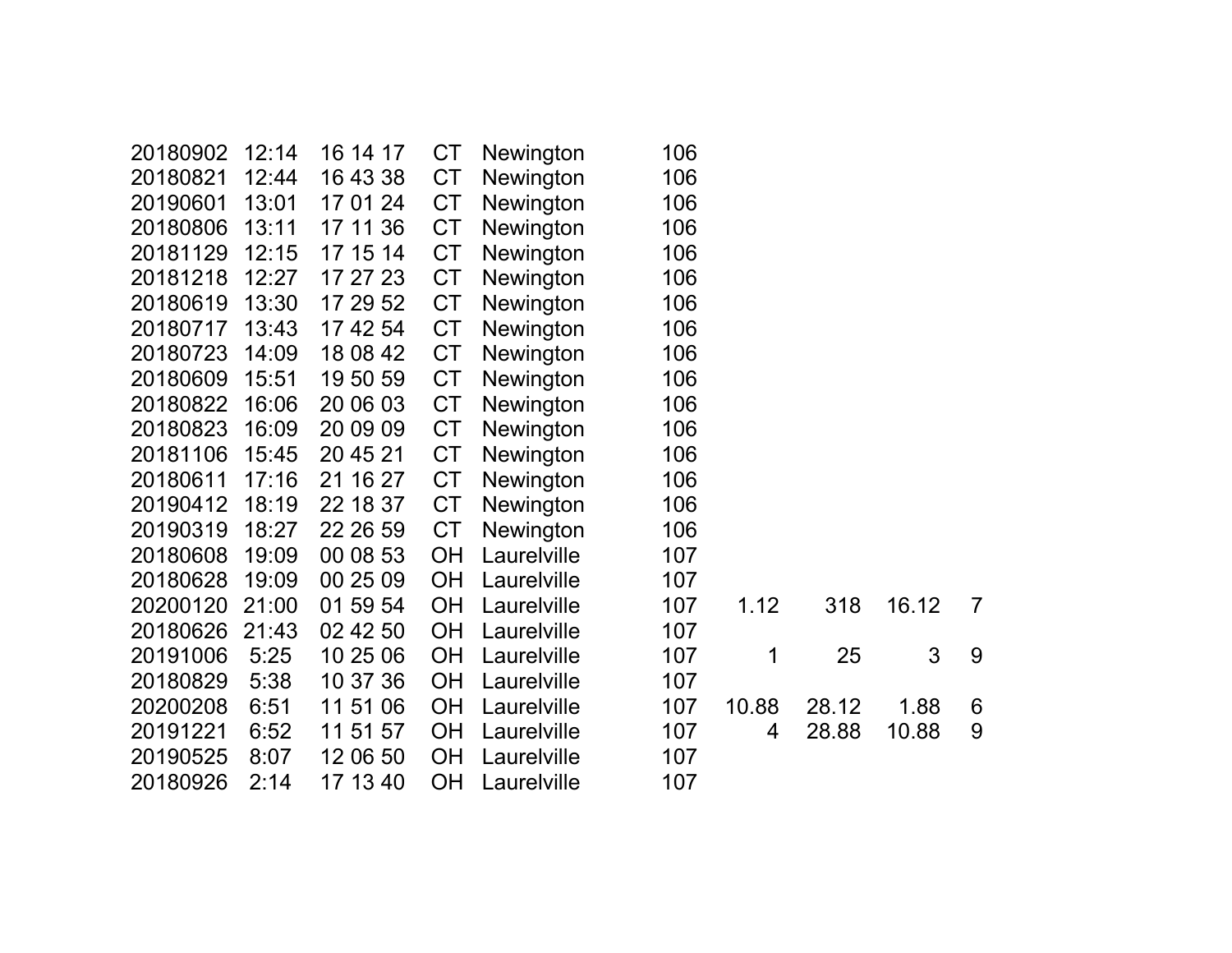|       |                                  | <b>OH</b>                                    | Laurelville                         |                                                                                               |                          |     |                |                 |
|-------|----------------------------------|----------------------------------------------|-------------------------------------|-----------------------------------------------------------------------------------------------|--------------------------|-----|----------------|-----------------|
| 16:30 | 21 29 40                         | IA                                           | New London                          | 108                                                                                           | 1                        | 12  | $\Omega$       | 17              |
| 19:42 |                                  |                                              |                                     | 109                                                                                           |                          |     |                |                 |
| 13:42 |                                  |                                              |                                     | 109                                                                                           |                          |     |                |                 |
| 23:01 | 03 01 01                         | <b>NH</b>                                    | Concord                             | 110                                                                                           |                          |     |                |                 |
| 2:25  | 06 25 07                         | <b>NH</b>                                    | Pembroke                            | 110                                                                                           |                          |     |                |                 |
| 2:25  | 06 25 07                         | <b>NH</b>                                    | Pembroke                            | 110                                                                                           |                          |     |                | 7s              |
| 3:00  | 07 00 03                         | <b>NH</b>                                    | Pembroke                            | 110                                                                                           |                          |     |                | $\overline{7}$  |
| 3:27  | 07 27 12                         | <b>NH</b>                                    | Pembroke                            | 110                                                                                           |                          |     |                | 13 <sub>s</sub> |
| 7:25  | 12 25 17                         | <b>NH</b>                                    | Pembroke                            | 110                                                                                           | 2.25                     | 186 | 3              | $\overline{7}$  |
| 9:13  | 13 01 01                         | <b>NH</b>                                    | Pembroke                            | 110                                                                                           |                          |     |                |                 |
| 9:16  | 13 15 49                         | <b>NH</b>                                    | Concord                             | 110                                                                                           |                          |     |                |                 |
| 9:23  | 13 23 24                         | <b>NH</b>                                    | Pembroke                            | 110                                                                                           | $\overline{2}$           | 27  | 3              | $\overline{7}$  |
| 10:17 | 14 17 22                         | <b>NH</b>                                    | Concord                             | 110                                                                                           |                          |     |                |                 |
| 11:53 | 15 52 31                         | <b>NH</b>                                    | Pembroke                            | 110                                                                                           |                          |     |                | 8s              |
| 12:25 | 16 25 04                         | <b>NH</b>                                    | Concord                             | 110                                                                                           |                          |     |                |                 |
| 13:42 | 17 42 25                         | <b>NH</b>                                    | Pembroke                            | 110                                                                                           | 6                        | 29  | 8              | $\overline{7}$  |
| 13:56 | 17 56 31                         | <b>NH</b>                                    | Pembroke                            | 110                                                                                           | 4                        | 25  | $\overline{4}$ | $\overline{7}$  |
| 15:52 | 19 51 56                         | <b>NH</b>                                    | Concord                             | 110                                                                                           |                          |     |                |                 |
| 15:59 | 19 59 38                         | <b>NH</b>                                    | Concord                             | 110                                                                                           |                          |     |                |                 |
| 16:03 | 20 03 13                         | <b>NH</b>                                    | Concord                             | 110                                                                                           |                          |     |                |                 |
| 15:39 | 20 39 03                         | <b>NH</b>                                    | Concord                             | 110                                                                                           |                          |     |                |                 |
| 17:02 | 21 02 07                         | <b>NH</b>                                    | Concord                             | 110                                                                                           |                          |     |                |                 |
|       | 15:18<br>17:06<br>17:01<br>18:53 | 20 18 09<br>21 05 32<br>22 01 04<br>23 11 53 | <b>OH</b><br><b>OH</b><br><b>OH</b> | Laurelville<br>Laurelville<br>Laurelville<br>02 42 37 canadaAlberts<br>21 41 58 canadaAlberta | 107<br>107<br>107<br>107 |     |                |                 |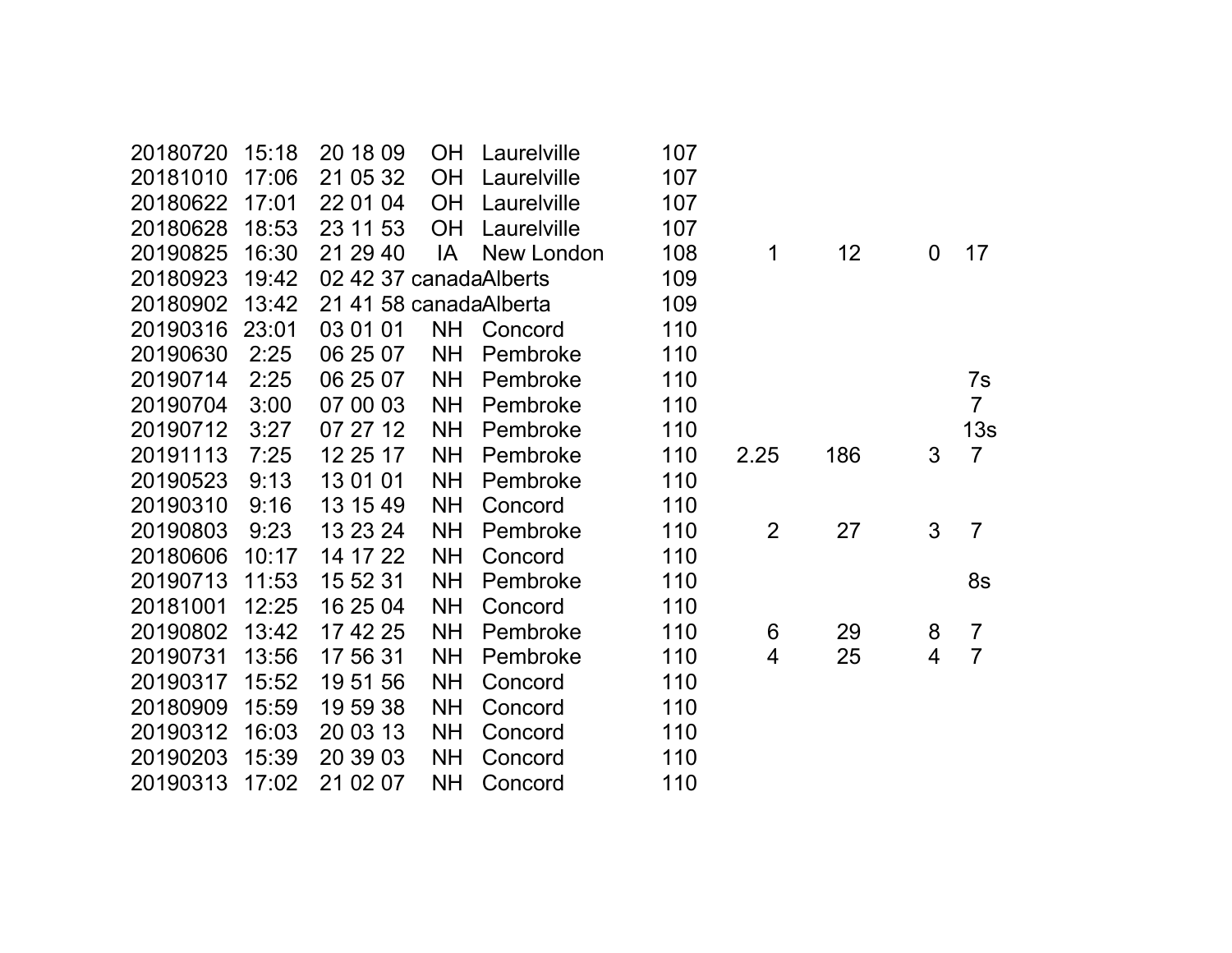| 17:14 | 21 14 17 | <b>NH</b> | Pembroke              | 110                                                                                                                | $\mathbf 0$    | 42    | $\overline{0}$ | 10             |
|-------|----------|-----------|-----------------------|--------------------------------------------------------------------------------------------------------------------|----------------|-------|----------------|----------------|
| 17:18 |          |           | Concord               |                                                                                                                    |                |       |                |                |
| 17:21 | 21 20 58 | <b>NH</b> | Pembroke              | 110                                                                                                                | 9              | 27    | 6              | $\overline{7}$ |
| 17:40 | 21 40 11 | <b>NH</b> | Concord               | 110                                                                                                                |                |       |                |                |
| 17:47 | 22 47 13 | <b>NH</b> | Concord               | 110                                                                                                                |                |       |                |                |
| 19:15 | 02 14 53 | ID        | <b>Boise</b>          | 111                                                                                                                |                |       |                |                |
| 22:45 | 05 44 35 | ID        | <b>Boise</b>          | 111                                                                                                                |                |       |                |                |
| 1:12  | 08 12 28 | ID        | <b>Boise</b>          | 111                                                                                                                | 1              | 45    | 1              | $\overline{7}$ |
| 1:46  | 08 46 25 | ID        | <b>Boise</b>          | 111                                                                                                                |                |       |                |                |
| 3:44  | 10 44 17 | ID        | <b>Boise</b>          | 111                                                                                                                | 3              | 44    | 1              | 12             |
| 4:19  | 11 18 34 | ID        | <b>Boise</b>          | 111                                                                                                                |                |       |                |                |
| 7:35  | 14 35 17 | ID        | <b>Boise</b>          | 111                                                                                                                |                |       |                |                |
| 12:38 | 19 37 59 | ID        | <b>Boise</b>          | 111                                                                                                                |                |       |                |                |
| 13:58 | 20 57 43 | ID        | <b>Boise</b>          | 111                                                                                                                |                |       |                |                |
| 14:32 | 21 32 17 | ID        | <b>Boise</b>          | 111                                                                                                                |                | 42    | $\overline{0}$ | nas            |
| 10:02 | 17 01 42 | UT        | <b>Salt Lake City</b> | 112                                                                                                                |                |       |                |                |
| 13:13 | 18 12 46 | UT        | <b>Salt Lake City</b> | 112                                                                                                                |                |       |                |                |
| 13:19 | 20 18 42 | UT        | <b>Salt Lake City</b> | 112                                                                                                                |                |       |                |                |
| 16:44 | 22 44 39 | UT        | <b>Salt Lake City</b> | 112                                                                                                                |                |       |                |                |
|       |          |           |                       | 113                                                                                                                |                |       |                |                |
| 6:25  |          |           |                       | 113                                                                                                                | 0.38           | 30.38 | 3.38           | 10             |
| 9:59  |          |           |                       | 113                                                                                                                |                |       |                |                |
| 11:31 |          |           |                       | 113                                                                                                                |                |       |                |                |
| 1:32  | 06 32 06 | IN        | <b>Santa Claus</b>    | 114                                                                                                                | 1              | 29    | $\overline{2}$ | 9              |
| 1:26  | 07 26 04 | IN        | <b>Santa Claus</b>    | 114                                                                                                                | $\mathfrak{S}$ | 27.38 | 6.38           | 6              |
| 1:26  | 07 26 04 | IN        | Santa Claus           | 114                                                                                                                | 3              | 27.38 | 6.38           | 6              |
|       |          | 21 18 15  | <b>NH</b>             | 07 56 34 ontario Chapleau<br>11 25 04 canadaChapleau Ontario<br>14 59 15 canadaChapleau<br>16 31 03 canadaChapleau | 110            |       |                |                |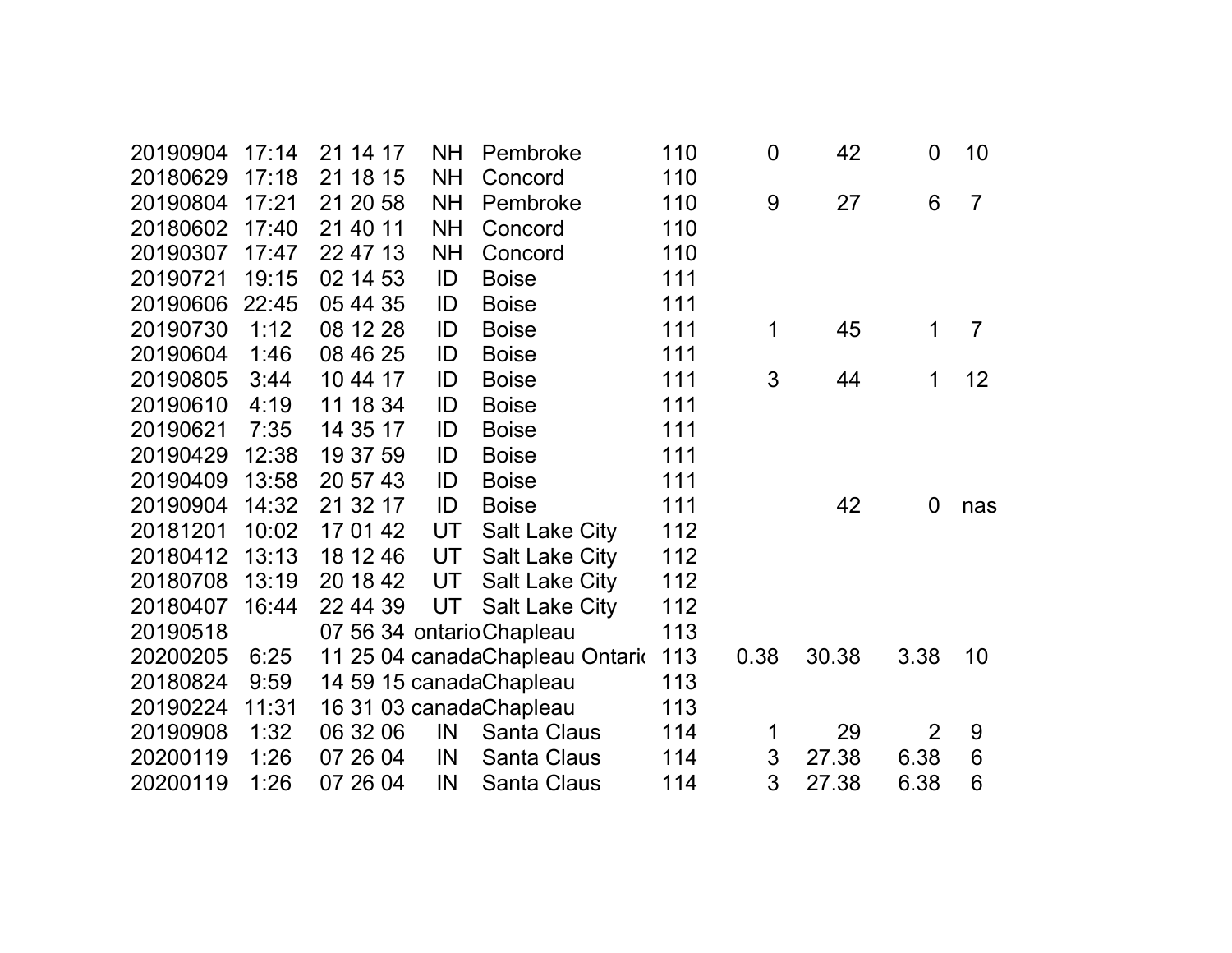| 20200103       | 2:31  | 08 31 07 | IN  | Santa Claus        | 114 |                | 27.75 | 2.25           | 8                |  |
|----------------|-------|----------|-----|--------------------|-----|----------------|-------|----------------|------------------|--|
| 20190917       | 4:52  | 09 52 26 | IN  | <b>Santa Claus</b> | 114 | 1              | 25    | 12             | 17               |  |
| 20190913       | 5:06  | 10 06 27 | IN  | <b>Santa Claus</b> | 114 | 1              | 27    | 2              | $9\,$            |  |
| 20190805       | 5:09  | 10 08 36 | IN  | Santa Claus        | 114 | 5              | 2     | 25             | $\overline{4}$   |  |
| 20190914       | 5:09  | 10 09 27 | IN  | <b>Santa Claus</b> | 114 | $\overline{0}$ | 27    | 3              | 9                |  |
| 20190628       | 5:25  | 10 25 05 | IN  | <b>Santa Claus</b> | 114 |                |       |                |                  |  |
| 20190707       | 5:25  | 10 25 05 | IN  | Santa Claus        | 114 |                |       |                | 14               |  |
| 20191010       | 5:25  | 10 25 05 | IN  | Santa Claus        | 114 | 4              | 33    | 6              | $\boldsymbol{9}$ |  |
| 20191207       | 5:14  | 11 14 05 | IN  | Santa Claus        | 114 | 1.88           | 29.62 | 9.38           | 6                |  |
| 20191207       | 6:14  | 11 14 05 | IN  | Santa Claus        | 114 | 1.88           | 29.62 | 9.38           | $6\phantom{1}6$  |  |
| 20191107       | 6:25  | 11 25 05 | IN  | <b>Santa Claus</b> | 114 | 1.88           | 27    | 0.75           | 8                |  |
| 20190404       | 9:33  | 14 33 13 | IN  | <b>Santa Claus</b> | 114 |                |       |                |                  |  |
| 20200201       | 8:44  | 15 43 41 | IN  | Santa Claus        | 114 | 4.12           | 28.5  | 0.75           | 20               |  |
| 20191102       | 10:02 | 16 02 04 | IN  | Santa Claus        | 114 | 5              | 31.88 | 4.88           | 10               |  |
| 20190714       | 11:23 | 16 23 28 | IN  | Santa Claus        | 114 |                |       |                | 1m51s            |  |
| 20190811       | 12:20 | 17 20 05 | IN  | <b>Santa Claus</b> | 114 | 3              | 27    | $\overline{7}$ | nas              |  |
| 20191124       | 13:58 | 19 58 04 | IN  | Santa Claus        | 114 | 0.75           | 33.38 | 0.38           | 10               |  |
| 20180420       | 15:20 | 20 20 16 | IN  | Santa Claus        | 114 |                |       |                |                  |  |
| 20190627       | 16:54 | 21 54 02 | IN  | Santa Claus        | 114 |                |       |                |                  |  |
| 20190808       | 18:14 | 23 14 24 | IN  | Santa Claus        | 114 | 6              | 9     | 26             | 3                |  |
| 20190713       | 18:23 | 23 23 08 | IN  | <b>Santa Claus</b> | 114 |                |       |                | 36s              |  |
| 20180909       | 19:16 | 00 16 05 | IL  | Norris City        | 115 |                |       |                |                  |  |
| 20190806       | 18:40 | 00 40 05 | IL  | Norris City        | 115 | $\mathbf 0$    | 27    | 1              | $\overline{7}$   |  |
| 20180617       | 19:07 | 01 07 21 | L   | Norris City        | 115 |                |       |                |                  |  |
| 20180626       | 20:25 | 02 25 08 | IL. | Norris City        | 115 |                |       |                |                  |  |
| 20190727 21:25 |       | 03 25 22 | IL  | Norris City        | 115 |                |       |                |                  |  |
|                |       |          |     |                    |     |                |       |                |                  |  |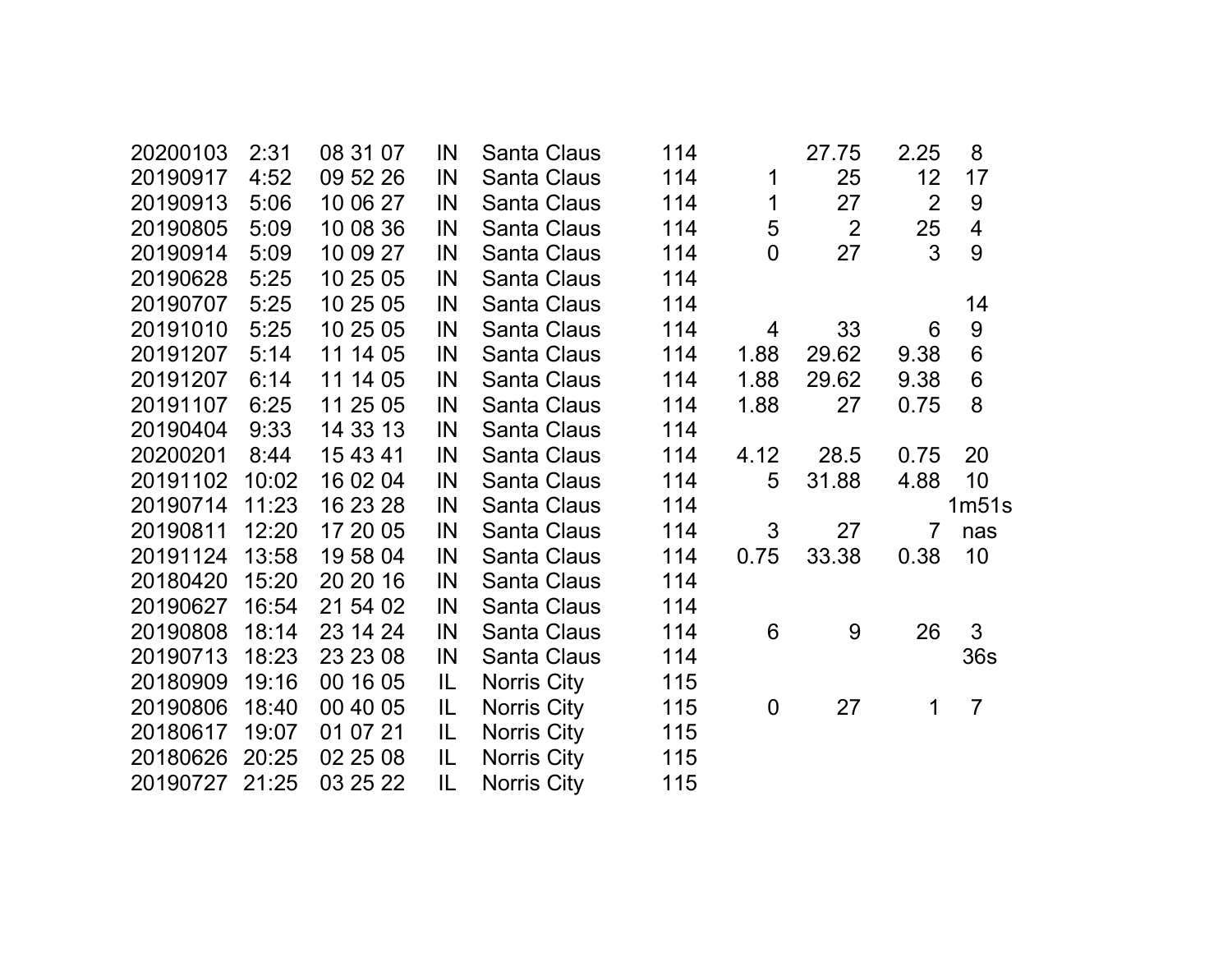| 20191006 | 0:20  | 06 19 42 | IL  | Norris City        | 115 | 1              | 27    | 3              | 9               |
|----------|-------|----------|-----|--------------------|-----|----------------|-------|----------------|-----------------|
| 20180406 | 1:22  | 06 21 51 | IL. | Norris City        | 115 |                |       |                |                 |
| 20190809 | 0:22  | 06 21 52 | IL. | Norris City        | 115 | 10             | 26    | 4              | nas             |
| 20180407 | 1:25  | 06 25 15 | IL. | Norris City        | 115 |                |       |                |                 |
| 20191018 | 5:07  | 10 07 02 | IL. | <b>Norris City</b> | 115 | $\overline{7}$ | 27    | 6              | 10              |
| 20190925 | 4:25  | 10 25 05 | IL. | <b>Norris City</b> | 115 | 4              | 41    | $\overline{0}$ | 9               |
| 20191102 | 4:47  | 10 46 56 | IL. | Norris City        | 115 | 2.25           | 30.75 | 12             | 10              |
| 20180610 | 4:43  | 10 49 43 | IL. | Norris City        | 115 |                |       |                |                 |
| 20191118 | 8:25  | 14 34 55 | IL. | <b>Norris City</b> | 115 | 6.75           | 34.12 | 8.62           | 8               |
| 20200207 | 9:08  | 15 07 51 | IL. | Norris City        | 115 |                | 51.75 | 3.38           | 5               |
| 20200207 | 9:08  | 15 07 51 | IL. | Norris City        | 115 |                | 51.75 | 3.38           | $\overline{7}$  |
| 20180712 | 9:30  | 15 30 21 | IL  | Norris City        | 115 |                |       |                |                 |
| 20180721 | 10:29 | 16 29 28 | IL. | <b>Norris City</b> | 115 |                |       |                |                 |
| 20180505 | 13:07 | 18 07 07 | IL. | <b>Norris City</b> | 115 |                |       |                |                 |
| 20180611 | 12:08 | 18 07 49 | IL. | Norris City        | 115 |                |       |                |                 |
| 20190725 | 12:47 | 18 47 21 | IL  | Norris City        | 115 |                |       |                |                 |
| 20180713 | 13:17 | 19 16 48 | IL. | Norris City        | 115 |                |       |                |                 |
| 20180901 | 14:30 | 19 29 32 | IL. | <b>Norris City</b> | 115 |                |       |                |                 |
| 20180806 | 15:30 | 21 29 38 | IL. | <b>Norris City</b> | 115 |                |       |                |                 |
| 20180618 | 16:09 | 22 08 43 | IL. | <b>Norris City</b> | 115 |                |       |                |                 |
| 20180627 | 16:15 | 22 14 55 | IL. | <b>Norris City</b> | 115 |                |       |                |                 |
| 20180715 | 16:25 | 22 24 54 | IL. | <b>Norris City</b> | 115 |                |       |                |                 |
| 20191228 | 17:06 | 23 05 49 | IL. | Norris City        | 115 | 1.12           | 32.25 | 0.38           | 12 <sup>2</sup> |
| 20180414 | 18:44 | 23 43 52 | IL. | <b>Norris City</b> | 115 |                |       |                |                 |
| 20191005 | 18:48 | 01 48 23 | ID  | <b>Boise</b>       | 116 | 3              | 29    | $\overline{2}$ | 10              |
| 20190428 | 20:01 | 03 00 59 | ID  | <b>Boise</b>       | 116 |                |       |                |                 |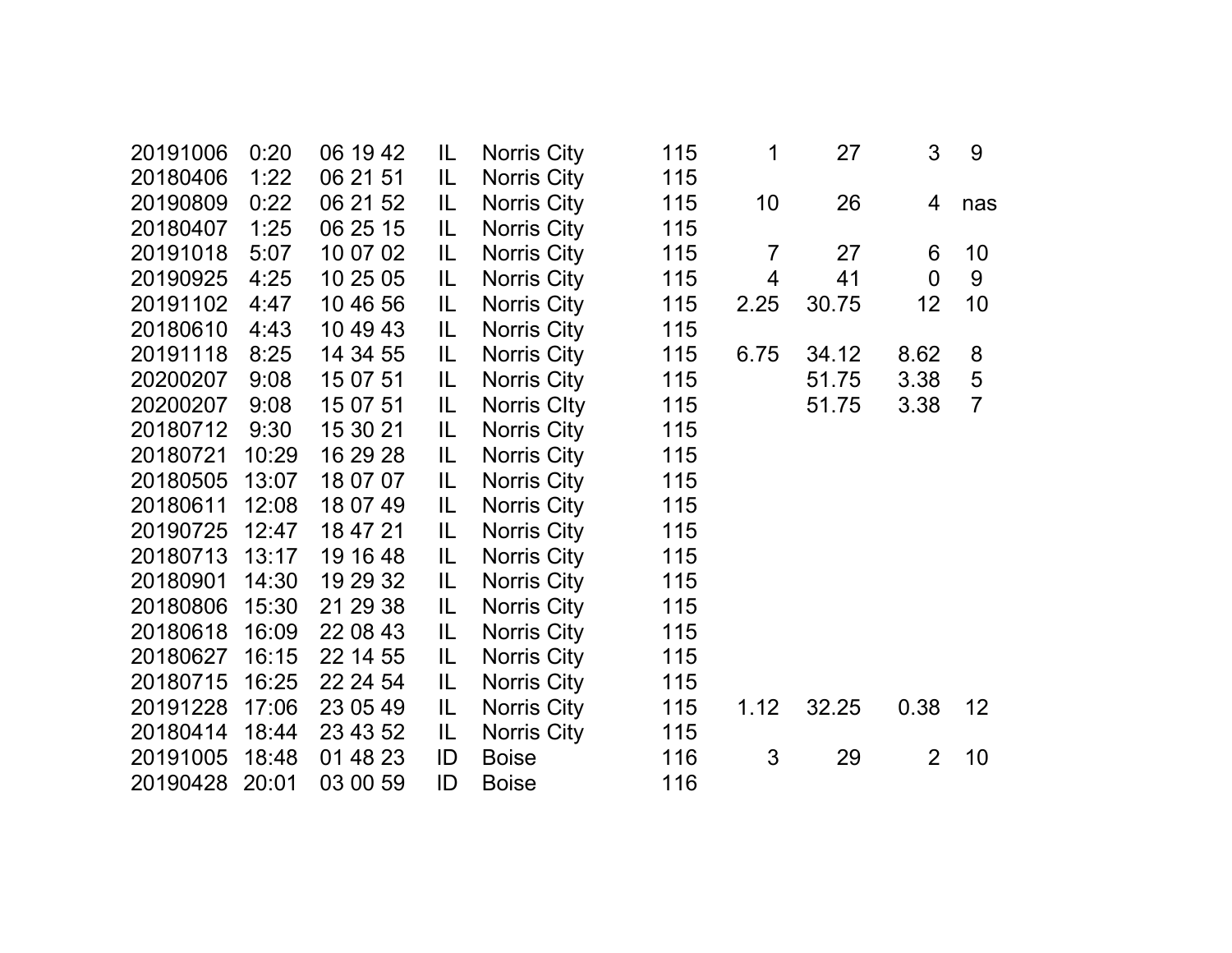| 20190411 | 21:28 | 04 27 40 | ID  | <b>Boise</b> | 116 |                |       |                  |                |
|----------|-------|----------|-----|--------------|-----|----------------|-------|------------------|----------------|
| 20190712 | 0:10  | 05 09 51 | ID  | <b>Boise</b> | 116 |                |       |                  | 7s             |
| 20190503 | 0:34  | 07 34 08 | ID  | <b>Boise</b> | 116 |                |       |                  |                |
| 20190921 | 3:05  | 10 05 22 | ID  | <b>Boise</b> | 116 | 6              | 29    | 1                | 10             |
| 20190419 | 3:23  | 10 22 38 | ID  | <b>Boise</b> | 116 |                |       |                  |                |
| 20190915 | 3:25  | 10 25 04 | ID  | <b>Boise</b> | 116 | 1              | 25    | $\overline{7}$   | 10             |
| 20190915 | 3:25  | 10 25 04 | ID  | <b>Boise</b> | 116 | 1              | 25    | $\overline{7}$   | 10             |
| 20190826 | 3:25  | 10 25 05 | ID  | <b>Boise</b> | 116 | 4              | 31    | $\overline{0}$   | $\overline{7}$ |
| 20190826 | 3:25  | 10 25 05 | ID  | <b>Boise</b> | 116 | 4              | 31    | $\boldsymbol{0}$ | $\overline{7}$ |
| 20190908 | 3:25  | 10 25 05 | ID  | <b>Boise</b> | 116 | 6              | 25    | $\overline{2}$   | 8              |
| 20190721 | 3:25  | 10 25 06 | ID  | <b>Boise</b> | 116 |                |       |                  | 7s             |
| 20190913 | 3:31  | 10 31 23 | ID  | <b>Boise</b> | 116 | 1              | 27    | 6                | 8              |
| 20190701 | 3:57  | 10 57 18 | ID  | <b>Boise</b> | 116 |                |       |                  |                |
| 20190724 | 4:02  | 11 01 52 | ID  | <b>Boise</b> | 116 |                |       |                  |                |
| 20191119 | 4:25  | 11 25 04 | ID  | <b>Boise</b> | 116 | 0.38           | 28.88 | 4.12             | 10             |
| 20190710 | 5:06  | 12 05 50 | ID  | <b>Boise</b> | 116 |                |       |                  | 7s             |
| 20191114 | 10:08 | 17 07 46 | ID  | <b>Boise</b> | 116 | 4.12           | 30.38 | 1.12             | $\overline{7}$ |
| 20190430 | 13:18 | 20 17 38 | ID  | <b>Boise</b> | 116 |                |       |                  |                |
| 20190413 | 13:59 | 20 58 38 | ID  | <b>Boise</b> | 116 |                |       |                  |                |
| 20191030 | 15:56 | 22 56 03 | ID  | <b>Boise</b> | 116 | 4              | 28.12 | 2.62             | 10             |
| 20191003 | 16:34 | 23 34 22 | ID  | <b>Boise</b> | 116 | 4              | 26    | 3                | 10             |
| 20190515 | 20:14 | 01 04 29 | TX  | Houston      | 118 |                |       |                  |                |
| 20181123 | 10:47 | 16 46 34 | TX  | Houston      | 118 |                |       |                  |                |
| 20200118 | 19:51 | 01 51 28 | IL. | Norris City  | 119 | 3              | 33    | 3.75             | $\overline{7}$ |
| 20191124 | 1:10  | 06 10 07 | IN  | Mt. Vernon   | 119 | $\overline{0}$ | 31.12 | 2.62             | 6              |
| 20190925 | 1:19  | 06 18 48 | IN  | Mt. Vernon   | 119 | 4              | 27    | 7                | $\overline{7}$ |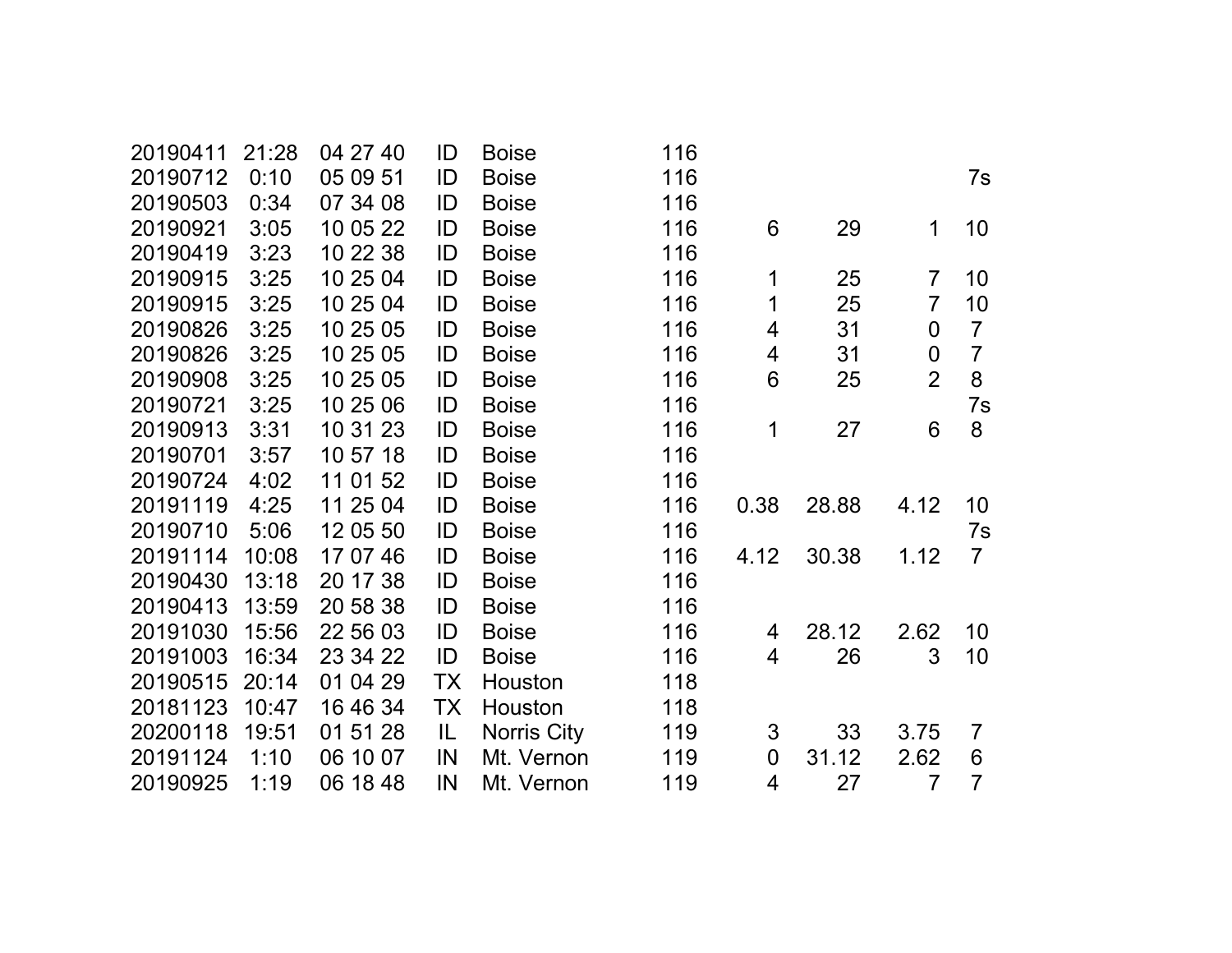| 20190722 | 1:20  | 06 20 20 | IN        | Mt. Vernon          | 119 |                |       |                |                  |
|----------|-------|----------|-----------|---------------------|-----|----------------|-------|----------------|------------------|
| 20191006 | 1:25  | 06 25 04 | IN        | Mt. Vernon          | 119 | 3              | 30    | $\overline{0}$ | 9                |
| 20191208 | 0:25  | 06 25 04 | IN        | Mt. Vernon          | 119 | 1.12           | 31.12 | 14.62          | 6                |
| 20190723 | 1:25  | 06 25 05 | IN        | Mt. Vernon          | 119 |                |       |                |                  |
| 20190728 | 1:25  | 06 25 05 | IN        | Mt. Vernon          | 119 |                |       |                |                  |
| 20190927 | 1:25  | 06 25 05 | IN        | Mt. Vernon          | 119 | 1              | 29    | 5              | $\overline{7}$   |
| 20200109 | 0:25  | 06 25 05 | IN        | Mt. Vernon          | 119 | 0.38           | 33    | 1.5            | $\overline{7}$   |
| 20200211 | 0:25  | 06 25 05 | IN        | Mt. Vernon          | 119 | 0.38           | 33    | 4.5            | $\overline{7}$   |
| 20200214 | 0:25  | 06 25 05 | IN        | Mt. Vernon          | 119 | 10.5           | 34.5  | 3              | $6\phantom{1}6$  |
| 20190902 | 1:25  | 06 25 06 | IN        | Mt. Vernon          | 119 | 1              | 25    | $\mathbf 0$    | 10               |
| 20190908 | 1:25  | 06 25 06 | IN        | Mt. Vernon          | 119 | 13             | 25    | 1              | 10               |
| 20190815 | 1:25  | 06 25 20 | IN        | Mt. Vernon          | 119 | 4              | 30    | 4              | nas              |
| 20190930 | 1:52  | 06 51 48 | IN        | Mt. Vernon          | 119 | 1              | 32    | 5              | 8                |
| 20180706 | 6:55  | 12 54 52 | IN        | Mt. Vernon          | 119 |                |       |                |                  |
| 20180630 | 8:40  | 13 40 30 | IN        | Mt. Vernon          | 119 |                |       |                |                  |
| 20180707 | 9:41  | 15 40 59 | IN        | Mt. Vernon          | 119 |                |       |                |                  |
| 20190809 | 13:12 | 18 12 03 | IN        | Mt. Vernon          | 119 | $\overline{7}$ | 34    | $\overline{2}$ | nas              |
| 20190818 | 13:36 | 18 35 47 | IN        | Mt. Vernon          | 119 | 1              | 25    | $\overline{0}$ |                  |
| 20200123 | 12:57 | 18 57 24 | IN        | Mt. Vernon          | 119 | 6.75           | 40.5  | 4.12           | 19               |
| 20190704 | 14:00 | 19 00 16 | IN        | Mt. Vernon          | 119 |                |       |                | 12               |
| 20180523 | 18:33 | 23 33 11 | IN        | Mt. Vernon          | 119 |                |       |                |                  |
| 20200112 |       |          | IL        | <b>Norris City</b>  | 119 |                |       |                |                  |
| 20200129 | 4:20  | 09 19 50 | OH        | Springfield         | 120 |                | 27    | 5.62           | $\overline{7}$   |
| 20191216 | 16:19 | 21 18 35 | OH        | Springfield         | 120 | 2.25           | 81.75 | 3.75           | 7m <sub>8s</sub> |
| 20190803 | 20:25 | 00 25 27 | <b>PA</b> | <b>Lords Valley</b> | 121 | 1              | 25    | 4              | $\overline{7}$   |
| 20190601 | 20:33 | 00 32 34 | <b>NJ</b> | Harrison            | 121 |                |       |                |                  |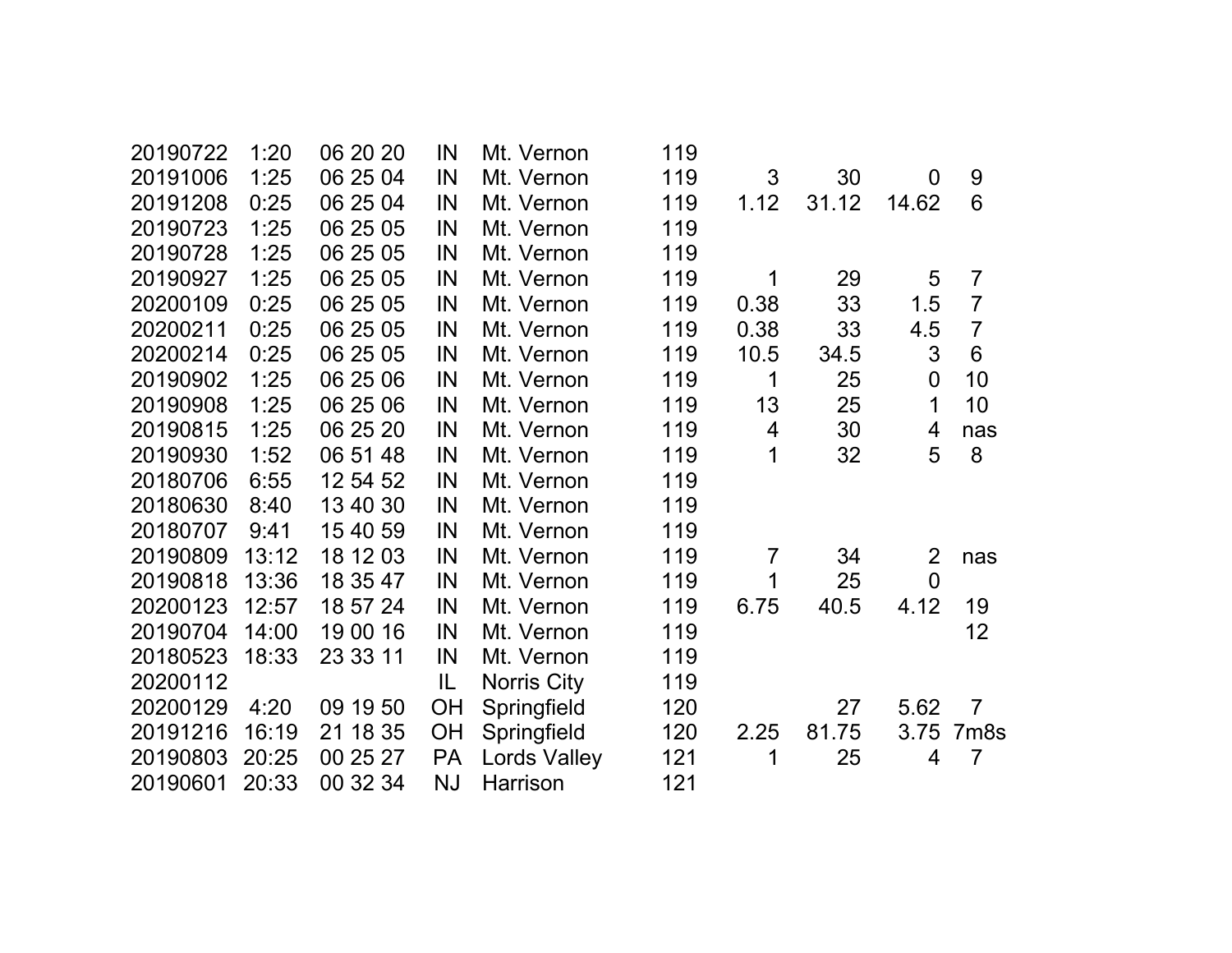| 20190707 | 20:55 | 00 54 57 | NJ        | Harrison            | 121 |                          |       |                | $\overline{7}$ |
|----------|-------|----------|-----------|---------------------|-----|--------------------------|-------|----------------|----------------|
| 20190401 | 21:37 | 01 36 44 | <b>NJ</b> | Harrison            | 121 |                          |       |                |                |
| 20190722 | 23:07 | 03 07 11 | <b>NJ</b> | Harrison            | 121 |                          |       |                |                |
| 20180406 | 2:35  | 06 34 45 | IN        | Greenwood           | 121 |                          |       |                |                |
| 20190314 | 8:51  | 12 50 58 | <b>NJ</b> | Harrison            | 121 |                          |       |                |                |
| 20190802 | 9:33  | 13 33 17 | PA        | <b>Lords Valley</b> | 121 |                          | 25    | 3              | $\overline{7}$ |
| 20180407 | 11:06 | 15 06 03 | IN        | Greenwood           | 121 |                          |       |                |                |
| 20180403 | 12:37 | 16 37 35 | IN        | Greenwood           | 121 |                          |       |                |                |
| 20191230 | 14:01 | 19 01 06 | <b>PA</b> | <b>Lords Valley</b> | 121 |                          | 34.5  |                | 9m13s          |
| 20190309 | 15:03 | 19 02 47 | NJ        | Harrison            | 121 |                          |       |                |                |
| 20191208 | 14:43 | 19 43 03 | <b>PA</b> | <b>Lords Valley</b> | 121 | 2.62                     | 36.75 | 26.25          | 15             |
| 20190604 | 16:15 | 20 14 37 | <b>NJ</b> | Harrison            | 121 |                          |       |                |                |
| 20190605 | 16:21 | 20 20 34 | <b>NJ</b> | Harrison            | 121 |                          |       |                |                |
| 20190428 | 17:09 | 21 08 56 | <b>NJ</b> | Harrison            | 121 |                          |       |                |                |
| 20190606 | 18:16 | 22 16 06 | <b>NJ</b> | Harrison            | 121 |                          |       |                |                |
| 20180405 | 18:27 | 22 27 07 | IN        | Greenwood           | 121 |                          |       |                |                |
| 20190505 | 19:35 | 23 35 10 | NJ        | Harrison            | 121 |                          |       |                |                |
| 20191228 | 18:54 | 23 54 09 | <b>PA</b> | <b>Lords Valley</b> | 121 | 0.75                     | 40.88 | 6.75           | 14             |
| 20190407 | 20:50 | 00 49 51 | <b>VA</b> | Fairfax             | 122 |                          |       |                |                |
| 20101002 | 22:38 | 02 37 36 | VA        | Fairfax             | 122 | $\overline{2}$           | 30    | 18             | 9              |
| 20190920 | 3:22  | 07 21 48 | <b>VA</b> | Fairfax             | 122 | $\overline{\mathcal{A}}$ | 27    | 3              | 10             |
| 20190904 | 6:10  | 10 09 49 | <b>VA</b> | Fairfax             | 122 | $\mathfrak{S}$           | 25    | 6              | $\overline{7}$ |
| 20190901 | 6:47  | 10 47 04 | <b>VA</b> | Fairfax             | 122 | 4                        | 27    | 8              | 10             |
| 20190821 | 11:43 | 15 43 13 | <b>VA</b> | Fairfax             | 122 | $\boldsymbol{0}$         | 189   | $\overline{7}$ | $\overline{7}$ |
| 20190812 | 11:55 | 15 55 27 | VA        | Fairfax             | 122 | 1                        | 45    | 3              | nas            |
| 20191020 | 13:28 | 17 27 53 | VA        | Fairfax             | 122 | 8                        | 53    | $\overline{2}$ | 9              |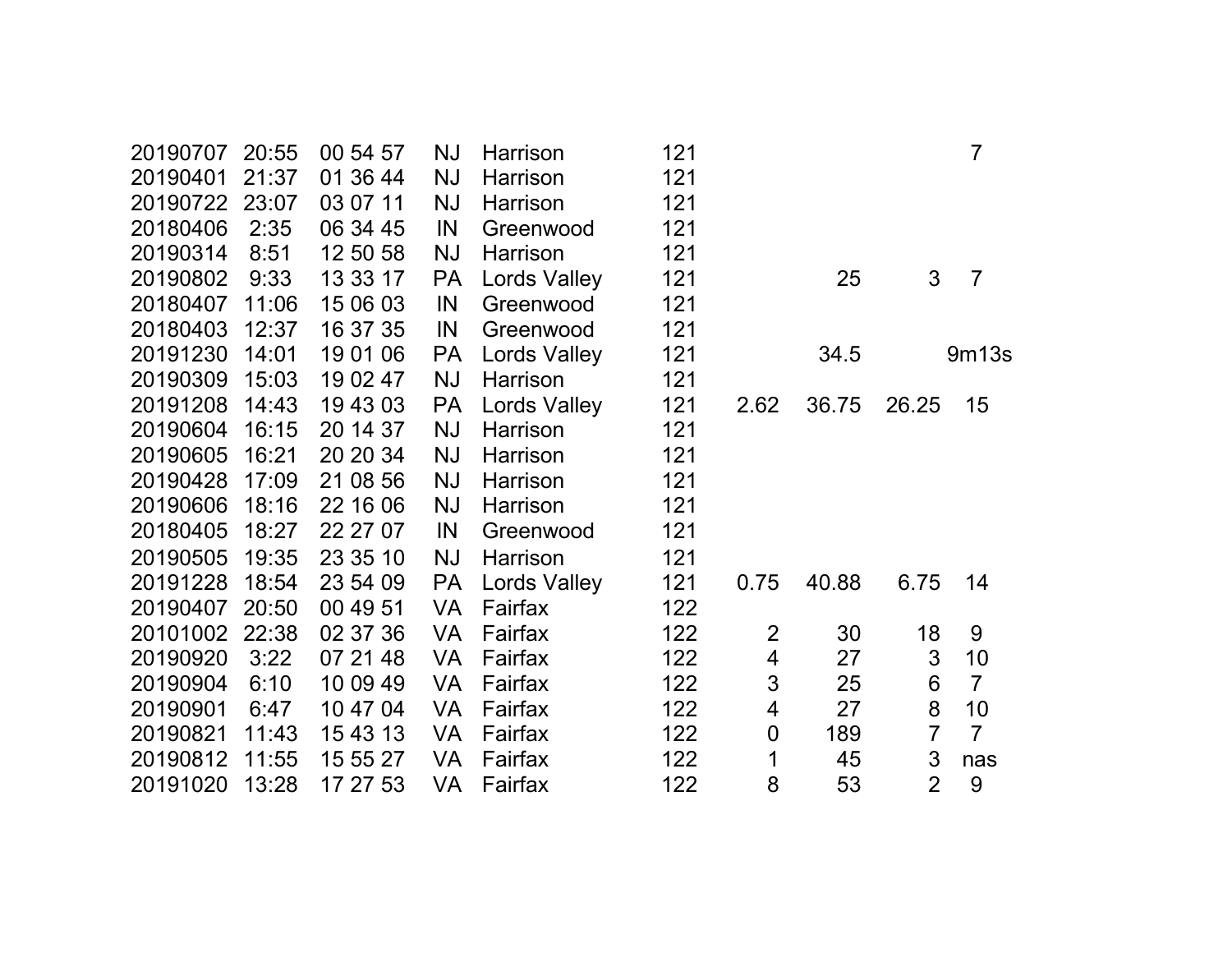| 20181016 | 15:14 | 20 14 04                  | VA        | Fairfax          | 122 |                |        |                |                |
|----------|-------|---------------------------|-----------|------------------|-----|----------------|--------|----------------|----------------|
| 20191211 | 16:09 | 21 08 47                  | <b>VA</b> | Fairfax          | 122 | 7.12           | 109.88 | 13.5           | 19             |
| 20190922 | 17:20 | 21 20 08                  | VA        | Fairfax          | 122 | 9              | 117    | 16             | 39             |
| 20191014 | 17:28 | 21 28 31                  | <b>VA</b> | Fairfax          | 122 | 3              | 32     | $\overline{2}$ | 10             |
| 20191014 | 17:29 | 21 29 21                  | <b>VA</b> | Fairfax          | 122 | 1              | 30     | 1              | 5              |
| 20191007 | 17:51 | 21 51 29                  | <b>VA</b> | Fairfax          | 122 | 10             | 30     | 4              | 22             |
| 20191007 | 17:52 | 21 52 09                  | <b>VA</b> | Fairfax          | 122 | 14             | 30     | 3              | 18             |
| 20190826 | 19:27 | 00 27 11                  | KS        | Wichita          | 123 |                | 27     | 24             | 18             |
| 20191030 | 23:17 | 04 17 18                  | KS        | Wichita          | 123 | 0.75           | 28.12  | 3.38           | 10             |
| 20191024 | 5:14  | 10 13 49                  | KS        | Wichita          | 123 | $\overline{0}$ | 28.5   | 2.25           | $\overline{7}$ |
| 20200204 | 5:25  | 11 25 04                  | KS        | Wichita          | 123 | 2.25           | 28.5   | 1.5            | 8              |
| 20200207 | 5:25  | 11 25 05                  | KS        | Wichita          | 123 | 3              | 33.75  | 4.5            | 11             |
| 20200101 | 13:20 | 19 19 31                  | <b>KS</b> | Wichita          | 123 | 1.12           | 59.25  | 2.25           | 8              |
| 20190629 | 15:50 | 20 50 26                  | KS        | Wichita          | 123 |                |        |                |                |
| 20191124 | 17:23 | 23 22 48                  | <b>KS</b> | Wichita          | 123 | 3.38           | 27.75  | 1.5            | 10             |
| 20191124 | 16:07 | 00 07 07 hillipineManila  |           |                  | 124 | 3.38           | 34.88  | 6.38           | 20             |
| 20191218 | 16:19 | 06 38 13 illippin Manila  |           |                  | 124 | 3              | 26.25  | 1.12           | 10             |
| 20190927 |       | 10 25 06 illippin Manila  |           |                  | 124 | 10             | 25     | 6              | 8              |
| 20200104 | 18:53 | 10 53 27 nilippin Manila  |           |                  | 124 |                | 27.75  | 6              | 9              |
| 20200118 | 19:14 | 11 14 03 hillipineManila  |           |                  | 124 | 5.25           | 36.36  | 4.12           | 10             |
| 20200105 | 19:25 | 11 25 05 nilippin Manila  |           |                  | 124 | 6.75           | 26.25  | 4.5            | 65             |
| 20191108 |       | 11 36 19 illippin Manila  |           |                  | 124 | 9              | 25.5   | 0.38           | 10             |
| 20190831 |       | 16 09 22 iillippindManila |           |                  | 124 |                | 25     | 1              | 9              |
| 20191127 | 8:50  | 16 49 51 hillipineManila  |           |                  | 124 | 10.88          | 25.5   | 7.5            | 9              |
| 20191111 | 12:42 | 18 42 24 hillipineManila  |           |                  | 124 | 0.38           | 28.88  | 0.38           | 14             |
| 20200115 |       |                           |           | phillipineManila | 124 |                |        |                |                |

| 122 |              |        |                |                |
|-----|--------------|--------|----------------|----------------|
| 122 | 7.12         | 109.88 | 13.5           | 19             |
| 122 | 9            | 117    | 16             | 39             |
| 122 | 3            | 32     | $\overline{2}$ | 10             |
| 122 | 1            | 30     | 1              | 5              |
| 122 | 10           | 30     | 4              | 22             |
| 122 | 14           | 30     | 3              | 18             |
| 123 |              | 27     | 24             | 18             |
| 123 | 0.75         | 28.12  | 3.38           | 10             |
| 123 | 0            | 28.5   | 2.25           | $\overline{7}$ |
| 123 | 2.25         | 28.5   | 1.5            | 8              |
| 123 | 3            | 33.75  | 4.5            | 11             |
| 123 | 1.12         | 59.25  | 2.25           | 8              |
| 123 |              |        |                |                |
| 123 | 3.38         | 27.75  | 1.5            | 10             |
| 124 | 3.38         | 34.88  | 6.38           | 20             |
| 124 | $\mathbf{3}$ | 26.25  | 1.12           | 10             |
| 124 | 10           | 25     | 6              | 8              |
| 124 |              | 27.75  | 6              | 9              |
| 124 | 5.25         | 36.36  | 4.12           | 10             |
| 124 | 6.75         | 26.25  | 4.5            | 65             |
| 124 | 9            | 25.5   | 0.38           | 10             |
| 124 |              | 25     | 1              | 9              |
| 124 | 10.88        | 25.5   | 7.5            | 9              |
| 124 | 0.38         | 28.88  | 0.38           | 14             |
| 124 |              |        |                |                |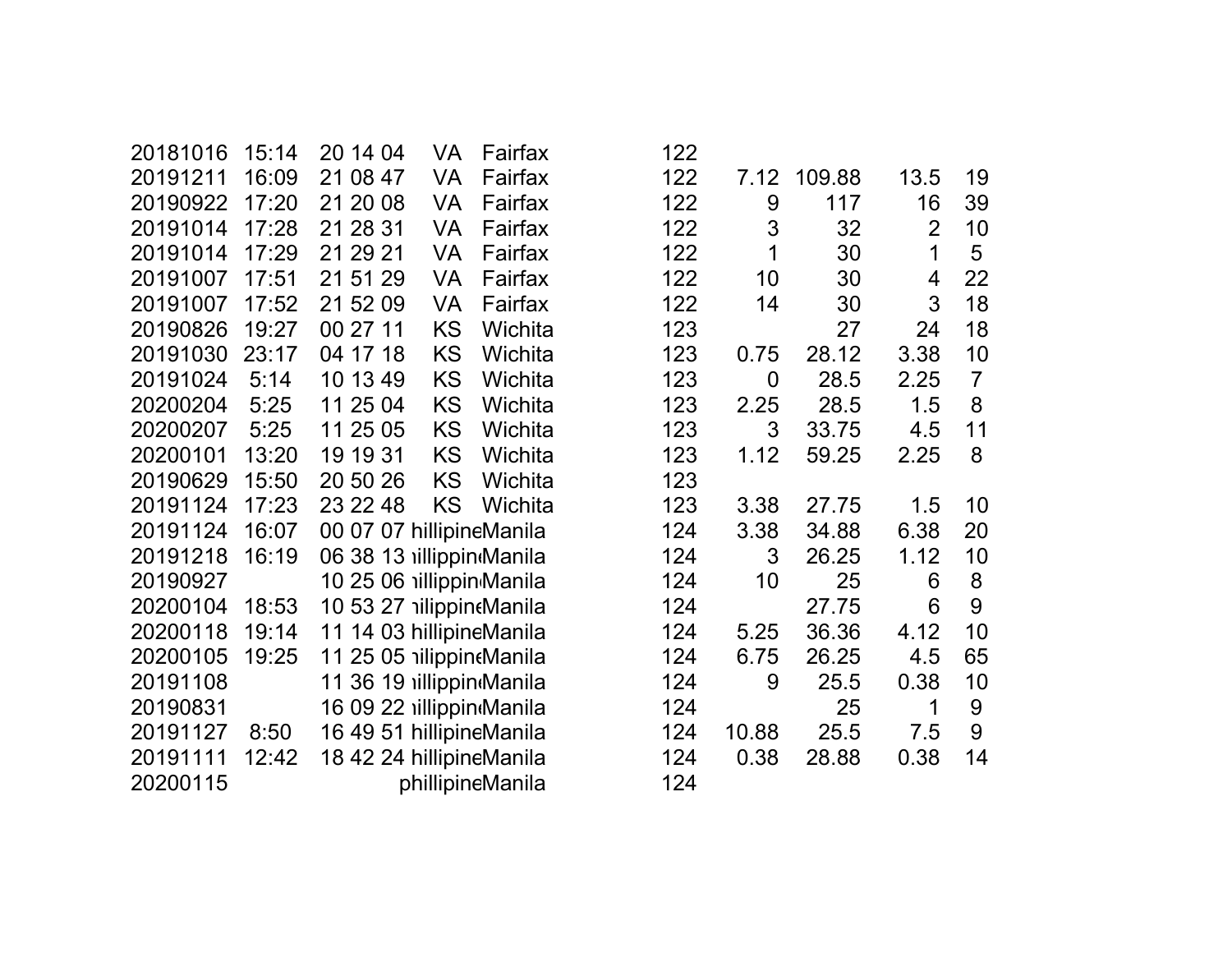| 20180828       | 12:40 | 20 40 19 | NV        | Las Vegas          | 126 |                |       |   |                |
|----------------|-------|----------|-----------|--------------------|-----|----------------|-------|---|----------------|
| 20180811       | 14:32 | 22 31 46 | <b>NV</b> | Las Vegas          | 126 |                |       |   |                |
| 20180909       | 19:28 | 00 27 45 | <b>OH</b> | <b>Morrow</b>      | 127 |                |       |   |                |
| 20180806       | 20:31 | 01 30 33 | <b>OH</b> | <b>Morrow</b>      | 127 |                |       |   |                |
| 20181202 21:06 |       | 02 06 20 | <b>OH</b> | <b>Morrow</b>      | 127 |                |       |   |                |
| 20181027       | 22:27 | 02 27 16 | <b>OH</b> | <b>Morrow</b>      | 127 |                |       |   |                |
| 20181023       | 8:50  | 12 50 03 | <b>OH</b> | <b>Morrow</b>      | 127 |                |       |   |                |
| 20180916       | 13:41 | 18 41 05 | OH        | <b>Morrow</b>      | 127 |                |       |   |                |
| 20180609       | 16:21 | 21 21 21 | FL.       | The Villages       | 127 |                |       |   |                |
| 20180911       | 16:56 | 21 55 45 | <b>OH</b> | <b>Morrow</b>      | 127 |                |       |   |                |
| 20180806       | 18:05 | 23 05 03 | <b>OH</b> | <b>Morrow</b>      | 127 |                |       |   |                |
| 20190611       | 18:46 | 00 46 02 | MT        | Helena             | 128 |                |       |   |                |
| 20190610       | 4:28  | 10 28 01 | МT        | Helena             | 128 |                |       |   |                |
| 20190617       | 4:40  | 10 39 57 | MT        | Helena             | 128 |                |       |   |                |
| 20190601       | 9:47  | 15 47 05 | MT        | Helena             | 128 |                |       |   |                |
| 20200210       | 9:25  | 16 25 17 | <b>MT</b> | Helena             | 128 | $\overline{2}$ | 20.25 | 9 | 10             |
| 20190613       | 11:17 | 17 17 09 | МT        | Helena             | 128 |                |       |   |                |
| 20180520       | 1:10  | 19 10 43 | MT        | Helena             | 128 |                |       |   |                |
| 20190701       | 14:48 | 20 48 07 | МT        | Helena             | 128 |                |       |   | $\overline{7}$ |
| 20190723       | 10:31 | 20 49 02 | МT        | Helena             | 128 |                |       |   |                |
| 20190609       | 1:50  | 05 50 08 | <b>GA</b> | <b>Ball Ground</b> | 129 |                |       |   |                |
| 20190604       | 2:59  | 06 58 45 | <b>GA</b> | <b>Ball Ground</b> | 129 |                |       |   |                |
| 20190615       | 5:36  | 09 36 14 | <b>GA</b> | <b>Ball Ground</b> | 129 |                |       |   |                |
| 20190725       | 7:10  | 11 09 56 | <b>GA</b> | <b>Ball Ground</b> | 129 |                |       |   |                |
| 20190620       | 13:20 | 17 20 20 | <b>GA</b> | <b>Ball Ground</b> | 129 |                |       |   |                |
| 20190503       | 15:33 | 19 32 54 | GA        | <b>Ball Ground</b> | 129 |                |       |   |                |
|                |       |          |           |                    |     |                |       |   |                |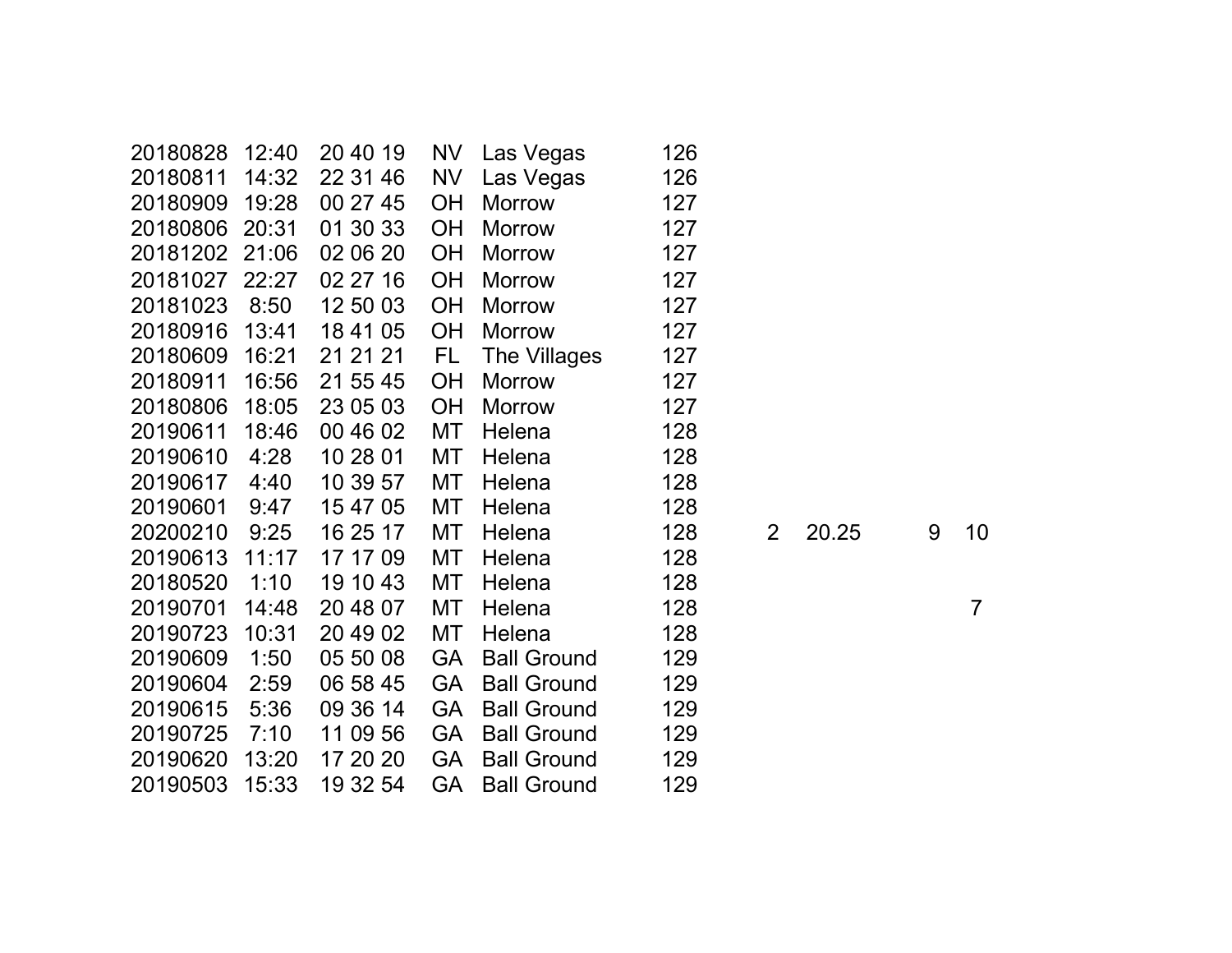| 20190927 | 23:07 | 06 07 17              |           | WA Walla Walla                 | 130 | 8              | 30    | 4              | 10             |
|----------|-------|-----------------------|-----------|--------------------------------|-----|----------------|-------|----------------|----------------|
| 20191014 | 3:25  | 10 25 17              | <b>WA</b> | Walla Walla                    | 130 | 3              | 27    | $\overline{0}$ | 12             |
| 20190809 | 3:53  | 10 52 52              |           | WA Walla Walla                 | 130 | 3              | 27    | 8              | nas            |
| 20181019 | 7:57  | 14 56 48              | <b>WA</b> | Walla Walla                    | 130 |                |       |                |                |
| 20190723 | 10:47 | 17 47 17              | <b>WA</b> | Walla Walla                    | 130 |                |       |                |                |
| 20200214 | 11:38 | 19 38 05              | <b>WA</b> | Walla Walla                    | 130 | 6              | 28.12 | 0.38           | 8              |
| 20190731 | 16:35 | 23 34 41              |           | WA Walla Walla                 | 130 | $\overline{0}$ | 25    | $\Omega$       | 12             |
| 20191110 | 3:11  | 14 11 35 france Ceuse |           |                                | 131 | 6              | 30    | 3.75           | 8              |
| 20191015 |       | 16 20 33              |           | france Ceuce                   | 131 | 9              | 183   | 6              | 10             |
| 20181013 | 21:53 | 02 53 12              | <b>NE</b> | Omaha                          | 132 |                |       |                |                |
| 20181013 | 10:58 | 15 58 23              | <b>NE</b> | Omaha                          | 132 |                |       |                |                |
| 20190608 | 19:22 | 00 22 08              | IA.       | <b>Council Bluffs</b>          | 133 |                |       |                |                |
| 20191222 | 10:30 | 16 30 00              | IA        | <b>Council Bluffs</b>          | 133 | 1              | 25.88 | 3.38           | 6              |
| 20200113 | 17:46 | 23 46 29              | IA        | <b>Council Bluffs</b>          | 133 | 4.5            | 36.75 | 2.25           | $\overline{?}$ |
| 20200111 | 2:05  |                       |           | 03 04 49 australi Raceview QLD | 134 | 5.62           | 20.25 | 5.62           | 12             |
| 20190426 | 16:13 |                       |           | 06 12 32 australi Raceway      | 134 |                |       |                |                |
| 20200111 | 11:21 |                       |           | 12 21 02 australi Raceview QLD | 134 | 10.12          | 20.25 | 1.5            | 11             |
| 20190214 | 21:11 | 02 10 45              | FL.       | <b>Pinellas Park</b>           | 135 |                |       |                |                |
| 20190909 | 2:23  | 06 22 41              | FL        | Ocala                          | 135 | 4              | 25    | $\overline{2}$ | 10             |
| 20100930 | 2:25  | 06 25 05              | FL        | Ocala                          | 135 | 6              | 31    | $\overline{4}$ | 8              |
| 20190727 | 2:25  | 06 25 05              | FL        | Ocala                          | 135 |                |       |                |                |
| 20190910 | 2:25  | 06 25 05              | FL        | Ocala                          | 135 | 3              | 27    | 6              | $\overline{7}$ |
| 20191027 | 2:25  | 06 25 05              | FL        | Ocala                          | 135 | 8              | 32.25 | 3              | 8              |
| 20190810 | 2:25  | 06 25 09              | FL        | Ocala                          | 135 | 3              | 27    | 5              | nas            |
| 20190502 | 2:25  | 06 25 13              | FL        | Ocala                          | 135 |                |       |                |                |
| 20190802 | 2:36  | 06 36 05              | FL.       | Ocala                          | 135 | 6              | 27    | 4              | $\overline{7}$ |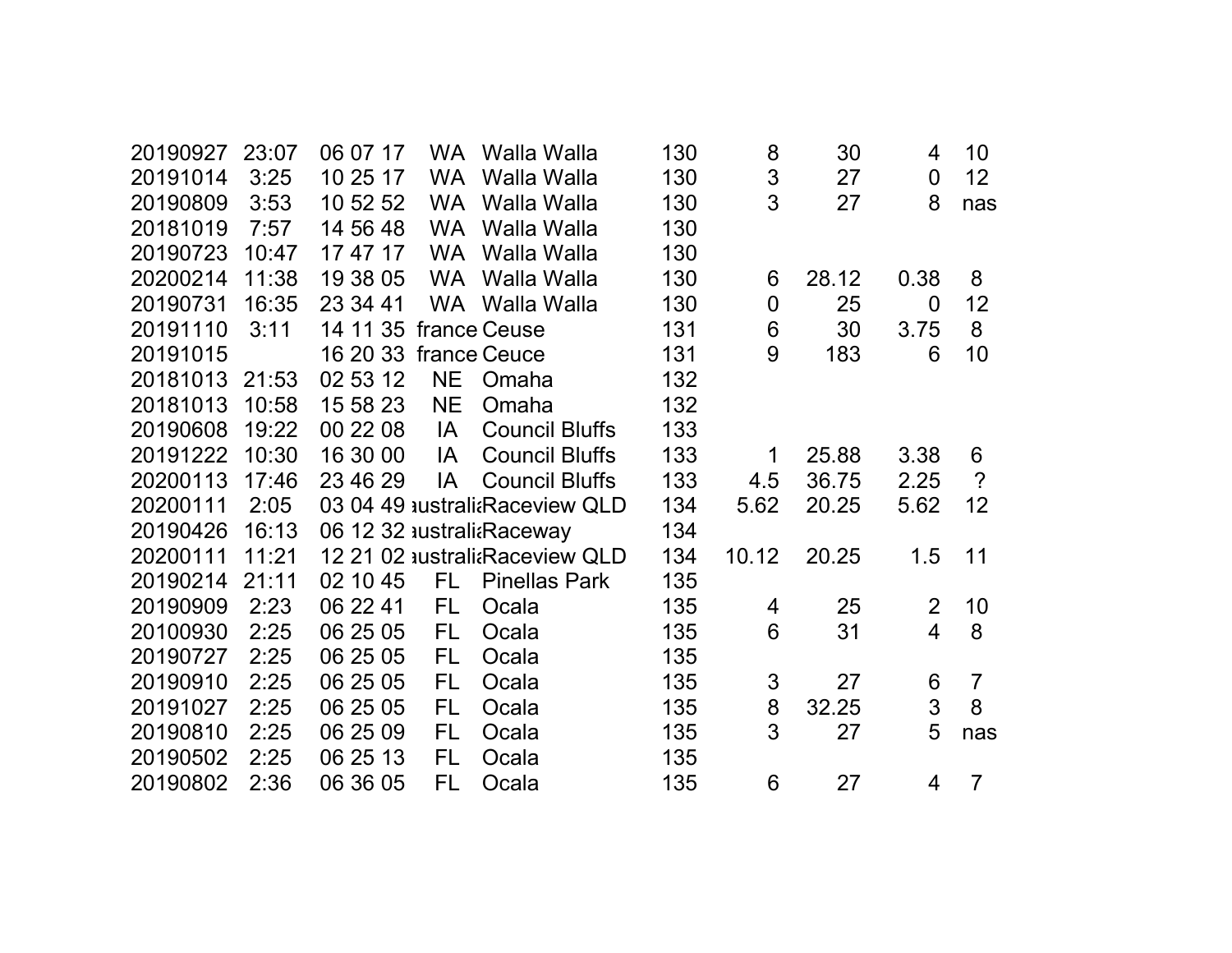| 20190818 | 2:37  | 06 37 20 | FL        | Ocala                | 135 | 4              | 25    | $\mathbf 0$    |                |
|----------|-------|----------|-----------|----------------------|-----|----------------|-------|----------------|----------------|
| 20190225 | 1:47  | 06 47 03 | <b>FL</b> | <b>Pinellas Park</b> | 135 |                |       |                |                |
| 20190909 | 7:48  | 11 47 42 | <b>FL</b> | Ocala                | 135 | 4              | 26    | 3              | 10             |
| 20190816 | 7:50  | 11 50 06 | FL        | Ocala                | 135 | 1              | 28    | 7              |                |
| 20181222 | 9:30  | 14 30 20 | FL        | <b>Pinellas Park</b> | 135 |                |       |                |                |
| 20190216 | 12:02 | 17 01 56 | <b>FL</b> | <b>Pinellas Park</b> | 135 |                |       |                |                |
| 20181225 | 13:04 | 19 03 51 | FL.       | <b>Pinellas Park</b> | 135 |                |       |                |                |
| 20190502 | 18:01 | 20 20 55 | <b>FL</b> | Ocala                | 135 |                |       |                |                |
| 20190601 | 16:36 | 20 36 26 | <b>FL</b> | Ocala                | 135 |                |       |                |                |
| 20190806 | 16:45 | 20 44 58 | FL.       | Ocala                | 135 | 6              | 30    | $\overline{0}$ | $\overline{7}$ |
| 20190817 | 19:19 | 23 19 23 | <b>FL</b> | Ocala                | 135 | 1              | 34    | 1              | nas            |
| 20181112 | 3:43  | 09 43 06 | <b>AR</b> | Fayetteville         | 136 |                |       |                |                |
| 20190605 | 5:25  | 10 25 05 | AR        | Fayetteville         | 136 |                |       |                |                |
| 20190219 | 8:43  | 14 42 40 | AR        | Fayetteville         | 136 |                |       |                |                |
| 20190604 | 14:02 | 19 01 55 | <b>AR</b> | Fayetteville         | 136 |                |       |                |                |
| 20181015 | 15:45 | 19 44 44 | <b>AR</b> | Fayetteville         | 136 |                |       |                |                |
| 20190525 | 15:23 | 20 23 07 | AR        | Fayetteville         | 136 |                |       |                |                |
| 20190601 | 18:12 | 23 11 43 | AR        | Fayetteville         | 136 |                |       |                |                |
| 20200216 | 21:33 | 02 33 04 | <b>OH</b> | Cambridge            | 137 | 11.25          | 25.5  | 6.75           | $\overline{7}$ |
| 20200107 | 21:50 | 02 50 25 | OH        | Cambridge            | 137 | 9.75           | 27.75 | 12             | 6              |
| 20200212 | 0:56  | 05 56 06 | OH        | Cambridge            | 137 | 1.5            | 26.25 | 0.75           | $\overline{7}$ |
| 20200109 | 3:05  | 08 05 04 | OH        | Cambridge            | 137 | 3              | 32.62 | 2.62           | $\overline{7}$ |
| 20191008 | 3:31  | 08 31 05 | OH        | Cambridge            | 137 | 6              | 27    | 10             | 9              |
| 20190602 | 5:50  | 09 50 15 | OH        | Cambridge            | 137 |                |       |                |                |
| 20190727 | 5:10  | 10 10 05 | OH        | Cambridge            | 137 |                |       |                |                |
| 20190907 | 5:11  | 10 10 38 | <b>OH</b> | Cambridge            | 137 | $\overline{7}$ | 25    | 7              | 9              |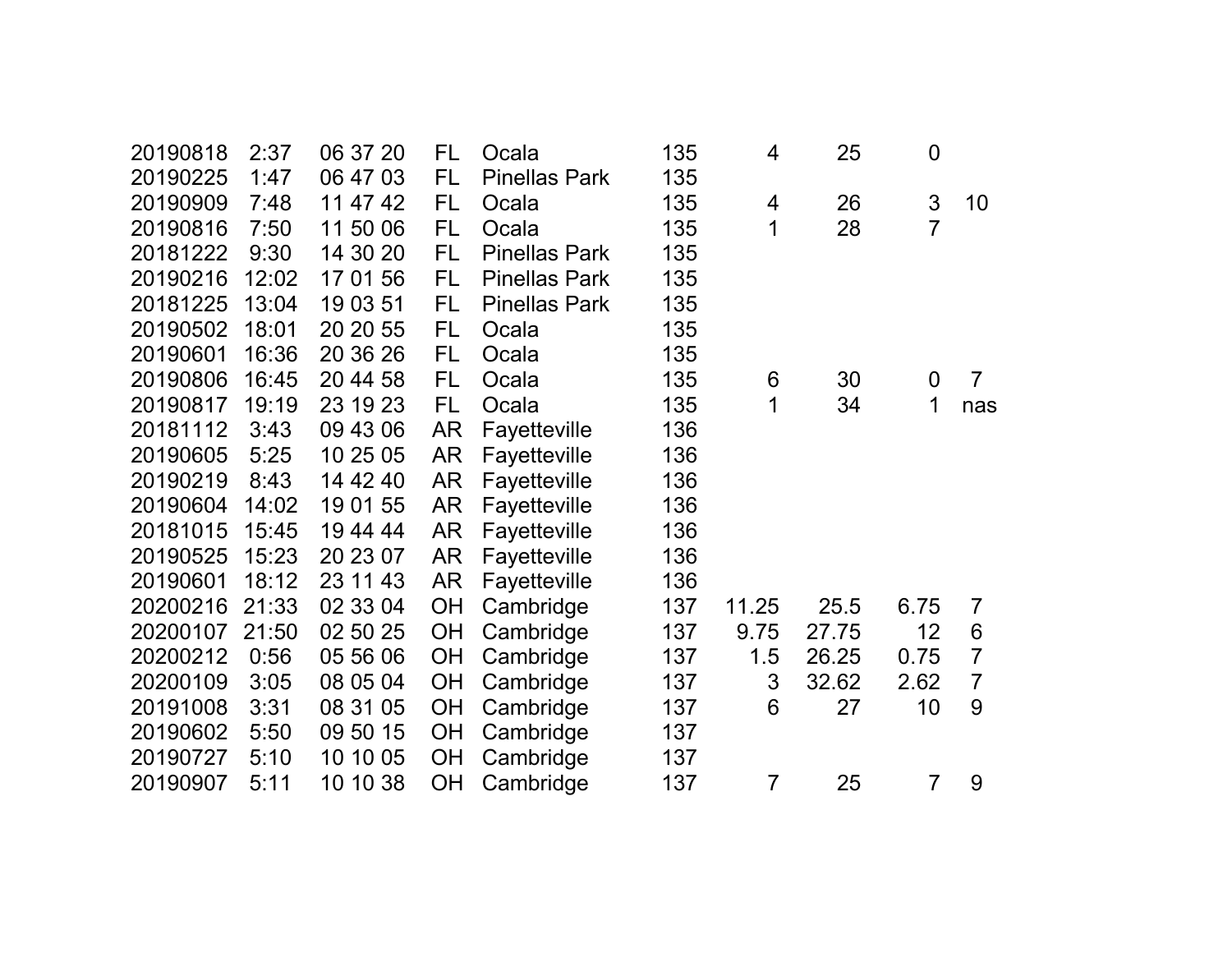| 20191024 | 5:13  | 10 13 26 | <b>OH</b> | Cambridge          | 137 | 3              | 26.25 | 12.75          | $\overline{7}$ |
|----------|-------|----------|-----------|--------------------|-----|----------------|-------|----------------|----------------|
| 20190603 | 6:17  | 10 16 43 | <b>OH</b> | Cambridge          | 137 |                |       |                |                |
| 20190922 | 5:25  | 10 25 04 | OH        | Cambridge          | 137 | 4              | 28    | 1              | 10             |
| 20190816 | 5:25  | 10 25 05 | OH        | Cambridge          | 137 | 17             | 28    | 13             |                |
| 20200124 | 6:01  | 11 00 25 | <b>OH</b> | Cambridge          | 137 | 0.75           | 25.12 | 3.38           | 10             |
| 20200120 | 6:01  | 11 00 37 | OH        | Cambridge          | 137 | 2.62           | 25.12 | 9.75           | 6              |
| 20191203 | 6:25  | 11 25 04 | <b>OH</b> | Cambridge          | 137 | 0.75           | 33    | 4.5            | 9              |
| 20200105 | 6:25  | 11 25 04 | OH        | Cambridge          | 137 | 4.5            | 27.75 | 6              | 10             |
| 20191215 | 6:25  | 11 25 05 | <b>OH</b> | Cambridge          | 137 | 2.62           | 26.25 | $\overline{0}$ | 10             |
| 20200114 | 6:25  | 11 25 05 | <b>OH</b> | Cambridge          | 137 | 0.75           | 25.88 | 5.62           | 6              |
| 20200110 | 6:26  | 11 26 03 | <b>OH</b> | Cambridge          | 137 | 3.38           | 27.75 | 6.75           | $\overline{7}$ |
| 20191218 | 6:40  | 11 40 04 | <b>OH</b> | Cambridge          | 137 | 6.75           | 25.5  | 8.25           | 9              |
| 20191225 | 6:40  | 11 40 04 | <b>OH</b> | Cambridge          | 137 | 0.75           | 26.25 | 3.75           | 9              |
| 20200129 | 6:58  | 11 58 26 | <b>OH</b> | Cambridge          | 137 | 0.38           | 25.25 | $\overline{0}$ | $\overline{7}$ |
| 20191116 | 10:11 | 15 11 05 | <b>OH</b> | Cambridge          | 137 | 3.75           | 26.25 | 2.25           | 9              |
| 20190218 | 10:50 | 15 49 46 | <b>OH</b> | Cambridge          | 137 |                |       |                |                |
| 20191226 | 12:07 | 17 07 05 | <b>OH</b> | Cambridge          | 137 | 5.25           | 25.88 | 3.38           | 9              |
| 20190715 | 15:18 | 20 18 03 | <b>OH</b> | Cambridge          | 137 |                |       |                | 7s             |
| 20200101 | 15:55 | 20 55 25 | <b>OH</b> | Cambridge          | 137 | 3.38           | 26.25 | 3              | 8              |
| 20190626 | 16:21 | 21 21 04 | <b>OH</b> | Cambridge          | 137 |                |       |                |                |
| 20190612 | 18:43 | 23 43 04 | <b>OH</b> | Cambridge          | 137 |                |       |                |                |
| 20190725 | 19:06 | 00 05 41 | ΤN        | <b>Clarksville</b> | 138 |                |       |                |                |
| 20190912 | 19:51 | 00 50 46 | ΤN        | <b>Clarksville</b> | 138 | $\overline{0}$ | 27    | 1              | 10             |
| 20190709 | 1:06  | 06 05 32 | TN        | <b>Clarksville</b> | 138 |                |       |                | 9s             |
| 20190901 | 1:07  | 06 07 23 | ΤN        | <b>Clarksville</b> | 138 | 3              | 26    | $\overline{2}$ | $\overline{7}$ |
| 20190827 | 1:25  | 06 25 04 | ΤN        | <b>Clarksville</b> | 138 | 3              | 26    | 3              | $\overline{7}$ |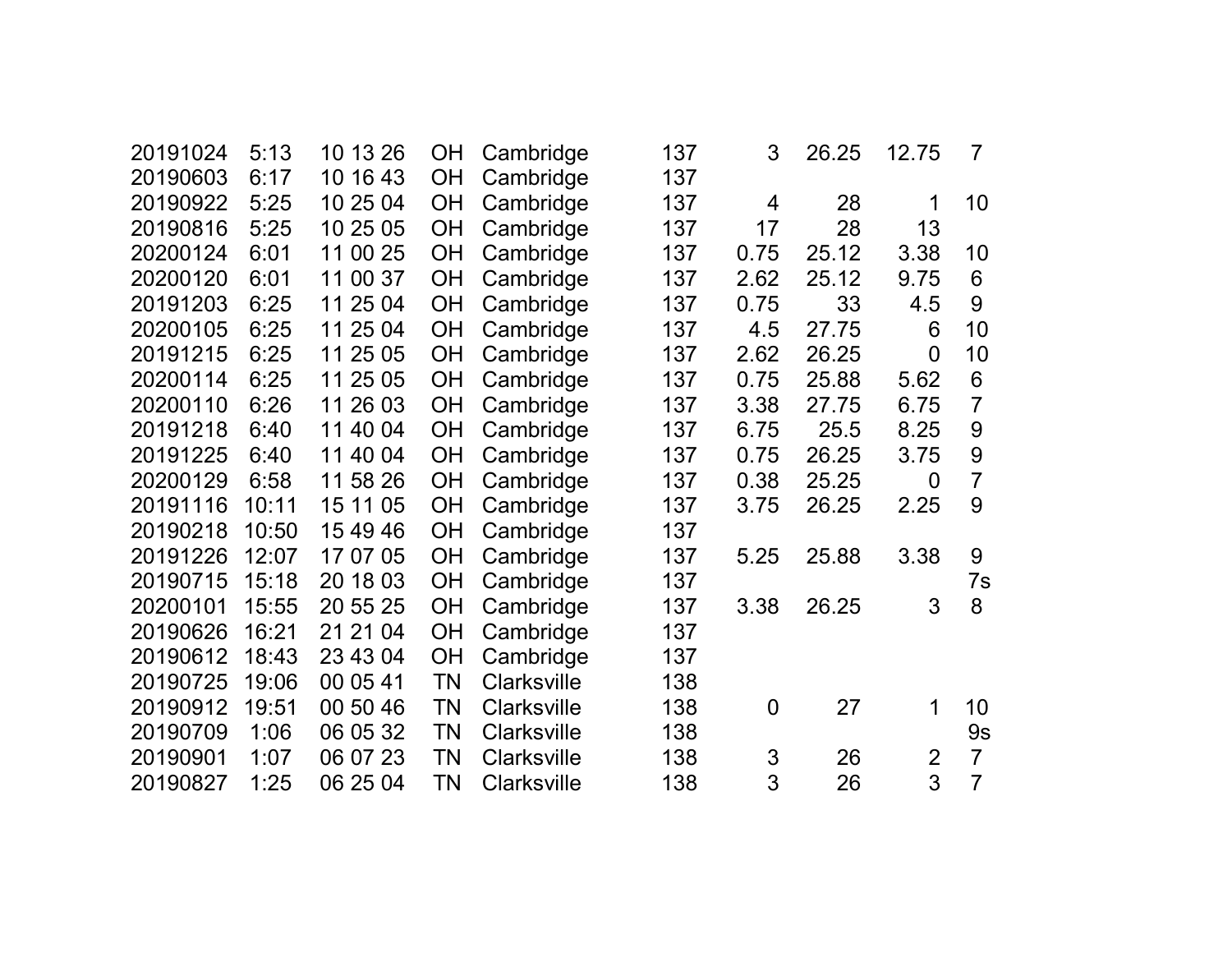|       |              |                      |                    |                                          | $\mathbf 0$    |       | 1              | 8              |
|-------|--------------|----------------------|--------------------|------------------------------------------|----------------|-------|----------------|----------------|
| 1:25  | 06 25 05     | TN                   | <b>Clarksville</b> | 138                                      | $\overline{2}$ | 27    |                | 10             |
| 0:39  | 06 38 49     | ΤN                   | <b>Clarksville</b> | 138                                      | 3              | 27    | 3              | nas            |
| 1:27  | 06 38 49     | ΤN                   | <b>Clarksville</b> | 138                                      | 3              | 27    | 3              | nas            |
| 1:51  | 06 51 12     | TN                   | <b>Clarksville</b> | 138                                      |                |       |                |                |
| 3:08  | 08 08 27     | ΤN                   | <b>Clarksville</b> | 138                                      | 6              | 32.62 | 0.38           | $\overline{7}$ |
| 20:39 | 00 38 33     | <b>CT</b>            | Wallingford        | 139                                      | 3              | 34    | 6              | 10             |
| 2:25  | 06 25 05     | <b>CT</b>            | Wallingford        | 139                                      | 15             | 30    | $\overline{2}$ | $\overline{7}$ |
| 1:25  | 06 25 05     | <b>CT</b>            | Wallingford        | 139                                      | 2.25           | 27    | 6.25           | $\overline{7}$ |
| 1:25  | 06 25 05     | <b>CT</b>            | Wallingford        | 139                                      | 2.25           | 27    | 8.25           | $\overline{7}$ |
| 2:47  | 06 47 05     | <b>CT</b>            | Wallingford        | 139                                      | $\overline{0}$ | 27    | 3              | 10             |
| 17:45 | 21 44 34     | <b>CT</b>            | Newington          | 139                                      | $\mathbf 0$    | 39.38 | 4.88           | 10             |
| 19:24 | 23 34 19     | <b>CT</b>            | Wallingford        | 139                                      | 3              | 28    | $\overline{2}$ | $\overline{7}$ |
| 2:26  | 23 50 28     | <b>CT</b>            | Wallingford        | 139                                      | 105            | 23    | 3              | nas            |
| 1:03  | 06 03 01     | FL                   | Largo              | 140                                      | 6.75           | 27.75 | 0.75           | 10             |
| 2:22  | 06 21 35     | FL                   | Largo              | 140                                      | 8              | 26    | 4              |                |
| 1:25  | 06 25 04     | FL                   | Largo              | 140                                      | 11.25          | 27    | 0.75           | 6              |
| 2:25  | 06 25 05     | FL                   | Largo              | 140                                      | $\overline{0}$ | 28.5  | $\overline{0}$ | $\overline{7}$ |
| 1:25  | 06 25 05     | FL                   | Largo              | 140                                      | 1.12           | 39.75 | 7.5            | $\overline{7}$ |
| 2:36  | 06 35 51     | FL                   | Largo              | 140                                      | 6              | 25    | 9              | 15             |
| 1:39  | 06 39 01     | FL                   | Largo              | 140                                      | 12             | 27.38 | 3.38           | 10             |
| 7:13  | 11 12 34     | FL                   | Largo              | 140                                      |                |       |                |                |
| 11:35 | 15 35 36     | FL                   | Largo              | 140                                      |                |       |                |                |
| 14:22 | 18 22 22     | FL                   | Largo              | 140                                      | 2              | 25    | 1              | $\overline{7}$ |
| 14:22 | 18 22 22     | FL                   | Largo              | 140                                      | $\overline{2}$ | 25    | 1              | $\overline{7}$ |
|       | 1:25<br>1:25 | 06 25 05<br>06 25 05 | TN<br>ΤN           | <b>Clarksville</b><br><b>Clarksville</b> | 138<br>138     |       | 27             | 3              |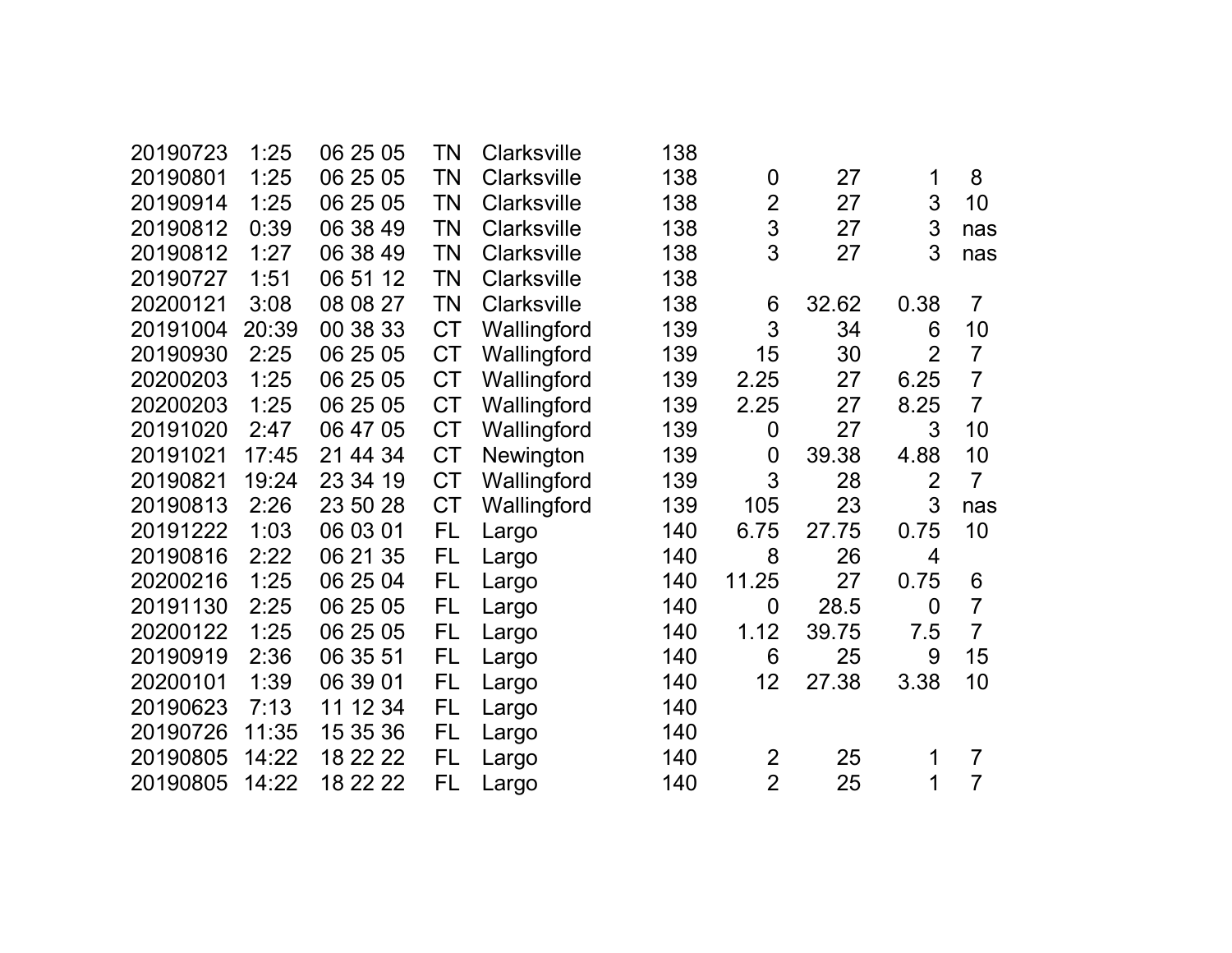| 20191011 | 18:41 | 22 40 55 | FL.       | Largo      | 140 | 6              | 25    | 8    | $\overline{7}$ |
|----------|-------|----------|-----------|------------|-----|----------------|-------|------|----------------|
| 20191117 | 19:11 | 00 10 32 | <b>VA</b> | Alexandria | 141 | $\overline{0}$ | 58.5  | 1.5  | 54             |
| 20190310 | 13:18 | 00 17 42 | <b>VA</b> | Alexandria | 141 |                |       |      |                |
| 20190922 | 21:04 | 01 03 55 | <b>VA</b> | Alexandria | 141 | 6              | 54    | 4    | 24             |
| 20191105 | 20:04 | 01 04 00 | <b>VA</b> | Alexandria | 141 | 3.38           | 64.5  | 7.12 | $\overline{7}$ |
| 20190210 | 21:15 | 01 15 16 | <b>VA</b> | Alexandria | 141 |                |       |      |                |
| 20190111 | 21:17 | 01 16 55 | <b>VA</b> | Alexandria | 141 |                |       |      |                |
| 20190106 | 21:19 | 01 19 17 | <b>VA</b> | Alexandria | 141 |                |       |      |                |
| 20190125 | 21:25 | 01 24 59 | <b>VA</b> | Alexandria | 141 |                |       |      |                |
| 20190103 | 21:40 | 01 40 18 | <b>VA</b> | Alexandria | 141 |                |       |      |                |
| 20191124 | 21:09 | 02 08 33 | <b>VA</b> | Alexandria | 141 |                | 60.38 | 2.25 | 11             |
| 20190816 | 0:13  | 04 13 09 | <b>VA</b> | Alexandria | 141 | 1              | 25    | 3    |                |
| 20190101 | 2:25  | 06 24 58 | <b>VA</b> | Alexandria | 141 |                |       |      |                |
| 20191112 | 1:25  | 06 25 05 | <b>VA</b> | Alexandria | 141 | 5.62           | 33.75 | 12   | 10             |
| 20191201 | 1:25  | 06 25 05 | <b>VA</b> | Alexandria | 141 | 2.25           | 31.5  | 375  | 12             |
| 20190102 | 5:32  | 09 32 17 | <b>VA</b> | Alexandria | 141 |                |       |      |                |
| 20190922 | 7:43  | 11 43 34 | <b>VA</b> | Alexandria | 141 | 4              | 25    | 14   | 9              |
| 20190505 | 8:25  | 12 24 57 | <b>VA</b> | Alexandria | 141 |                |       |      |                |
| 20190210 | 8:47  | 12 47 03 | <b>VA</b> | Alexandria | 141 |                |       |      |                |
| 20190429 | 8:52  | 12 52 08 | <b>VA</b> | Alexandria | 141 |                |       |      |                |
| 20190907 | 9:36  | 13 35 59 | <b>VA</b> | Alexandria | 141 | $\overline{0}$ | 63    | 5    | nae            |
| 20191212 | 9:49  | 14 49 27 | <b>VA</b> | Alexandria | 141 | 10.88          | 54    | 5.52 | 21             |
| 20191012 | 11:26 | 15 25 55 | <b>VA</b> | Alexandria | 141 |                | 55    | 9    | 11             |
| 20191012 | 11:26 | 15 25 55 | <b>VA</b> | Alexandria | 141 |                | 55    | 9    | 11             |
| 20190816 | 11:35 | 15 35 21 | <b>VA</b> | Alexandria | 141 | 6              | 28    | 1    |                |
| 20190624 | 11:40 | 15 39 57 | VA        | Alexandria | 141 |                |       |      |                |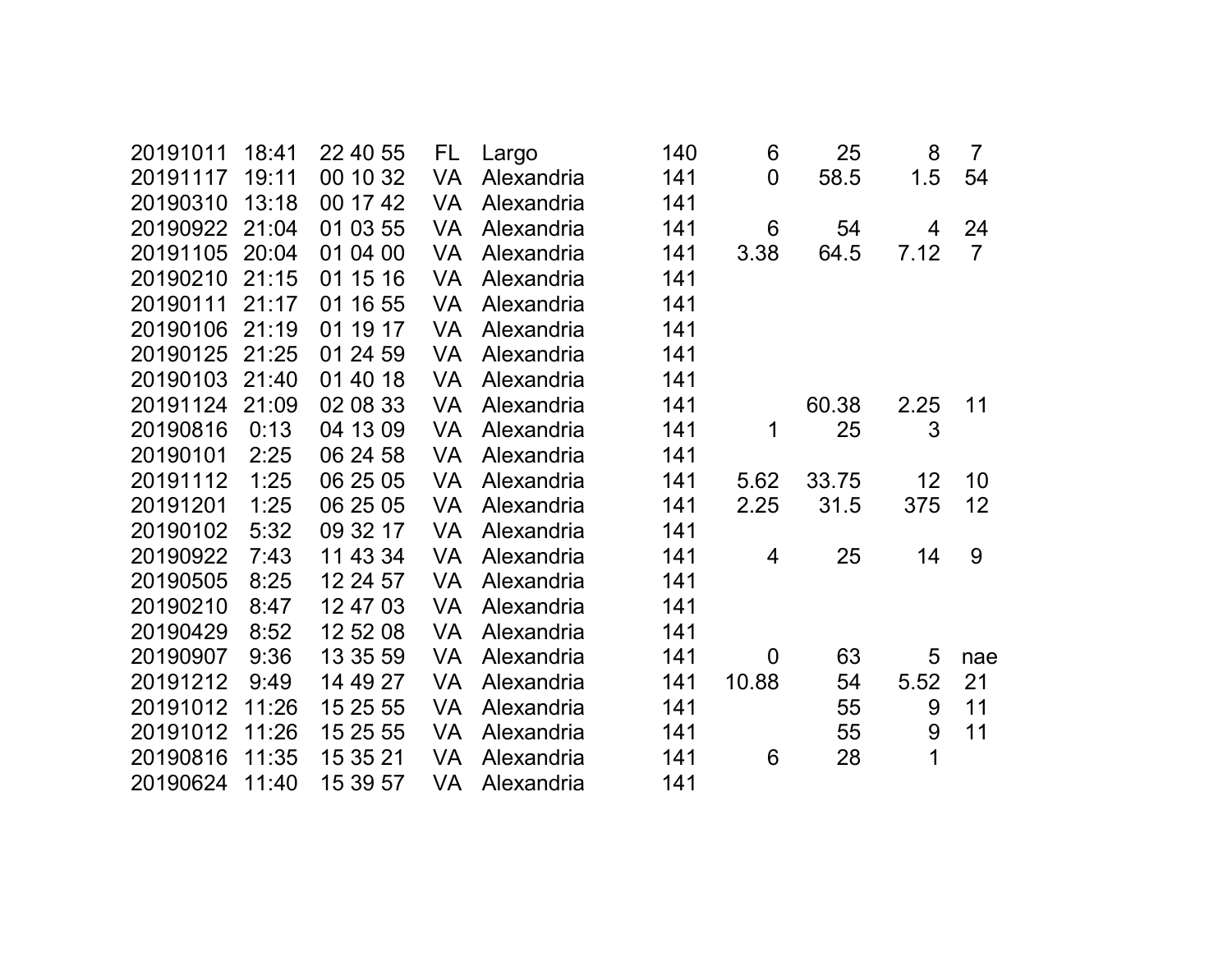| 20190807 | 12:33 | 16 33 21 | VA.       | Alexandria | 141 | 1                | 27    | 1              | 6              |
|----------|-------|----------|-----------|------------|-----|------------------|-------|----------------|----------------|
| 20190118 | 12:37 | 16 36 37 | <b>VA</b> | Alexandria | 141 |                  |       |                |                |
| 20190218 | 12:37 | 16 36 37 | <b>VA</b> | Alexandria | 141 |                  |       |                |                |
| 20190824 | 13:04 | 17 03 50 | VA        | Alexandria | 141 | $\boldsymbol{0}$ | 59    | $9\,$          | 11             |
| 20190802 | 13:36 | 17 36 00 | <b>VA</b> | Alexandria | 141 | 9                | 58    | 3              | 17             |
| 20190726 | 14:13 | 18 12 39 | VA        | Alexandria | 141 |                  |       |                |                |
| 20190519 | 14:16 | 18 15 49 | <b>VA</b> | Alexandria | 141 |                  |       |                |                |
| 20190723 | 14:36 | 18 36 25 | <b>VA</b> | Alexandria | 141 |                  |       |                |                |
| 20190407 | 14:43 | 18 42 48 | <b>VA</b> | Alexandria | 141 |                  |       |                |                |
| 20190826 | 14:49 | 18 49 17 | <b>VA</b> | Alexandria | 141 | 4                | 54    | $\overline{0}$ | $\overline{7}$ |
| 20190111 | 15:09 | 19 09 18 | VA        | Alexandria | 141 |                  |       |                |                |
| 20190818 | 15:22 | 19 22 24 | <b>VA</b> | Alexandria | 141 | $\overline{7}$   | 25    | 5              |                |
| 20190825 | 16:08 | 20 07 57 | VA        | Alexandria | 141 | 4                | 71    | $6\phantom{1}$ | 11             |
| 20190825 | 16:08 | 20 07 57 | VA        | Alexandria | 141 | 4                | 71    | 6              | 11             |
| 20190415 | 16:39 | 20 38 39 | <b>VA</b> | Alexandria | 141 |                  |       |                |                |
| 20190224 | 16:39 | 20 38 54 | <b>VA</b> | Alexandria | 141 |                  |       |                |                |
| 20190422 | 16:52 | 20 52 01 | <b>VA</b> | Alexandria | 141 |                  |       |                |                |
| 20190127 | 17:16 | 21 16 08 | <b>VA</b> | Alexandria | 141 |                  |       |                |                |
| 20190407 | 17:58 | 21 57 55 | <b>VA</b> | Alexandria | 141 |                  |       |                |                |
| 20191028 | 17:30 | 22 29 29 | VA        | Alexandria | 141 |                  | 64.12 | 2.62           | $\overline{7}$ |
| 20190515 | 18:38 | 22 37 54 | <b>VA</b> | Alexandria | 141 |                  |       |                |                |
| 20191222 | 18:06 | 23 06 28 | <b>VA</b> | Alexandria | 141 | $\overline{0}$   | 63.75 | 1.5            | 10             |
| 20190701 | 19:10 | 23 10 22 | <b>VA</b> | Alexandria | 141 |                  |       |                | $\overline{7}$ |
| 20190106 | 19:35 | 23 35 18 | VA        | Alexandria | 141 |                  |       |                |                |
| 20100110 |       |          | <b>VA</b> | Alexandria | 141 |                  |       |                |                |
| 20200107 |       |          | VA        | Alexandria | 141 |                  |       |                |                |
|          |       |          |           |            |     |                  |       |                |                |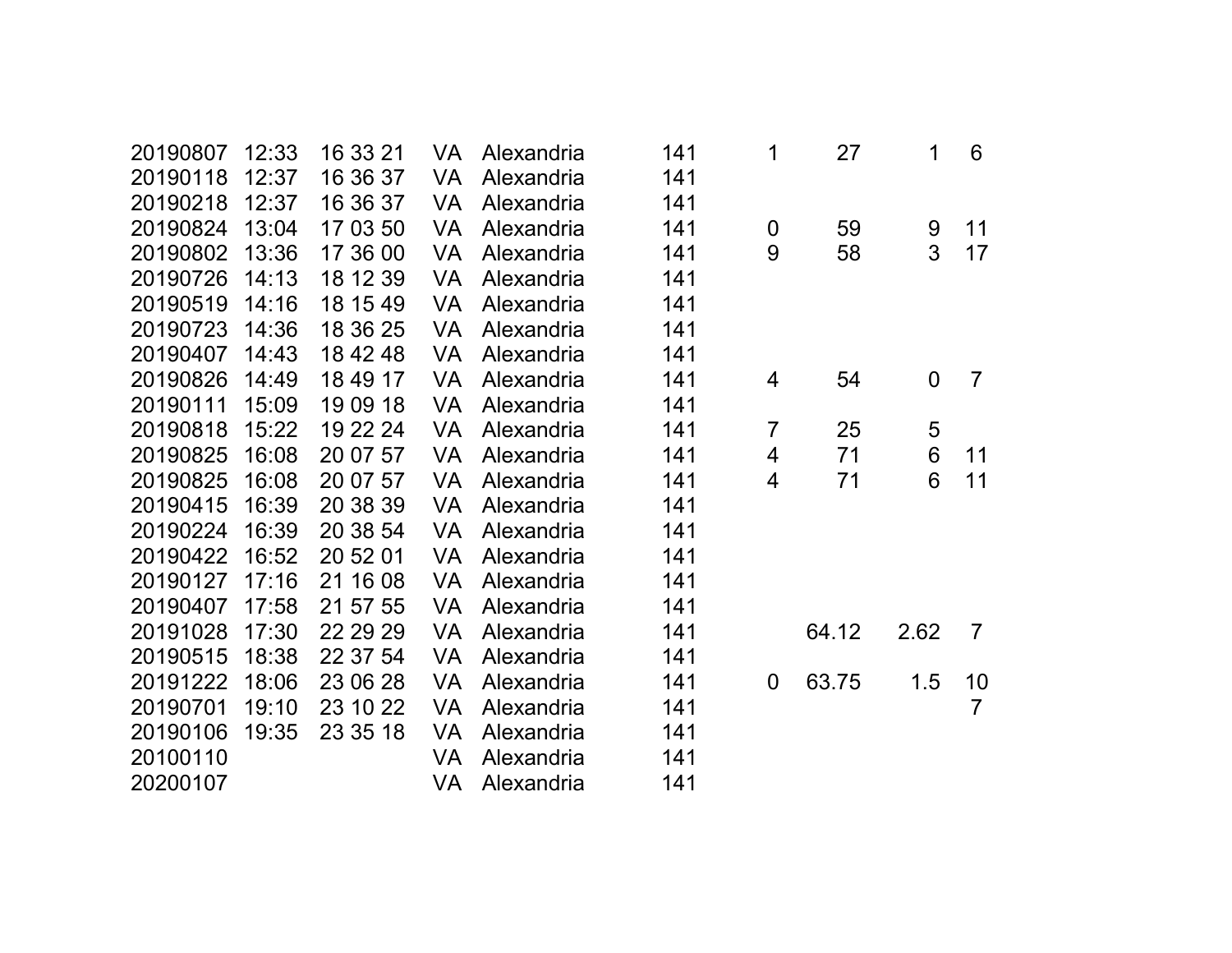| 20200108 |       |          | VA | Alexandria | 141 |       |       |                |                |
|----------|-------|----------|----|------------|-----|-------|-------|----------------|----------------|
| 20200129 | 18:14 | 00 14 04 | IN | Newburgh   | 142 | 4.5   | 29.25 | 0.75           | $\overline{7}$ |
| 20190603 | 20:07 | 01 07 06 | IN | Newburgh   | 142 |       |       |                |                |
| 20190808 | 21:04 | 02 03 36 | IN | Newburgh   | 142 | 5     | 28    |                | $81 +$         |
| 20190601 | 22:01 | 03 00 56 | IN | Newburgh   | 142 |       |       |                |                |
| 20190602 | 22:29 | 03 28 55 | IN | Newburgh   | 142 |       |       |                |                |
| 20191114 | 23:41 | 05 41 49 | IN | Newburgh   | 142 | 3.75  | 27.38 | 7.12           | 6              |
| 20190613 | 5:25  | 10 25 04 | IN | Newburgh   | 142 |       |       |                |                |
| 20190812 | 5:41  | 10 41 15 | IN | Newburgh   | 142 |       | 30    | 3              | nas            |
| 20190612 | 5:42  | 10 42 10 | IN | Newburgh   | 142 |       |       |                |                |
| 20190630 | 5:47  | 10 47 04 | IN | Newburgh   | 142 |       |       |                |                |
| 20191201 | 4:48  | 10 47 49 | IN | Newburgh   | 142 | 29.25 | 29.25 | 1.12           | 19             |
| 20190615 | 5:56  | 10 56 03 | IN | Newburgh   | 142 |       |       |                |                |
| 20200207 | 5:05  | 11 05 14 | IN | Newburgh   | 142 | 2.25  | 27.38 | 4.88           | 9              |
| 20200119 | 5:06  | 11 06 14 | IN | Newburgh   | 142 |       | 30.75 | $\Omega$       | $\overline{7}$ |
| 20191119 | 5:10  | 11 09 49 | IN | Newburgh   | 142 | 1.12  | 31.88 | 0.38           | 10             |
| 20200108 | 5:12  | 11 12 14 | IN | Newburgh   | 142 | 7.5   | 28.12 | 2.62           | 6              |
| 20191219 | 6:19  | 11 18 55 | IN | Newburgh   | 142 | 2.62  | 27    | 1.5            | 9              |
| 20200109 | 5:23  | 11 23 14 | IN | Newburgh   | 142 | 6.38  | 27    | 5.25           | $\overline{7}$ |
| 20191209 | 5:25  | 11 25 05 | IN | Newburgh   | 142 | 2.62  | 27    | 1.5            | 9              |
| 20200127 | 5:25  | 11 25 05 | IN | Newburgh   | 142 | 11.25 | 33    | 0.75           | 9              |
| 20200205 | 5:25  | 11 25 05 | IN | Newburgh   | 142 | 4.5   | 31.5  | 1.5            | 6              |
| 20200212 | 5:26  | 11 26 05 | IN | Newburgh   | 142 | 0.38  | 30    | $\overline{0}$ | $\overline{7}$ |
| 20191019 | 6:44  | 11 44 12 | IN | Newburgh   | 142 | 3     | 29    | 9              | 8              |
| 20190621 | 7:18  | 12 18 03 | IN | Newburgh   | 142 |       |       |                |                |
| 20191229 | 6:24  | 12 23 54 | IN | Newburgh   | 142 | 2.25  | 30    | 5.25           | 9              |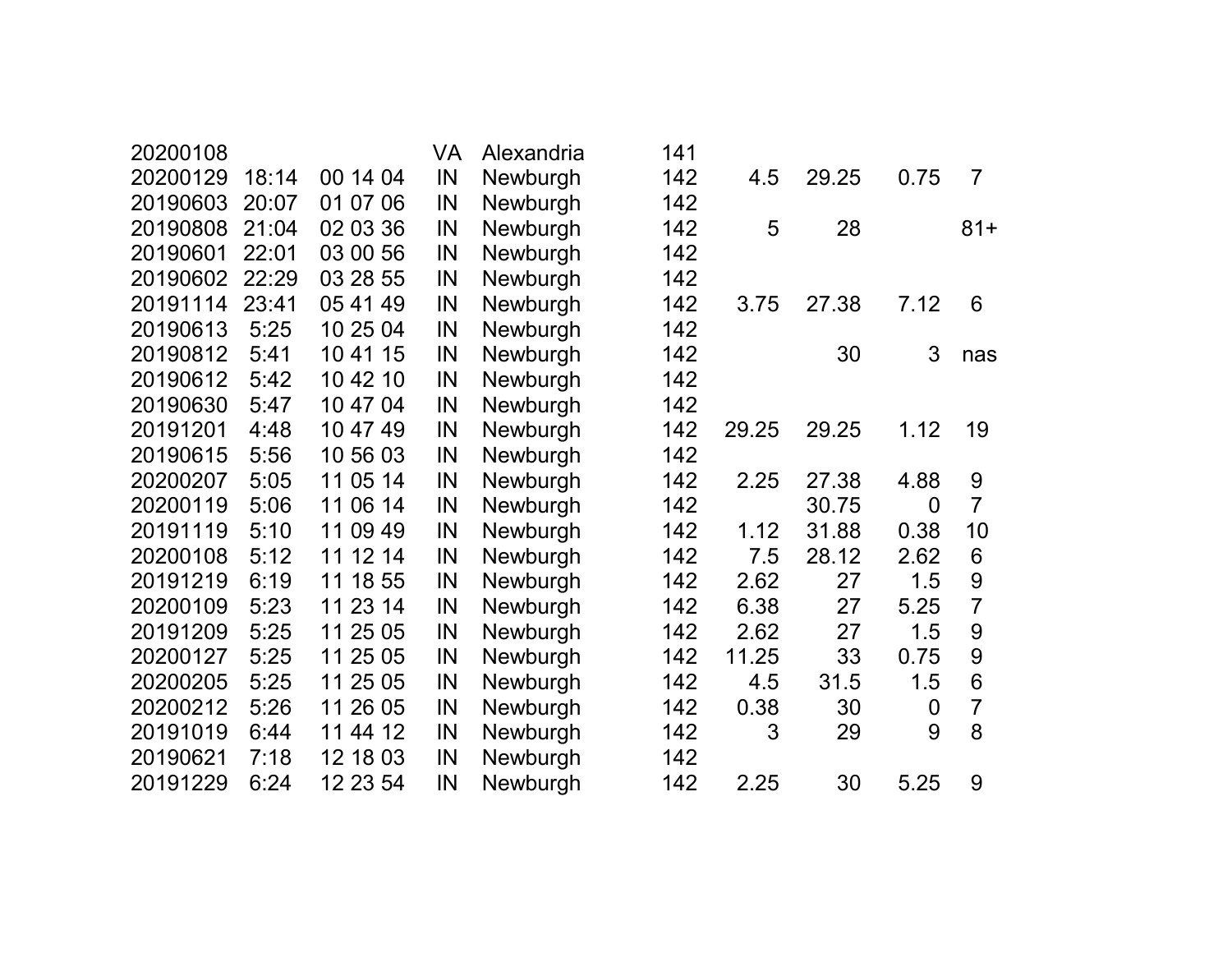| 20190625 | 8:53  | 13 53 27 | IN        | Newburgh  | 142 |                |       |                |                |
|----------|-------|----------|-----------|-----------|-----|----------------|-------|----------------|----------------|
| 20191106 | 8:55  | 13 54 48 | IN        | Newburgh  | 142 | 7.12           | 27.75 | 0.75           | $\overline{7}$ |
| 20191004 | 10:35 | 15 35 22 | IN        | Newburgh  | 142 | 5              | 190   | 4              | 10             |
| 20190702 | 11:02 | 16 02 04 | IN        | Newburgh  | 142 |                |       |                | 7              |
| 20190726 | 11:42 | 16 42 03 | IN        | Newburgh  | 142 |                |       |                |                |
| 20191103 | 12:25 | 18 25 49 | IN        | Newburgh  | 142 | 2.25           | 28.88 | 6.38           | $\overline{7}$ |
| 20191103 | 12:25 | 18 25 49 | IN        | Newburgh  | 142 | 2.25           | 28.88 | 6.38           | $\overline{7}$ |
| 20200114 | 14:20 | 20 20 04 | IN        | Newburgh  | 142 | 0.75           | 27    | 3.75           | 6              |
| 20190825 | 15:57 | 20 57 29 | IN        | Newburgh  | 142 | 3              | 27    | $\overline{7}$ | $\overline{7}$ |
| 20190825 | 15:57 | 20 57 29 | IN        | Newburgh  | 142 | 3              | 27    | $\overline{7}$ | $\overline{7}$ |
| 20190902 | 16:13 | 21 12 35 | IN        | Newburgh  | 142 | $\overline{7}$ | 29    | 1              | 10             |
| 20191102 | 15:45 | 21 45 09 | IN        | Newburgh  | 142 | $\overline{4}$ | 27.75 | 6.75           | $\overline{7}$ |
| 20190603 | 17:54 | 22 53 52 | IN        | Newburgh  | 142 |                |       |                |                |
| 20190915 | 0:12  | 05 11 52 | AR        | Jonesboro | 143 | 3              | 38    | 4              | 9              |
| 20191111 | 1:53  | 07 52 30 | <b>AR</b> | Jonesboro | 143 | 4.5            | 30    | 3.75           | $\overline{7}$ |
| 20191016 | 5:18  | 10 18 06 | <b>AR</b> | Jonesboro | 143 | 1              | 68    | 14             | 9              |
| 20190906 | 5:25  | 10 25 05 | <b>AR</b> | Jonesboro | 143 | 1              | 25    | 3              | 52             |
| 20191015 | 5:25  | 10 25 06 | AR        | Jonesboro | 143 | 3              | 29    | 1              | 9              |
| 20190826 | 5:25  | 10 25 17 | AR        | Jonesboro | 143 | 6              | 21    | 14             | $22*$          |
| 20190912 | 5:34  | 10 34 06 | <b>AR</b> | Jonesboro | 143 | $\overline{2}$ | 30    | 4              | 8              |
| 20191223 | 5:01  | 11 00 53 | <b>AR</b> | Jonesboro | 143 | 1.12           | 30.75 | 2.25           | $\overline{7}$ |
| 20200131 | 5:01  | 11 01 28 | <b>AR</b> | Jonesboro | 143 | 1.5            | 69.75 | 7.12           | 10             |
| 20200106 | 5:25  | 11 25 05 | <b>AR</b> | Jonesboro | 143 | 0.75           | 30.75 | 9              | 6              |
| 20200106 | 5:25  | 11 25 05 | <b>AR</b> | Jonesboro | 143 | 0.75           | 30.75 | 9              | 6              |
| 20191216 | 5:57  | 11 56 53 | <b>AR</b> | Jonesboro | 143 | 4.5            | 30    | 3.75           | 10             |
| 20191218 | 6:04  | 12 04 20 | AR        | Jonesboro | 143 | 5.25           | 73.88 | 1.12           | 9              |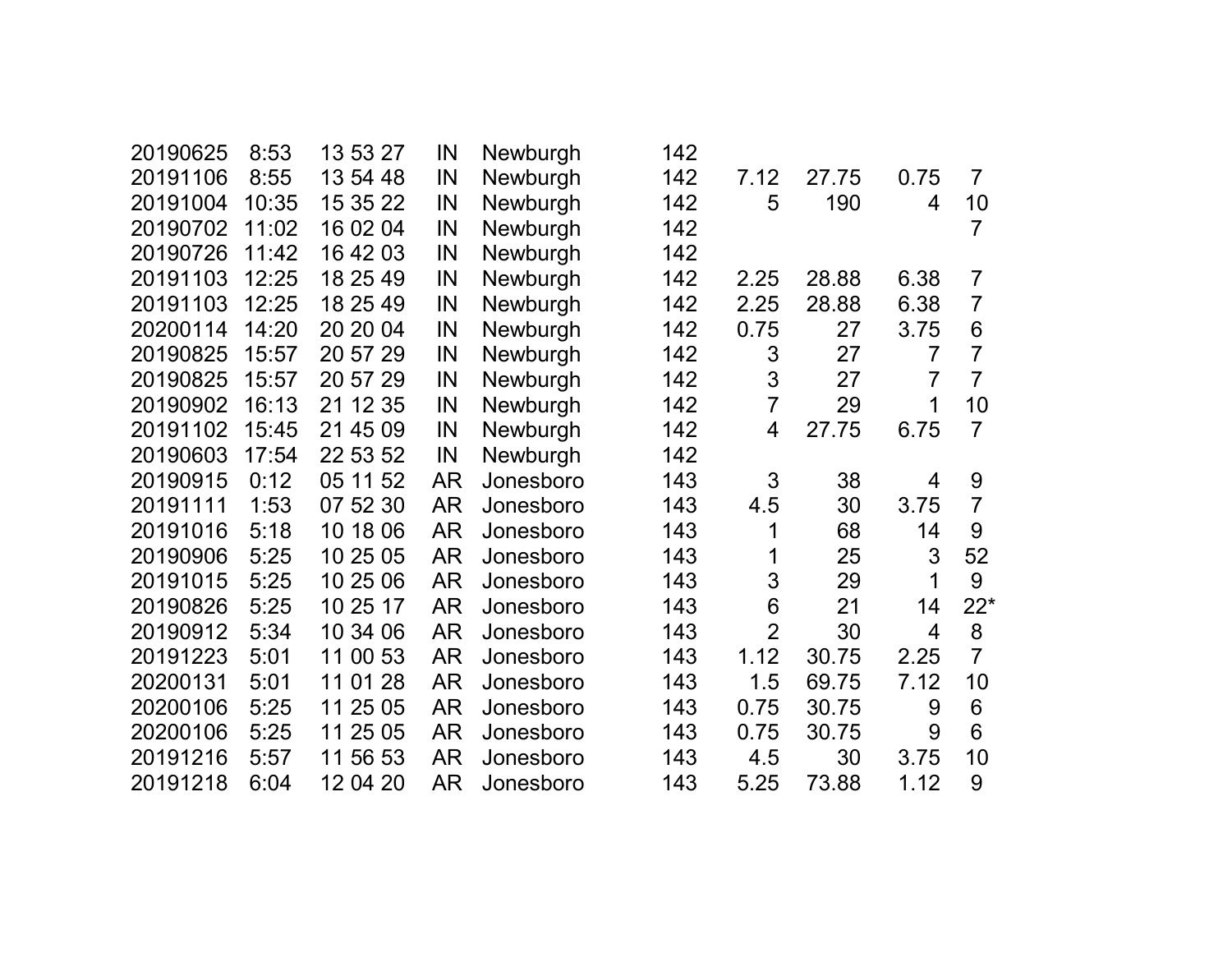| 20200115 | 6:06  | 12 06 22    | <b>AR</b> | Jonesboro               | 143 | 2.62           | 69.38 | 1.5            | 11             |
|----------|-------|-------------|-----------|-------------------------|-----|----------------|-------|----------------|----------------|
| 20191231 | 8:03  | 14 02 40    | <b>AR</b> | Jonesboro               | 143 | 2.25           | 68.62 |                | 27             |
| 20191223 | 8:22  | 14 22 27    | AR        | Jonesboro               | 143 | 9.75           | 30    | 1.5            | 10             |
| 20191120 | 14:22 | 20 22 29    | <b>AR</b> | Jonesboro               | 143 | 5.25           | 57    | 2.25           | 10             |
| 20200114 | 16:07 | 22 06 46    | <b>AR</b> | Jonesboro               | 143 | 6              | 30.38 | 4.12           | $\overline{7}$ |
| 20200121 | 16:43 | 22 43 20    | <b>AR</b> | Jonesboro               | 143 | 3              | 31.5  | 2.25           | $\overline{7}$ |
| 20191123 | 17:12 | 23 11 41    | AR        | Jonesboro               | 143 | 6              | 76.12 | 9.75           | 89             |
| 20191129 | 17:46 | 23 45 30    | <b>AR</b> | Jonesboro               | 143 | 9              | 62.62 | 6              | 9              |
| 20190601 | 21:18 | 01 17 33    | MI        | <b>Farmington Hills</b> | 144 |                |       |                |                |
| 20200123 | 19:27 | 01 26 35    | MI        | <b>Farmington Hills</b> | 144 | 6.75           | 34.5  | 3              | $\overline{7}$ |
| 20200107 | 19:34 | 01 34 29    | MI        | <b>Farmington Hills</b> | 144 | 1.5            | 28.5  | 5.25           | 6              |
| 20190827 | 23:47 | 03 46 44    | MI        | <b>Farmington Hills</b> | 144 | $\overline{2}$ | 27    | 1              | 9              |
| 20190728 | 1:18  | 05 18 09    | MI        | <b>Farmington Hills</b> | 144 |                |       |                |                |
| 20191118 | 1:02  | 07 02 02    | MI        | <b>Farmington Hills</b> | 144 | $\overline{0}$ | 27.75 | 3.75           | $\overline{7}$ |
| 20200104 | 4:19  | 10 19 22    | MI        | <b>Farmington Hills</b> | 144 | 11.25          | 30    | 2.25           | 53             |
| 20190823 | 6:25  | 10 25 04    | MI        | <b>Farmington Hills</b> | 144 | $\overline{2}$ | 30    | $\overline{0}$ | $\overline{7}$ |
| 20190920 | 6:25  | 10 25 05    | MI        | <b>Farmington Hills</b> | 144 |                | 28    | 0              | $\overline{7}$ |
| 20190812 | 6:28  | 10 27 46    | MI        | <b>Farmington Hills</b> | 144 | $\overline{0}$ | 25    | 9              | nas            |
| 20190525 | 4:39  | 10 39 03    | MI        | <b>Farmington Hills</b> | 144 |                |       |                |                |
| 20190623 | 6:47  | 10 47 04    | MI        | <b>Farmington Hills</b> | 144 |                |       |                |                |
| 20200107 | 5:15  | 11 15 02    | MI        | <b>Farmington Hills</b> | 144 | 0.75           | 30    | 5.25           | $\overline{7}$ |
| 20200102 | 7:44  | 13 43 41    | MI        | <b>Farmington Hills</b> | 144 | 3              | 30    | 0              | 9              |
| 20190816 | 11:01 | 15 01 13    | MI        | <b>Farmington Hills</b> | 144 | $\overline{0}$ | 28    | 9              |                |
| 20190306 | 16:11 | 21 11<br>16 | MI        | <b>Farmington Hills</b> | 144 |                |       |                |                |
| 20191006 | 19:30 | 23 29 57    | MI        | <b>Farmington Hills</b> | 144 | $\overline{0}$ | 191   | $\overline{2}$ | 10             |
| 20200113 |       |             | MI        | <b>Farmington Hills</b> | 144 |                |       |                |                |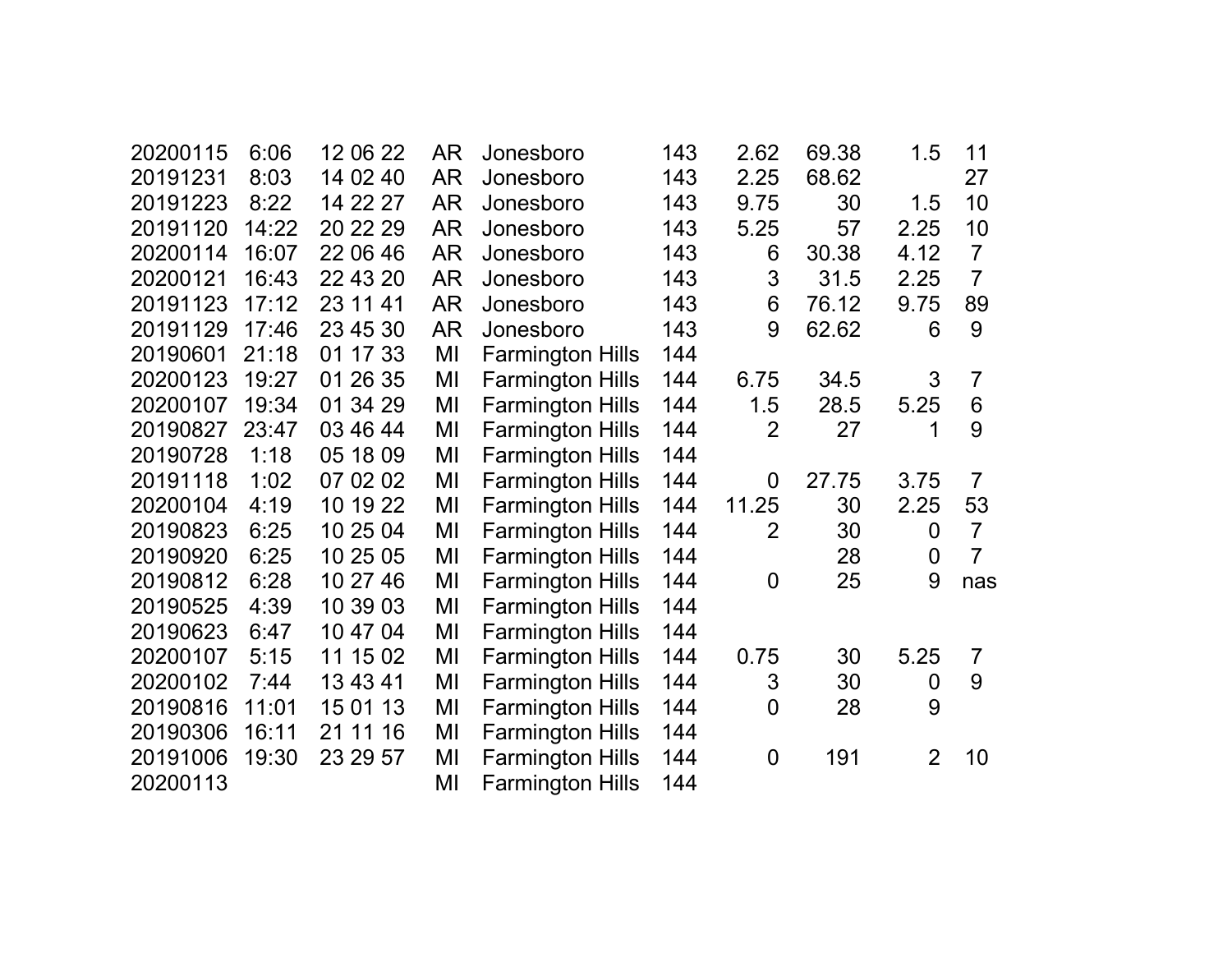| 20200115 |       |          | MI        | <b>Farmington Hills</b> | 144 |                |       |                |                |
|----------|-------|----------|-----------|-------------------------|-----|----------------|-------|----------------|----------------|
| 20200117 |       |          | MI        | <b>Farmington Hills</b> | 144 |                |       |                |                |
| 20200118 |       |          | MI        | <b>Farmington Hills</b> | 144 |                |       |                |                |
| 20190721 | 20:59 | 00 58 47 | <b>NJ</b> | Norwood                 | 145 |                |       |                |                |
| 20190408 | 21:42 | 01 40 54 | <b>NJ</b> | Norwood                 | 145 |                |       |                |                |
| 20190712 | 22:41 | 02 40 53 | <b>NJ</b> | Norwood                 | 145 |                |       |                | 7s             |
| 20190807 | 23:11 | 03 11 05 | <b>NJ</b> | Norwood                 | 145 | $\overline{7}$ | 29    | 6              | 6              |
| 20190927 | 1:12  | 05 12 13 | <b>NJ</b> | Norwood                 | 145 | 3              | 27    | 1              | 12             |
| 20190420 | 1:42  | 05 41 39 | <b>NJ</b> | Norwood                 | 145 |                |       |                |                |
| 20190908 | 3:26  | 07 26 24 | <b>NJ</b> | Norwood                 | 145 |                | 31    | 1              | 8              |
| 20190922 | 6:10  | 10 09 36 | <b>NJ</b> | Norwood                 | 145 | 3              | 30    | $\overline{4}$ | 12             |
| 20190518 | 6:24  | 10 23 52 | <b>NJ</b> | Norwood                 | 145 |                |       |                |                |
| 20190909 | 6:25  | 10 25 05 | <b>NJ</b> | Norwood                 | 145 | $\mathbf 0$    | 28    | 1              | $\overline{7}$ |
| 20190909 | 6:35  | 10 25 05 | <b>NJ</b> | Norwood                 | 145 | $\overline{0}$ | 28    | 1              | $\overline{7}$ |
| 20191002 | 6:26  | 10 26 05 | <b>NJ</b> | Norwood                 | 145 | 3              | 27    | 3              | 11             |
| 20190818 | 6:47  | 10 47 04 | <b>NJ</b> | Norwood                 | 145 | 40             | 28    | $\overline{2}$ |                |
| 20190919 | 6:53  | 10 52 40 | <b>NJ</b> | Norwood                 | 145 |                | 27    | $\overline{4}$ | $\overline{7}$ |
| 20190421 | 6:59  | 10 58 39 | <b>NJ</b> | Norwood                 | 145 |                |       |                |                |
| 20200209 | 6:25  | 11 25 04 | <b>NJ</b> | Norwood                 | 145 | 4.12           | 32.25 | 0.75           | $\overline{7}$ |
| 20191125 | 6:25  | 11 25 05 | <b>NJ</b> | Norwood                 | 145 | 2.25           | 30.38 | 1.88           | $\overline{7}$ |
| 20190401 | 9:04  | 13 03 39 | <b>NJ</b> | Norwood                 | 145 |                |       |                |                |
| 20190411 | 10:01 | 14 00 31 | <b>NJ</b> | Norwood                 | 145 |                |       |                |                |
| 20190926 | 10:28 | 14 28 15 | <b>NJ</b> | Norwood                 | 145 | 8              | 125   | 8              | 10             |
| 20190912 | 10:32 | 14 31 45 | <b>NJ</b> | Norwood                 | 145 | 4              | 111   | 6              | 26             |
| 20191121 | 10:04 | 15 03 50 | <b>NJ</b> | Norwood                 | 145 | 6.75           | 66.75 | 4.5            | 54             |
| 20190721 | 11:13 | 15 13 22 | <b>NJ</b> | Norwood                 | 145 |                |       |                |                |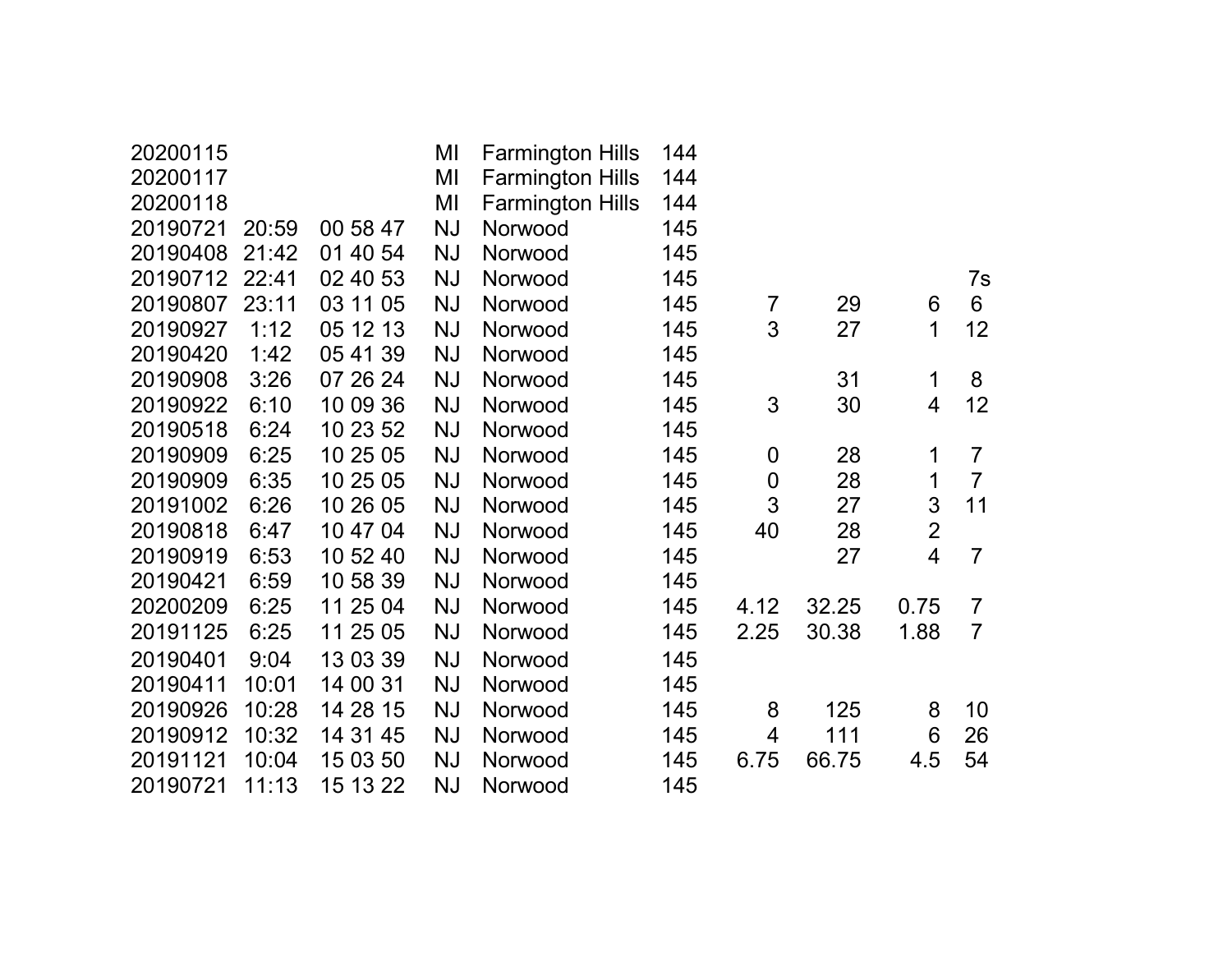| 20190314 | 11:19 | 15 19 08 | <b>NJ</b> | Norwood           | 145 |                |        |                |                |
|----------|-------|----------|-----------|-------------------|-----|----------------|--------|----------------|----------------|
| 20190516 | 11:44 | 15 44 09 | <b>NJ</b> | Norwood           | 145 |                |        |                |                |
| 20190430 | 11:51 | 15 50 42 | <b>NJ</b> | Norwood           | 145 |                |        |                |                |
| 20190510 | 14:13 | 18 13 29 | NJ        | Norwood           | 145 |                |        |                |                |
| 20191013 | 16:56 | 20 55 37 | NJ        | Norwood           | 145 | $\overline{2}$ | 28     | 3              | 9              |
| 20190727 | 17:34 | 21 33 46 | NJ        | Norwood           | 145 |                |        |                |                |
| 20190524 | 19:14 | 23 13 43 | ΝJ        | Norwood           | 145 |                |        |                |                |
| 20190523 | 0:48  | 04 47 42 | <b>NJ</b> | <b>River Vale</b> | 146 |                |        |                |                |
| 20190820 | 4:28  | 08 28 18 | <b>NJ</b> | <b>River Vale</b> | 146 | 5              | 25     | $\overline{0}$ | $\overline{7}$ |
| 20190625 | 12:32 | 16 31 44 | <b>NJ</b> | <b>River Vale</b> | 146 |                |        |                |                |
| 20190907 | 14:56 | 18 56 17 | <b>NJ</b> | <b>River Vale</b> | 146 | 12             | 171    | 16             | 22             |
| 20191130 | 17:24 | 22 23 45 | <b>NJ</b> | <b>River Vale</b> | 146 |                | 27.75  | 5.25           | 10             |
| 20190602 | 22:25 | 02 24 59 | FL        | North Port        | 147 |                |        |                |                |
| 20190630 | 5:48  | 09 47 40 | FL        | North Port        | 147 |                |        |                |                |
| 20190718 | 6:38  | 10 38 13 | <b>FL</b> | North Port        | 147 |                |        |                | 7s             |
| 20191108 | 6:58  | 10 58 15 | FL        | North Port        | 147 | 4              | 27.75  | 11.25          | $\overline{7}$ |
| 20190827 | 12:07 | 16 07 09 | FL        | North Port        | 147 | 5              | 27     | 9              | $\overline{7}$ |
| 20190616 | 17:37 | 21 37 07 | FL        | North Port        | 147 |                |        |                |                |
| 20190719 | 19:09 | 23 08 46 | FL        | North Port        | 147 |                |        |                | 7s             |
| 20200210 | 21:15 | 02 14 59 | NJ        | <b>River Vale</b> | 148 | 6              | 27     | 3.75           | 9              |
| 20200113 | 20:40 | 02 39 42 | IL.       | <b>Northbrook</b> | 148 | 2.62           | 184.12 | 2.25           | 6              |
| 20200113 | 20:40 | 02 39 42 | IL        | Northbrook        | 148 | 2.62           | 184.12 | 2.25           | 6              |
| 20190929 | 23:54 | 05 53 37 | IL        | <b>Northbrook</b> | 148 | $\overline{0}$ | 183    | 3              | 8              |
| 20191126 | 3:52  | 09 51 42 | IL        | <b>Northbrook</b> | 148 | 1.5            | 188.62 | 2.25           | 6              |
| 20191109 | 3:09  | 10 08 48 | IL.       | <b>Northbrook</b> | 148 | 9              | 186.75 | 7.5            | 6              |
| 20191009 | 4:22  | 10 21 45 | IL        | <b>Northbrook</b> | 148 | 1              | 26     | $\overline{7}$ | $\overline{7}$ |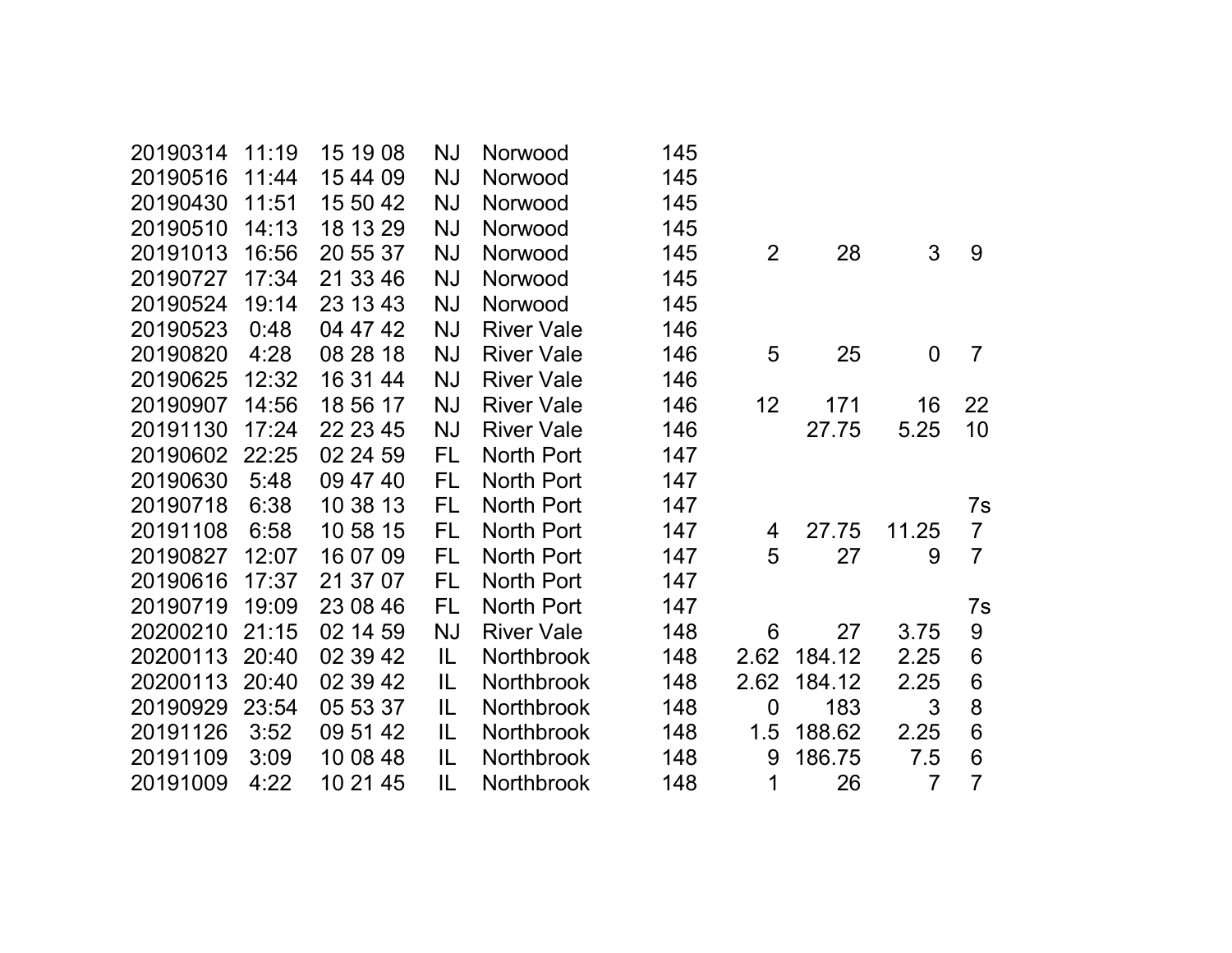| 20190317 | 4:25  | 10 25 05 | IL        | <b>Northbrook</b>              | 148 |      |       |                  |                |
|----------|-------|----------|-----------|--------------------------------|-----|------|-------|------------------|----------------|
| 20190609 | 4:25  | 10 25 05 | IL        | <b>Northbrook</b>              | 148 |      |       |                  |                |
| 20190926 | 9:18  | 14 17 43 | IL        | <b>Northbrook</b>              | 148 | 3    | 25    | $\boldsymbol{0}$ | 10             |
| 20190806 | 9:22  | 14 21 43 | IL        | <b>Northbrook</b>              | 148 |      | 31    | 9                | 6              |
| 20190607 | 8:26  | 14 25 44 | IL        | <b>Northbrook</b>              | 148 |      |       |                  |                |
| 20190320 | 12:59 | 18 58 58 | IL        | <b>Northbrook</b>              | 148 |      |       |                  |                |
| 20200129 | 12:25 | 11 25 05 | СH        | <b>Montseveviler</b>           | 149 | 3.75 | 28.5  | 1.5              | 11             |
| 20190705 | 17:50 |          |           | 15 49 55 vitzerlarMontsevelier | 149 |      |       |                  | 8              |
| 20190726 | 14:51 |          |           | 20 51 11 vitzerla Montsevelier | 149 |      |       |                  |                |
| 20200106 | 12:00 |          |           | 23 00 15 vitzerlarMontsevelier | 149 | 1    | 27    | 2.25             | 9              |
| 20190803 |       | 09 25 49 |           | switz Bos Cha                  | 150 |      | 60    | 14               | 8              |
| 20191125 | 22:36 | 03 35 44 | <b>CT</b> | Manchester                     | 151 | 5.62 | 30    | 6.75             | 10             |
| 20191122 | 0:24  | 05 23 55 | <b>CT</b> | <b>Manchester</b>              | 151 | 9    | 25.88 | 4.12             | $\overline{7}$ |
| 20190804 | 2:50  | 06 50 13 | <b>CT</b> | <b>Manchester</b>              | 151 |      | 26    | 9                | $\overline{7}$ |
| 20191022 | 6:36  | 10 35 42 | <b>CT</b> | <b>Manchester</b>              | 151 | 1    | 28.5  | 9                | 10             |
| 20200210 | 6:25  | 11 25 05 | <b>CT</b> | <b>Manchester</b>              | 151 | 8.25 | 30.75 | 1.5              | $\overline{7}$ |
| 20190723 | 18:14 | 22 13 45 | <b>CT</b> | <b>Manchester</b>              | 151 |      |       |                  |                |
| 20190920 | 18:38 | 22 38 06 | <b>CT</b> | <b>Manchester</b>              | 151 | 9    | 25    | 3                | $\overline{7}$ |
| 20191103 | 18:07 | 01 07 18 | CO        | <b>Estes Park</b>              | 152 | 1.5  | 177   | 6.75             | 10             |
| 20190724 | 19:10 | 01 09 33 | CO        | <b>Estes Park</b>              | 152 |      |       |                  |                |
| 20190602 | 21:42 | 03 42 01 | <b>CO</b> | <b>Estes Park</b>              | 152 |      |       |                  |                |
| 20190724 | 4:56  | 10 56 23 | CO        | <b>Estes Park</b>              | 152 |      |       |                  |                |
| 20191027 | 10:59 | 17 59 00 | CO        | <b>Estes Park</b>              | 152 | 11   | 40.5  | 3.75             | 13             |
| 20190927 | 12:54 | 18 53 30 | CO        | <b>Estes Park</b>              | 152 | 3    | 25    | 3                | 11             |
| 20191019 | 13:10 | 19 09 41 | CO        | <b>Estes Park</b>              | 152 | 3    | 1083  | 19               | 10             |
| 20190904 | 13:12 | 19 12 27 | CO        | <b>Estes Park</b>              | 152 | 4    | 25    | 5                | $\overline{7}$ |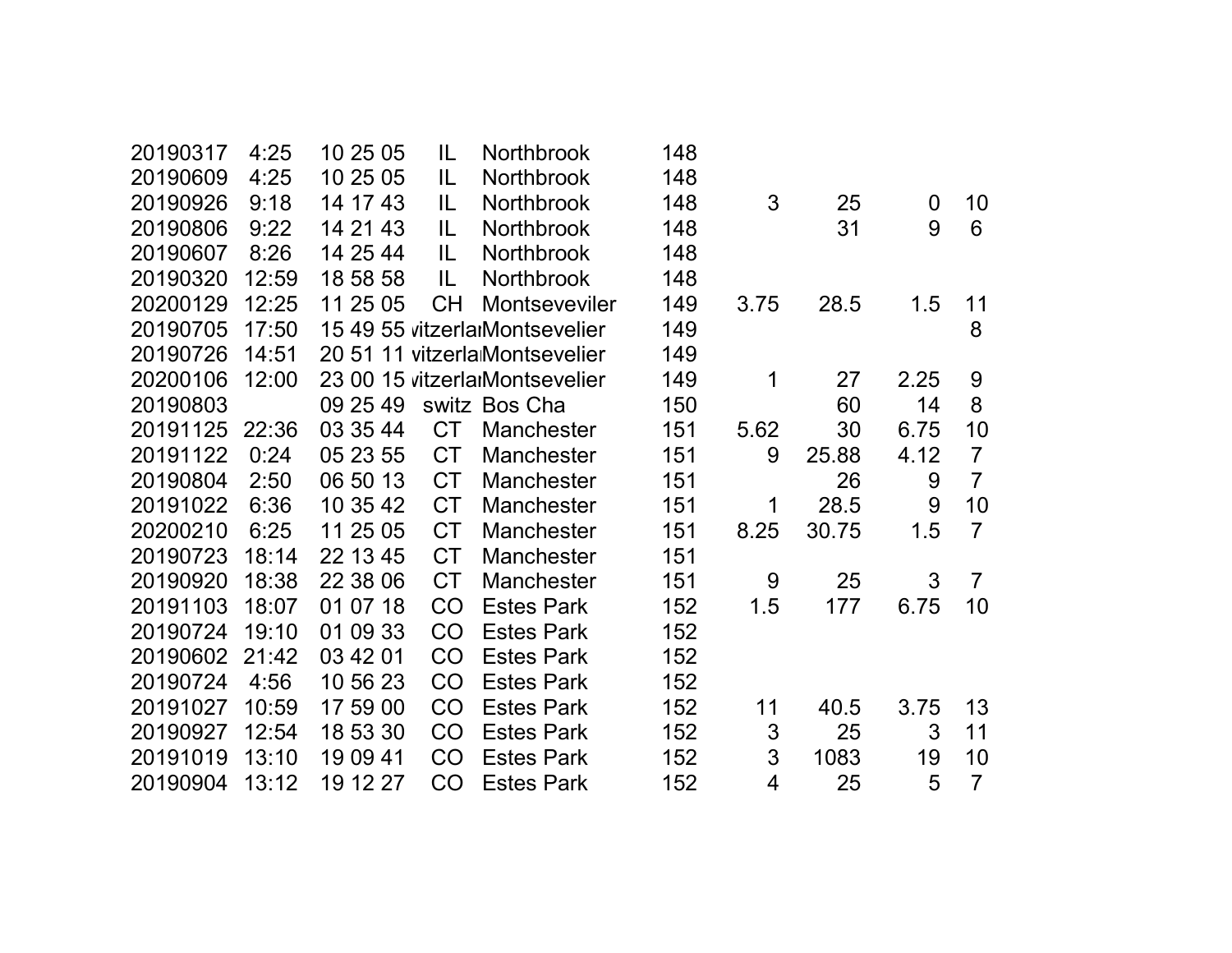| 20191229 | 20:11 | 02 11 29              | IN        | <b>Evansville</b> | 153 | $\overline{0}$ | 25.12 | 0              | 11             |
|----------|-------|-----------------------|-----------|-------------------|-----|----------------|-------|----------------|----------------|
| 20191210 | 21:27 | 03 27 27              | IN        | <b>Evansville</b> | 153 | 4.88           | 25.5  | 11.25          | 10             |
| 20190605 | 5:25  | 10 25 04              | IN        | <b>Evansville</b> | 153 |                |       |                |                |
| 20190517 | 5:26  | 10 25 45              | IN        | <b>Evansville</b> | 153 |                |       |                |                |
| 20191210 | 8:18  | 14 18 29              | IN        | <b>Evansville</b> | 153 | 1.12           | 25.88 | 3.38           | 10             |
| 20191114 | 9:15  | 15 15 15              | IN        | <b>Evansville</b> | 153 | 3              | 26.62 | 5.62           | 9              |
| 20191123 | 10:24 | 16 24 05              | IN        | <b>Evansville</b> | 153 | 14.62          | 26.25 | 4.88           | 6              |
| 20190608 | 12:58 | 17 58 08              | IN        | <b>Evansville</b> | 153 |                |       |                |                |
| 20200119 | 13:05 | 19 04 37              | IN        | <b>Evansville</b> | 153 | 4.5            | 25.12 | 0.38           | $\overline{7}$ |
| 20200107 | 14:33 | 20 32 44              | IN        | Evansville        | 153 | $\overline{0}$ | 25.5  | 3.75           | 6              |
| 20190607 | 18:21 | 23 21 27              | IN        | <b>Evansville</b> | 153 |                |       |                |                |
| 20190626 | 22:30 | 02 29 49              | <b>GA</b> | Woodbine          | 154 |                |       |                |                |
| 20191111 | 3:28  | 08 28 04              | <b>GA</b> | Woodbine          | 154 | 4.5            | 27    | 10.5           | 40             |
| 20190806 | 4:37  | 08 36 53              | <b>GA</b> | Woodbine          | 154 | $\overline{0}$ | 25    | 6              | 28             |
| 20191017 | 6:05  | 10 05 06              | <b>GA</b> | Woodbine          | 154 | $\overline{0}$ | 32    | 3              | 64             |
| 20191028 | 5:36  | 10 36 24              | <b>GA</b> | Woodbine          | 154 | $\overline{2}$ | 25.5  | 14.25          | 52             |
| 20190721 | 7:24  | 11 23 57              | <b>GA</b> | Woodbine          | 154 |                |       |                | 36s            |
| 20190813 | 7:34  | 11 34 20              | <b>GA</b> | Woodbine          | 154 | 3              | 26    | 3              | nas            |
| 20200201 | 6:38  | 11 37 49              | <b>GA</b> | Woodbine          | 154 | 8.25           | 27.38 | 4.12           | 46             |
| 20190607 | 12:05 | 16 04 34              | <b>GA</b> | Woodbine          | 154 |                |       |                |                |
| 20191013 |       | 05 31 14              | <b>SK</b> | Deagu             | 155 | $\overline{2}$ | 30    | 6              | 10             |
| 20190927 |       | 06 25 05              | <b>SK</b> | Deagu             | 155 | 1              | 29    | 12             | 13             |
| 20191010 |       | 06 25 05              | <b>SK</b> | Deagu             | 155 | 3              | 27    | $\overline{0}$ | 10             |
| 20191229 | 23:25 | 06 25 05 skorea Deagu |           |                   | 155 | 2.25           | 25.12 | 1.12           | 13             |
| 20200128 | 15:25 | 06 25 05 skorea Deagu |           |                   | 155 | 1.88           | 27.75 | 6.75           | 11             |
| 20191011 |       | 06 25 06              |           | SK Deagu          | 155 | $\overline{0}$ | 34    | 4              | 9              |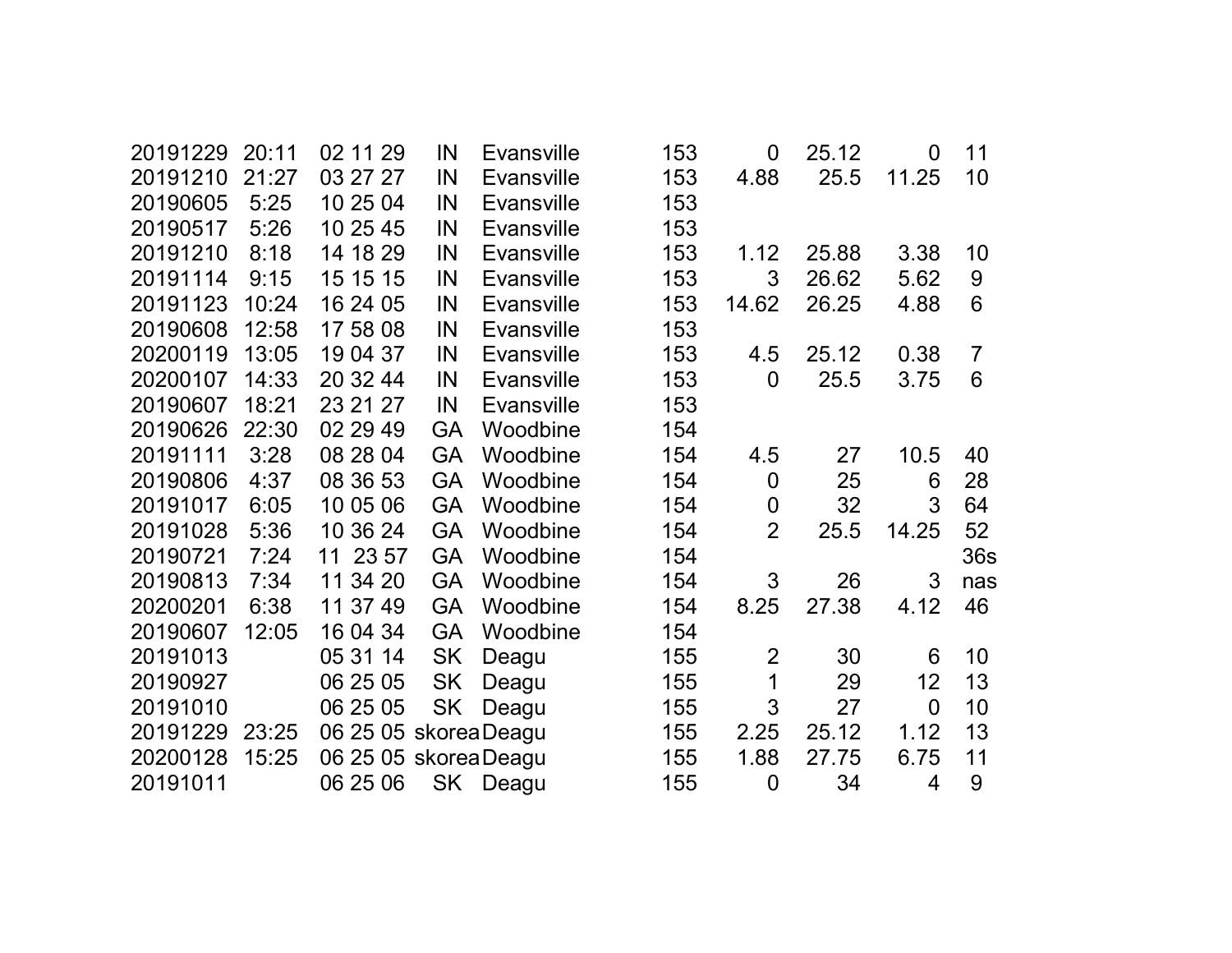| 20191030 |       | 06 25 06 | <b>SK</b> | Deagu             | 155 | 1              | 26.25 | $\mathbf 0$    | 9              |
|----------|-------|----------|-----------|-------------------|-----|----------------|-------|----------------|----------------|
| 20190929 |       | 06 32 43 | <b>SK</b> | Deagu             | 155 | $\overline{7}$ | 187   | $\overline{0}$ | 9              |
| 20190912 |       | 15 52 13 | <b>SK</b> | Deagu             | 155 | 10             | 25    | 4              | 10             |
| 20190906 | 18:51 | 00 50 37 | CO        | <b>Estes Park</b> | 156 | 5              | 25    | $\overline{2}$ | 8              |
| 20190929 | 21:30 | 03 29 46 | CO        | <b>Estes Park</b> | 156 | 3              | 33    | 9              | $\overline{7}$ |
| 20190827 |       | 06 24 05 | <b>SK</b> | Deagu             | 156 |                | 26    | 1              | 13             |
| 20191207 | 23:25 | 06 24 30 | CO        | <b>Estes Park</b> | 156 | 5.25           | 25.5  | 2.25           | 6              |
| 20191018 | 0:25  | 06 25 05 | CO        | <b>Estes Park</b> | 156 | $\overline{2}$ | 25    | 5              | 9              |
| 20191202 | 23:25 | 06 25 05 | CO        | <b>Estes Park</b> | 156 | 0              | 26.25 | 3              | 6              |
| 20200110 | 23:25 | 06 25 05 | CO        | <b>Estes Park</b> | 156 | 10.5           | 26.62 | 0.38           | $\overline{7}$ |
| 20191106 | 22:20 | 02 19 40 | <b>FL</b> | Pensacola         | 157 |                | 32.25 | 27             | 63             |
| 20190824 | 2:15  | 06 14 57 | FL        | Pensacola         | 157 | 6              | 27    | $\overline{2}$ | $\overline{7}$ |
| 20190701 | 2:25  | 06 25 05 | FL        | Pensacola         | 157 |                |       |                |                |
| 20190911 | 2:25  | 06 25 05 | FL        | Pensacola         | 157 | 4              | 26    | 4              | 9              |
| 20190916 | 2:25  | 06 25 06 | FL        | Pensacola         | 157 | 0              | 28    | 0              | $\overline{7}$ |
| 20190916 | 2:25  | 06 25 06 | FL        | Pensacola         | 157 | $\overline{0}$ | 28    | $\overline{0}$ | $\overline{7}$ |
| 20190929 | 2:25  | 06 25 06 | <b>FL</b> | Pensacola         | 157 | $\overline{2}$ | 27    | 1              | $\overline{7}$ |
| 20191124 | 2:25  | 06 25 06 | FL        | Pensacola         | 157 | 2.62           | 30    | 2.25           | 8              |
| 20191110 | 2:25  | 06 25 10 | FL        | Pensacola         | 157 |                | 39.38 | 0.38           | $\overline{7}$ |
| 20190929 | 2:59  | 06 59 29 | FL        | Pensacola         | 157 | 1              | 28    | 6              | 10             |
| 20191103 | 11:49 | 16 48 32 | <b>FL</b> | Pensacola         | 157 |                |       |                | $\overline{?}$ |
| 20191016 | 16:31 | 20 30 47 | FL        | Pensacola         | 157 | $\overline{0}$ | 51    | 12             | 74             |
| 20190706 | 18:09 | 22 08 55 | FL        | Pensacola         | 157 |                |       |                | $\overline{7}$ |
| 20191223 | 19:08 | 01 08 20 | ТX        | <b>Helotes</b>    | 158 |                | 64.5  | 5.25           | 18             |
| 20191109 | 20:37 | 02 36 32 | ТX        | <b>Helotes</b>    | 158 | 5.25           | 36    | 5.25           | 28             |
| 20191114 | 21:29 | 03 28 42 | ТX        | <b>Helotes</b>    | 158 | 7.5            | 39    | 6.75           | 38             |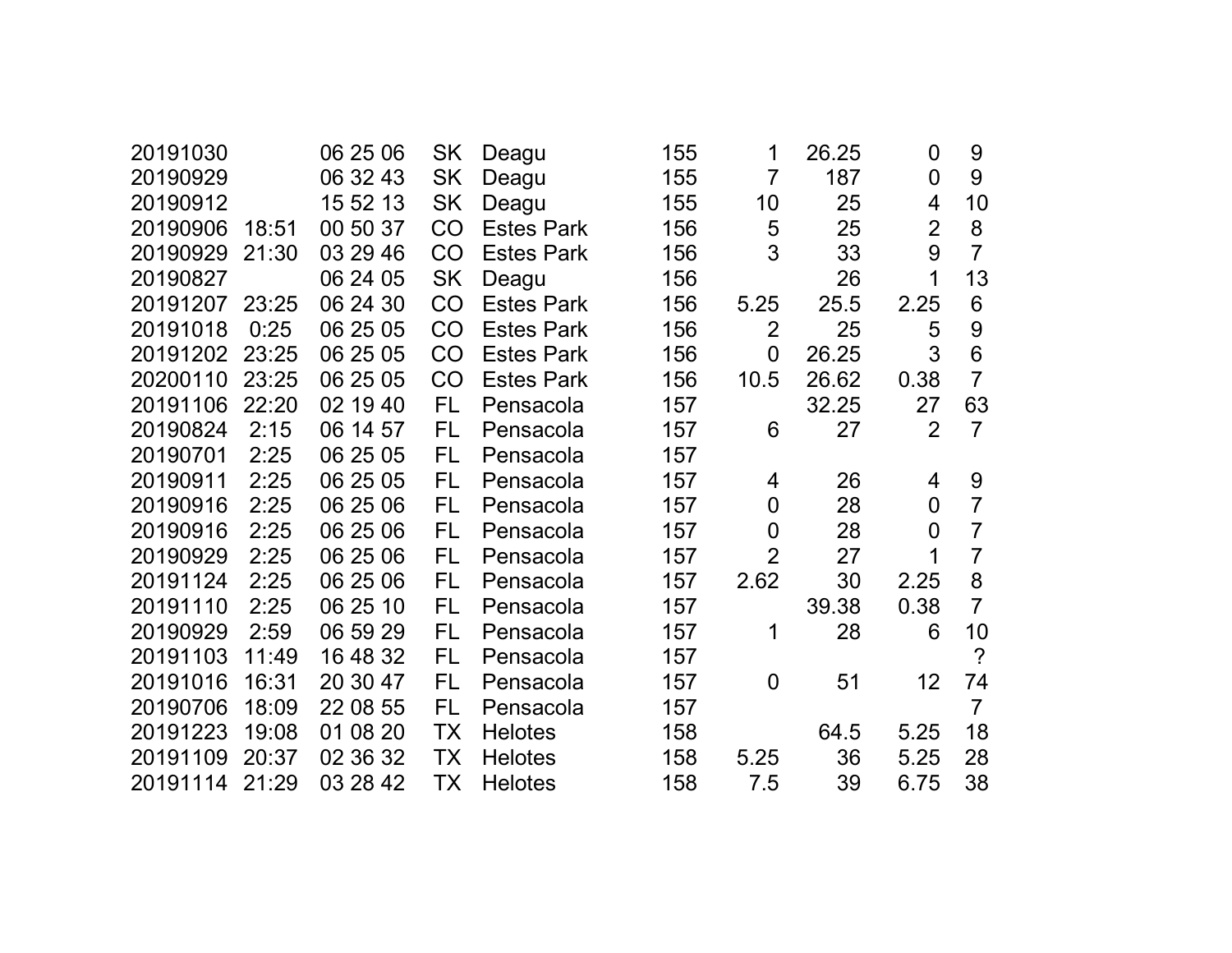| 20191001       | 5:06  | 10 05 44 | TX        | <b>Helotes</b>   | 158 | 4 | 27    | 1                | $\overline{7}$ |     |
|----------------|-------|----------|-----------|------------------|-----|---|-------|------------------|----------------|-----|
| 20190913       | 5:25  | 10 25 07 | <b>TX</b> | <b>Helotes</b>   | 158 |   | 28    | $\boldsymbol{0}$ | 10             | nas |
| 20191001       | 16:44 | 21 44 11 | TX        | <b>Helotes</b>   | 158 | 6 | 27    | 8                | $\overline{7}$ |     |
| 20191229       | 22:50 | 04 50 25 | AZ        | Phoenix          | 159 |   | 38.25 | 16.88            | 10             |     |
| 20140606       | 19:25 | cma      | IN        | Mt. Vernon       |     |   |       |                  | 2m1s           |     |
| 20150715       | 15:46 | pwrpole  | IN        | Mt. Vernon       |     |   |       |                  | 1s             |     |
| 19700908       | 16:45 |          | IN        | <b>Vincennes</b> |     |   |       |                  | na             |     |
| 19700922 12:30 |       |          | IN        | <b>Vincennes</b> |     |   |       |                  | na             |     |
| 19701002       | 21:55 |          | IN        | <b>Vincennes</b> |     |   |       |                  | na             |     |
| 19731101       | 9:47  |          | IN        | Mt. Vernon       |     |   |       |                  | pp             |     |
| 19740524       | 2:42  |          | IN        | Mt. Vernon       |     |   |       |                  | pp             |     |
| 19740815       | 0:19  |          | IN        | Mt. Vernon       |     |   |       |                  | pp             |     |
| 19740903       | 21:35 |          | IN        | Mt. Vernon       |     |   |       |                  | na             |     |
| 19760326       | 8:45  |          | IN        | Mt. Vernon       |     |   |       |                  | na             |     |
| 19770710       | 1:04  |          | IN        | Mt. Vernon       |     |   |       |                  | 55s            |     |
| 19770712       | 1:48  |          | IN        | Mt. Vernon       |     |   |       |                  | pp             |     |
| 19770712       | 4:35  |          | IN        | Mt. Vernon       |     |   |       |                  | 55 s           |     |
| 19770715       | 22:06 |          | IN        | Mt. Vernon       |     |   |       |                  | 5 <sub>s</sub> |     |
| 19770726       | 2:20  |          | IN        | Mt. Vernon       |     |   |       |                  | pp             |     |
| 19770801       | 22:11 |          | IN        | Mt. Vernon       |     |   |       |                  | 4 <sub>s</sub> |     |
| 19770815       | 22:14 |          | IN        | Mt. Vernon       |     |   |       |                  | 3m29s          |     |
| 19830627       | 2:22  |          | IN        | Mt. Vernon       |     |   |       |                  | na             |     |
| 19830705       | 0:15  |          | IN        | Mt. Vernon       |     |   |       |                  | pp             |     |
| 19840212 22:51 |       |          | IN        | Mt. Vernon       |     |   |       |                  | pp             |     |
| 19840723       | 4:19  |          | IN        | Mt. Vernon       |     |   |       |                  | pp             |     |
| 19890530       | 22:39 |          | IN        | Mt. Vernon       |     |   |       |                  | 3s             |     |